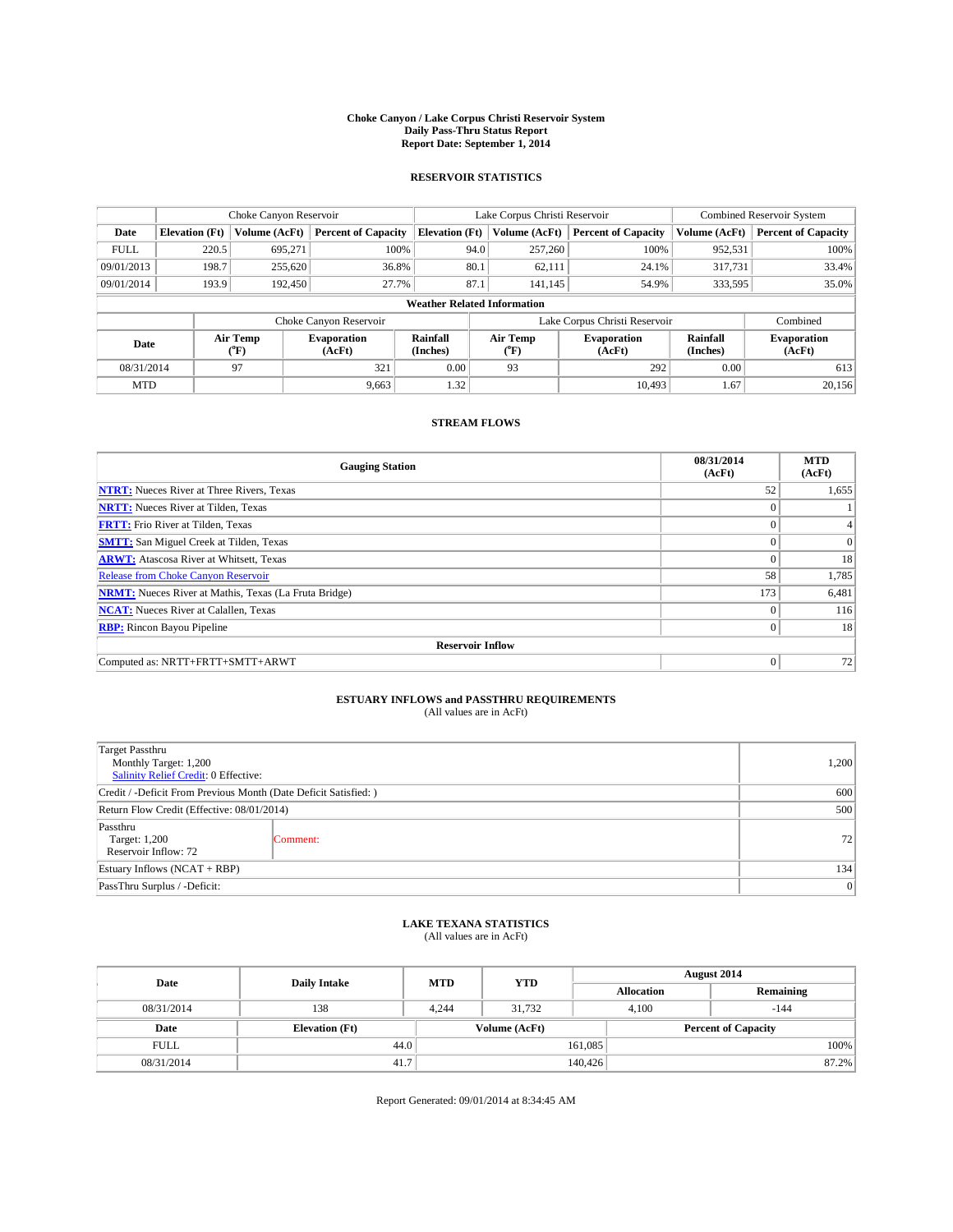#### **Choke Canyon / Lake Corpus Christi Reservoir System Daily Pass-Thru Status Report Report Date: September 2, 2014**

### **RESERVOIR STATISTICS**

|             | Choke Canyon Reservoir |                  |                              |                                    | Lake Corpus Christi Reservoir |                  |                              |                      | <b>Combined Reservoir System</b> |  |  |
|-------------|------------------------|------------------|------------------------------|------------------------------------|-------------------------------|------------------|------------------------------|----------------------|----------------------------------|--|--|
| Date        | <b>Elevation</b> (Ft)  | Volume (AcFt)    | <b>Percent of Capacity</b>   | <b>Elevation (Ft)</b>              |                               | Volume (AcFt)    | <b>Percent of Capacity</b>   | Volume (AcFt)        | <b>Percent of Capacity</b>       |  |  |
| <b>FULL</b> | 220.5                  | 695,271          | 100%                         |                                    | 94.0                          | 257,260          | 100%                         | 952,531              | 100%                             |  |  |
| 09/02/2013  | 198.6                  | 255,186          | 36.7%                        |                                    | 80.1                          | 61,696           | 24.0%                        | 316,882              | 33.3%                            |  |  |
| 09/02/2014  | 193.9                  | 193,049          | 27.8%                        |                                    | 87.1                          | 140,859          | 54.8%                        | 333,908              | 35.1%                            |  |  |
|             |                        |                  |                              | <b>Weather Related Information</b> |                               |                  |                              |                      |                                  |  |  |
|             |                        |                  | Choke Canyon Reservoir       |                                    | Lake Corpus Christi Reservoir |                  |                              |                      | Combined                         |  |  |
| Date        |                        | Air Temp<br>(°F) | <b>Evaporation</b><br>(AcFt) | Rainfall<br>(Inches)               |                               | Air Temp<br>(°F) | <b>Evaporation</b><br>(AcFt) | Rainfall<br>(Inches) | <b>Evaporation</b><br>(AcFt)     |  |  |
| 09/01/2014  |                        | 98               | 308                          | 0.00                               |                               | 95               | 266                          | 0.00                 | 574                              |  |  |
| <b>MTD</b>  |                        |                  | 308                          | 0.00                               |                               |                  | 266                          | 0.00                 | 574                              |  |  |

### **STREAM FLOWS**

| <b>Gauging Station</b>                                       | 09/01/2014<br>(AcFt) | <b>MTD</b><br>(AcFt) |  |  |  |  |
|--------------------------------------------------------------|----------------------|----------------------|--|--|--|--|
| <b>NTRT:</b> Nueces River at Three Rivers, Texas             | 52                   | 52                   |  |  |  |  |
| <b>NRTT:</b> Nueces River at Tilden, Texas                   |                      | $\overline{0}$       |  |  |  |  |
| <b>FRTT:</b> Frio River at Tilden, Texas                     |                      | $\overline{0}$       |  |  |  |  |
| <b>SMTT:</b> San Miguel Creek at Tilden, Texas               |                      | $\overline{0}$       |  |  |  |  |
| <b>ARWT:</b> Atascosa River at Whitsett, Texas               | $\theta$             | $\theta$             |  |  |  |  |
| <b>Release from Choke Canyon Reservoir</b>                   | 58                   | 58                   |  |  |  |  |
| <b>NRMT:</b> Nueces River at Mathis, Texas (La Fruta Bridge) | 143                  | 143                  |  |  |  |  |
| <b>NCAT:</b> Nueces River at Calallen, Texas                 |                      |                      |  |  |  |  |
| <b>RBP:</b> Rincon Bayou Pipeline                            | $\theta$             | $\Omega$             |  |  |  |  |
| <b>Reservoir Inflow</b>                                      |                      |                      |  |  |  |  |
| Computed as: NRTT+FRTT+SMTT+ARWT                             | $\theta$             | $\overline{0}$       |  |  |  |  |

# **ESTUARY INFLOWS and PASSTHRU REQUIREMENTS**<br>(All values are in AcFt)

| Target Passthru<br>Monthly Target: 1,200<br>Salinity Relief Credit: 0 Effective: |                                             | 1,200    |  |  |
|----------------------------------------------------------------------------------|---------------------------------------------|----------|--|--|
| Credit / -Deficit From Previous Month (Date Deficit Satisfied: )                 |                                             |          |  |  |
| Return Flow Credit (Effective: 09/01/2014)                                       |                                             |          |  |  |
| Passthru<br>Target: 1,200<br>Reservoir Inflow: 0                                 | Comment: Current banked total: 5,918 Ac/Ft. | $\Omega$ |  |  |
| Estuary Inflows (NCAT + RBP)                                                     |                                             |          |  |  |
| PassThru Surplus / -Deficit:                                                     |                                             | $\Omega$ |  |  |

## **LAKE TEXANA STATISTICS** (All values are in AcFt)

| Date        | <b>Daily Intake</b>   | <b>MTD</b> | <b>YTD</b>    | September 2014    |                            |           |       |
|-------------|-----------------------|------------|---------------|-------------------|----------------------------|-----------|-------|
|             |                       |            |               | <b>Allocation</b> |                            | Remaining |       |
| 09/01/2014  | 138                   | 138        | 31,869        |                   | 3.962<br>4.100             |           |       |
| Date        | <b>Elevation</b> (Ft) |            | Volume (AcFt) |                   | <b>Percent of Capacity</b> |           |       |
| <b>FULL</b> | 44.0                  |            |               | 161,085           |                            |           | 100%  |
| 09/01/2014  | 41.7                  |            |               | 140,426           |                            |           | 87.2% |

Report Generated: 09/02/2014 at 8:05:35 AM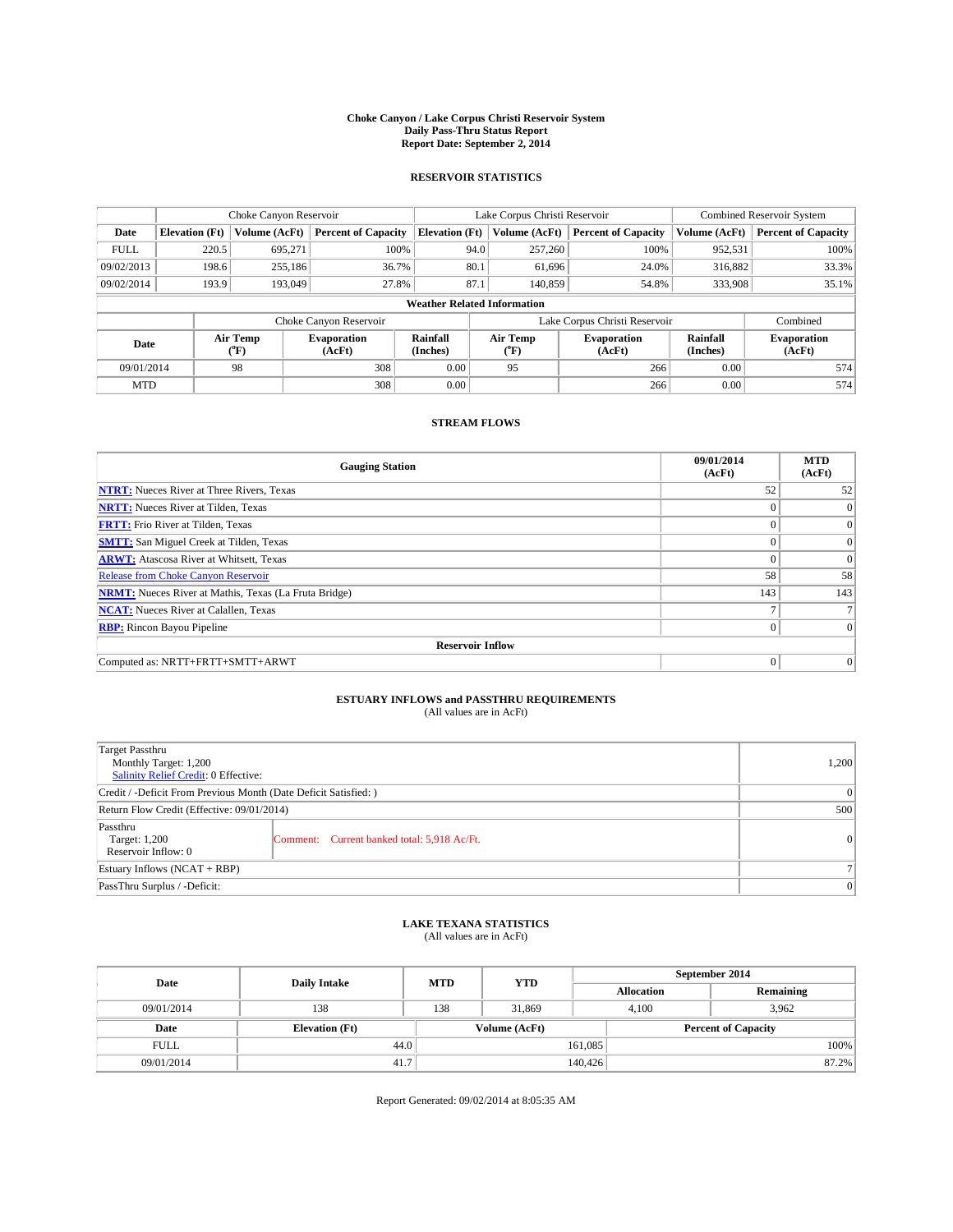#### **Choke Canyon / Lake Corpus Christi Reservoir System Daily Pass-Thru Status Report Report Date: September 3, 2014**

### **RESERVOIR STATISTICS**

|             |                                    | Choke Canyon Reservoir |                              |                       | Lake Corpus Christi Reservoir | <b>Combined Reservoir System</b> |                      |                              |  |
|-------------|------------------------------------|------------------------|------------------------------|-----------------------|-------------------------------|----------------------------------|----------------------|------------------------------|--|
| Date        | <b>Elevation</b> (Ft)              | Volume (AcFt)          | <b>Percent of Capacity</b>   | <b>Elevation (Ft)</b> | Volume (AcFt)                 | <b>Percent of Capacity</b>       | Volume (AcFt)        | <b>Percent of Capacity</b>   |  |
| <b>FULL</b> | 220.5                              | 695.271                | 100%                         | 94.0                  | 257,260                       | 100%                             | 952,531              | 100%                         |  |
| 09/03/2013  | 198.6                              | 254,897                | 36.7%                        | 80.0                  | 61.449                        | 23.9%                            | 316,346              | 33.2%                        |  |
| 09/03/2014  | 193.8                              | 191,851                | 27.6%                        | 87.0                  | 140,574                       | 54.6%                            | 332,425              | 34.9%                        |  |
|             | <b>Weather Related Information</b> |                        |                              |                       |                               |                                  |                      |                              |  |
|             |                                    |                        | Choke Canyon Reservoir       |                       | Lake Corpus Christi Reservoir |                                  | Combined             |                              |  |
| Date        |                                    | Air Temp<br>(°F)       | <b>Evaporation</b><br>(AcFt) | Rainfall<br>(Inches)  | Air Temp<br>$(^{0}F)$         | <b>Evaporation</b><br>(AcFt)     | Rainfall<br>(Inches) | <b>Evaporation</b><br>(AcFt) |  |
| 09/02/2014  |                                    | 97                     | 314                          | 0.00                  | 233<br>94                     |                                  | 0.02                 | 547                          |  |
| <b>MTD</b>  |                                    |                        | 622                          | 0.00                  |                               | 499                              | 0.02                 | 1,121                        |  |

### **STREAM FLOWS**

| <b>Gauging Station</b>                                       | 09/02/2014<br>(AcFt) | <b>MTD</b><br>(AcFt) |  |  |  |  |
|--------------------------------------------------------------|----------------------|----------------------|--|--|--|--|
| <b>NTRT:</b> Nueces River at Three Rivers, Texas             | 50                   | 101                  |  |  |  |  |
| <b>NRTT:</b> Nueces River at Tilden, Texas                   | $\theta$             | $\Omega$             |  |  |  |  |
| <b>FRTT:</b> Frio River at Tilden, Texas                     |                      | $\overline{0}$       |  |  |  |  |
| <b>SMTT:</b> San Miguel Creek at Tilden, Texas               | $\theta$             | $\overline{0}$       |  |  |  |  |
| <b>ARWT:</b> Atascosa River at Whitsett, Texas               | $\theta$             |                      |  |  |  |  |
| <b>Release from Choke Canyon Reservoir</b>                   | 58                   | 115                  |  |  |  |  |
| <b>NRMT:</b> Nueces River at Mathis, Texas (La Fruta Bridge) | 133                  | 276                  |  |  |  |  |
| <b>NCAT:</b> Nueces River at Calallen, Texas                 | 6                    | 13                   |  |  |  |  |
| <b>RBP:</b> Rincon Bayou Pipeline                            | $\theta$             | $\Omega$             |  |  |  |  |
| <b>Reservoir Inflow</b>                                      |                      |                      |  |  |  |  |
| Computed as: NRTT+FRTT+SMTT+ARWT                             | $\Omega$             |                      |  |  |  |  |

# **ESTUARY INFLOWS and PASSTHRU REQUIREMENTS**<br>(All values are in AcFt)

| Target Passthru<br>Monthly Target: 1,200<br>Salinity Relief Credit: 0 Effective: |                                             | 1,200 |  |  |
|----------------------------------------------------------------------------------|---------------------------------------------|-------|--|--|
| Credit / -Deficit From Previous Month (Date Deficit Satisfied: )                 |                                             |       |  |  |
| Return Flow Credit (Effective: 09/01/2014)                                       | 500                                         |       |  |  |
| Passthru<br>Target: 1,200<br>Reservoir Inflow: 1                                 | Comment: Current banked total: 5,918 Ac/Ft. |       |  |  |
| Estuary Inflows (NCAT + RBP)                                                     |                                             | 13    |  |  |
| PassThru Surplus / -Deficit:                                                     | $\Omega$                                    |       |  |  |

## **LAKE TEXANA STATISTICS** (All values are in AcFt)

| Date        | <b>Daily Intake</b>   | <b>MTD</b> | <b>YTD</b>    | September 2014             |                |           |  |
|-------------|-----------------------|------------|---------------|----------------------------|----------------|-----------|--|
|             |                       |            |               | <b>Allocation</b>          |                | Remaining |  |
| 09/02/2014  | 138                   | 275        | 32,007        |                            | 3.825<br>4.100 |           |  |
| Date        | <b>Elevation</b> (Ft) |            | Volume (AcFt) | <b>Percent of Capacity</b> |                |           |  |
| <b>FULL</b> | 44.0                  |            |               | 161,085                    |                | 100%      |  |
| 09/02/2014  | 41.6                  |            |               | 139,562                    |                | 86.6%     |  |

Report Generated: 09/03/2014 at 8:06:29 AM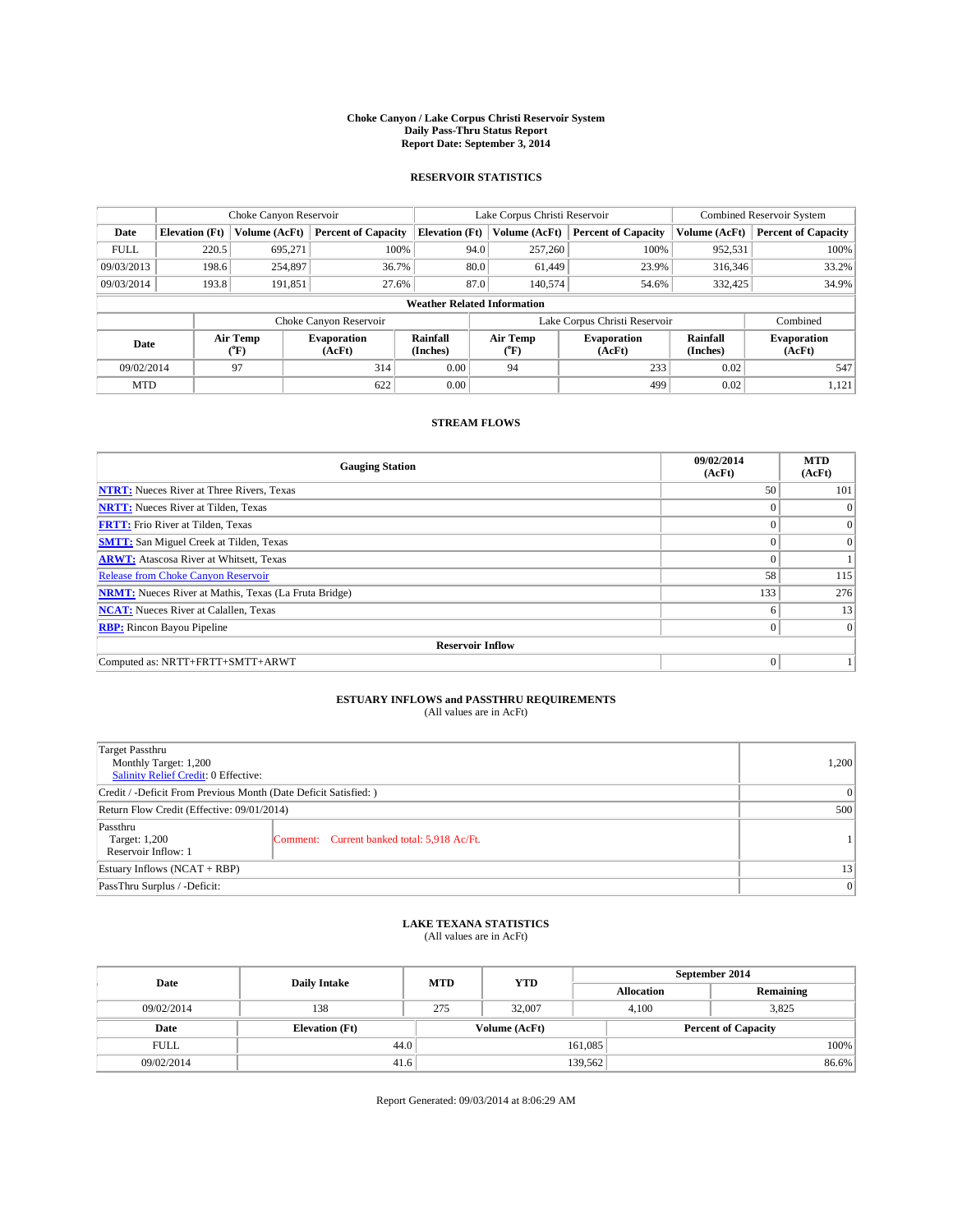#### **Choke Canyon / Lake Corpus Christi Reservoir System Daily Pass-Thru Status Report Report Date: September 4, 2014**

### **RESERVOIR STATISTICS**

|             |                       | Choke Canyon Reservoir |                              |                                    | Lake Corpus Christi Reservoir                         | <b>Combined Reservoir System</b> |                      |                              |
|-------------|-----------------------|------------------------|------------------------------|------------------------------------|-------------------------------------------------------|----------------------------------|----------------------|------------------------------|
| Date        | <b>Elevation</b> (Ft) | Volume (AcFt)          | <b>Percent of Capacity</b>   | <b>Elevation (Ft)</b>              | Volume (AcFt)                                         | <b>Percent of Capacity</b>       | Volume (AcFt)        | <b>Percent of Capacity</b>   |
| <b>FULL</b> | 220.5                 | 695.271                | 100%                         | 94.0                               | 257,260                                               | 100%                             | 952,531              | 100%                         |
| 09/04/2013  | 198.6                 | 254,029                | 36.5%                        | 80.0                               | 61.120                                                | 23.8%                            | 315,149              | 33.1%                        |
| 09/04/2014  | 193.8                 | 191.612                | 27.6%                        | 87.0                               | 140,289                                               | 54.5%                            | 331,901              | 34.8%                        |
|             |                       |                        |                              | <b>Weather Related Information</b> |                                                       |                                  |                      |                              |
|             |                       |                        | Choke Canyon Reservoir       |                                    |                                                       | Lake Corpus Christi Reservoir    |                      | Combined                     |
| Date        |                       | Air Temp<br>(°F)       | <b>Evaporation</b><br>(AcFt) | Rainfall<br>(Inches)               | Air Temp<br><b>Evaporation</b><br>(AcFt)<br>$(^{0}F)$ |                                  | Rainfall<br>(Inches) | <b>Evaporation</b><br>(AcFt) |
| 09/03/2014  |                       | 94                     | 216                          | 0.00                               | 89                                                    | 174                              | 0.31                 | 390                          |
| <b>MTD</b>  |                       |                        | 838                          | 0.00                               |                                                       | 673                              | 0.33                 | 1,511                        |

### **STREAM FLOWS**

| <b>Gauging Station</b>                                       | 09/03/2014<br>(AcFt) | <b>MTD</b><br>(AcFt) |  |  |  |  |
|--------------------------------------------------------------|----------------------|----------------------|--|--|--|--|
| <b>NTRT:</b> Nueces River at Three Rivers, Texas             | 50                   | 151                  |  |  |  |  |
| <b>NRTT:</b> Nueces River at Tilden, Texas                   | $\theta$             | $\Omega$             |  |  |  |  |
| <b>FRTT:</b> Frio River at Tilden, Texas                     |                      | $\overline{0}$       |  |  |  |  |
| <b>SMTT:</b> San Miguel Creek at Tilden, Texas               | $\theta$             | $\overline{0}$       |  |  |  |  |
| <b>ARWT:</b> Atascosa River at Whitsett, Texas               | $\theta$             |                      |  |  |  |  |
| <b>Release from Choke Canyon Reservoir</b>                   | 58                   | 173                  |  |  |  |  |
| <b>NRMT:</b> Nueces River at Mathis, Texas (La Fruta Bridge) | 127                  | 403                  |  |  |  |  |
| <b>NCAT:</b> Nueces River at Calallen, Texas                 | $\theta$             | 13                   |  |  |  |  |
| <b>RBP:</b> Rincon Bayou Pipeline                            | $\theta$             | $\Omega$             |  |  |  |  |
| <b>Reservoir Inflow</b>                                      |                      |                      |  |  |  |  |
| Computed as: NRTT+FRTT+SMTT+ARWT                             | $\Omega$             |                      |  |  |  |  |

# **ESTUARY INFLOWS and PASSTHRU REQUIREMENTS**<br>(All values are in AcFt)

| Target Passthru<br>Monthly Target: 1,200<br>Salinity Relief Credit: 0 Effective: |                                             | 1,200 |  |  |
|----------------------------------------------------------------------------------|---------------------------------------------|-------|--|--|
| Credit / -Deficit From Previous Month (Date Deficit Satisfied: )                 |                                             |       |  |  |
| Return Flow Credit (Effective: 09/01/2014)                                       |                                             |       |  |  |
| Passthru<br>Target: 1,200<br>Reservoir Inflow: 1                                 | Comment: Current banked total: 5,918 Ac/Ft. |       |  |  |
| Estuary Inflows (NCAT + RBP)                                                     |                                             |       |  |  |
| PassThru Surplus / -Deficit:                                                     | $\Omega$                                    |       |  |  |

## **LAKE TEXANA STATISTICS** (All values are in AcFt)

| Date        | <b>Daily Intake</b>   | <b>MTD</b> | <b>YTD</b>    | September 2014    |                            |           |  |
|-------------|-----------------------|------------|---------------|-------------------|----------------------------|-----------|--|
|             |                       |            |               | <b>Allocation</b> |                            | Remaining |  |
| 09/03/2014  | 138                   | 413        | 32.145        |                   | 3,687<br>4.100             |           |  |
| Date        | <b>Elevation</b> (Ft) |            | Volume (AcFt) |                   | <b>Percent of Capacity</b> |           |  |
| <b>FULL</b> | 44.0                  |            |               | 161,085           |                            | 100%      |  |
| 09/03/2014  | 41.5                  |            |               | 138,700           |                            | 86.1%     |  |

Report Generated: 09/04/2014 at 7:59:36 AM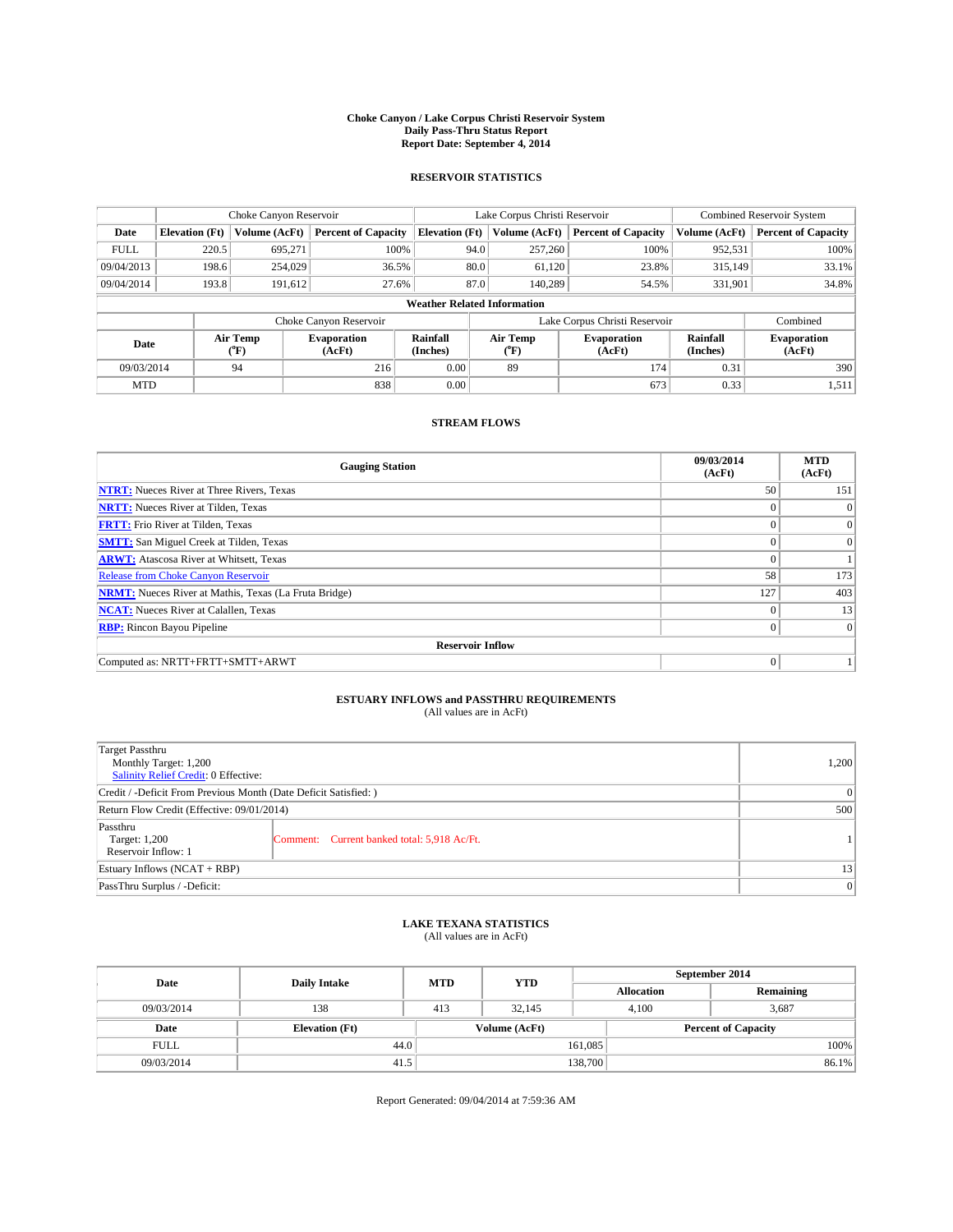#### **Choke Canyon / Lake Corpus Christi Reservoir System Daily Pass-Thru Status Report Report Date: September 5, 2014**

### **RESERVOIR STATISTICS**

|             |                       | Choke Canyon Reservoir |                              |                                    | Lake Corpus Christi Reservoir                         | Combined Reservoir System  |                      |                              |
|-------------|-----------------------|------------------------|------------------------------|------------------------------------|-------------------------------------------------------|----------------------------|----------------------|------------------------------|
| Date        | <b>Elevation</b> (Ft) | Volume (AcFt)          | <b>Percent of Capacity</b>   | <b>Elevation (Ft)</b>              | Volume (AcFt)                                         | <b>Percent of Capacity</b> | Volume (AcFt)        | <b>Percent of Capacity</b>   |
| <b>FULL</b> | 220.5                 | 695,271                | 100%                         | 94.0                               | 257,260                                               | 100%                       | 952,531              | 100%                         |
| 09/05/2013  | 198.5                 | 252,872                | 36.4%                        | 80.0                               | 60,874                                                | 23.7%                      | 313,746              | 32.9%                        |
| 09/05/2014  | 193.8                 | 191.492                | 27.5%                        | 87.0                               | 140,004                                               | 54.4%                      | 331.496              | 34.8%                        |
|             |                       |                        |                              | <b>Weather Related Information</b> |                                                       |                            |                      |                              |
|             |                       |                        | Choke Canyon Reservoir       |                                    | Lake Corpus Christi Reservoir                         |                            | Combined             |                              |
| Date        |                       | Air Temp<br>(°F)       | <b>Evaporation</b><br>(AcFt) | Rainfall<br>(Inches)               | Air Temp<br><b>Evaporation</b><br>(AcFt)<br>$(^{0}F)$ |                            | Rainfall<br>(Inches) | <b>Evaporation</b><br>(AcFt) |
| 09/04/2014  |                       | 89                     | 104                          | 0.21                               | 89                                                    | 199                        | 0.21                 | 303                          |
| <b>MTD</b>  |                       |                        | 942                          | 0.21                               |                                                       | 872                        | 0.54                 | 1,814                        |

### **STREAM FLOWS**

| <b>Gauging Station</b>                                       | 09/04/2014<br>(AcFt) | <b>MTD</b><br>(AcFt) |  |  |  |  |  |
|--------------------------------------------------------------|----------------------|----------------------|--|--|--|--|--|
| <b>NTRT:</b> Nueces River at Three Rivers, Texas             | 52                   | 202                  |  |  |  |  |  |
| <b>NRTT:</b> Nueces River at Tilden, Texas                   |                      | $\Omega$             |  |  |  |  |  |
| <b>FRTT:</b> Frio River at Tilden, Texas                     |                      | $\overline{0}$       |  |  |  |  |  |
| <b>SMTT:</b> San Miguel Creek at Tilden, Texas               | $\theta$             | $\overline{0}$       |  |  |  |  |  |
| <b>ARWT:</b> Atascosa River at Whitsett, Texas               |                      | 2                    |  |  |  |  |  |
| <b>Release from Choke Canyon Reservoir</b>                   | 58                   | 230                  |  |  |  |  |  |
| <b>NRMT:</b> Nueces River at Mathis, Texas (La Fruta Bridge) | 173                  | 576                  |  |  |  |  |  |
| <b>NCAT:</b> Nueces River at Calallen, Texas                 | $\theta$             | 13                   |  |  |  |  |  |
| <b>RBP:</b> Rincon Bayou Pipeline                            | $\Omega$             | $\vert 0 \vert$      |  |  |  |  |  |
| <b>Reservoir Inflow</b>                                      |                      |                      |  |  |  |  |  |
| Computed as: NRTT+FRTT+SMTT+ARWT                             |                      | 2                    |  |  |  |  |  |

# **ESTUARY INFLOWS and PASSTHRU REQUIREMENTS**<br>(All values are in AcFt)

| Target Passthru<br>Monthly Target: 1,200<br>Salinity Relief Credit: 0 Effective: |                                             | 1,200          |  |  |
|----------------------------------------------------------------------------------|---------------------------------------------|----------------|--|--|
| Credit / -Deficit From Previous Month (Date Deficit Satisfied: )                 |                                             |                |  |  |
| Return Flow Credit (Effective: 09/01/2014)                                       |                                             |                |  |  |
| Passthru<br>Target: 1,200<br>Reservoir Inflow: 2                                 | Comment: Current banked total: 5,918 Ac/Ft. | 2 <sup>1</sup> |  |  |
| Estuary Inflows (NCAT + RBP)                                                     |                                             |                |  |  |
| PassThru Surplus / -Deficit:                                                     | 0                                           |                |  |  |

## **LAKE TEXANA STATISTICS** (All values are in AcFt)

| Date        | <b>Daily Intake</b>   | <b>MTD</b> | <b>YTD</b> | September 2014    |                |                            |  |
|-------------|-----------------------|------------|------------|-------------------|----------------|----------------------------|--|
|             |                       |            |            | <b>Allocation</b> |                | Remaining                  |  |
| 09/04/2014  | 57                    | 470        | 32.202     |                   | 3,630<br>4.100 |                            |  |
| Date        | <b>Elevation</b> (Ft) |            |            | Volume (AcFt)     |                | <b>Percent of Capacity</b> |  |
| <b>FULL</b> | 44.0                  |            |            | 161,085           |                | 100%                       |  |
| 09/04/2014  | 41.5                  |            |            | 138,700           |                | 86.1%                      |  |

Report Generated: 09/05/2014 at 8:00:52 AM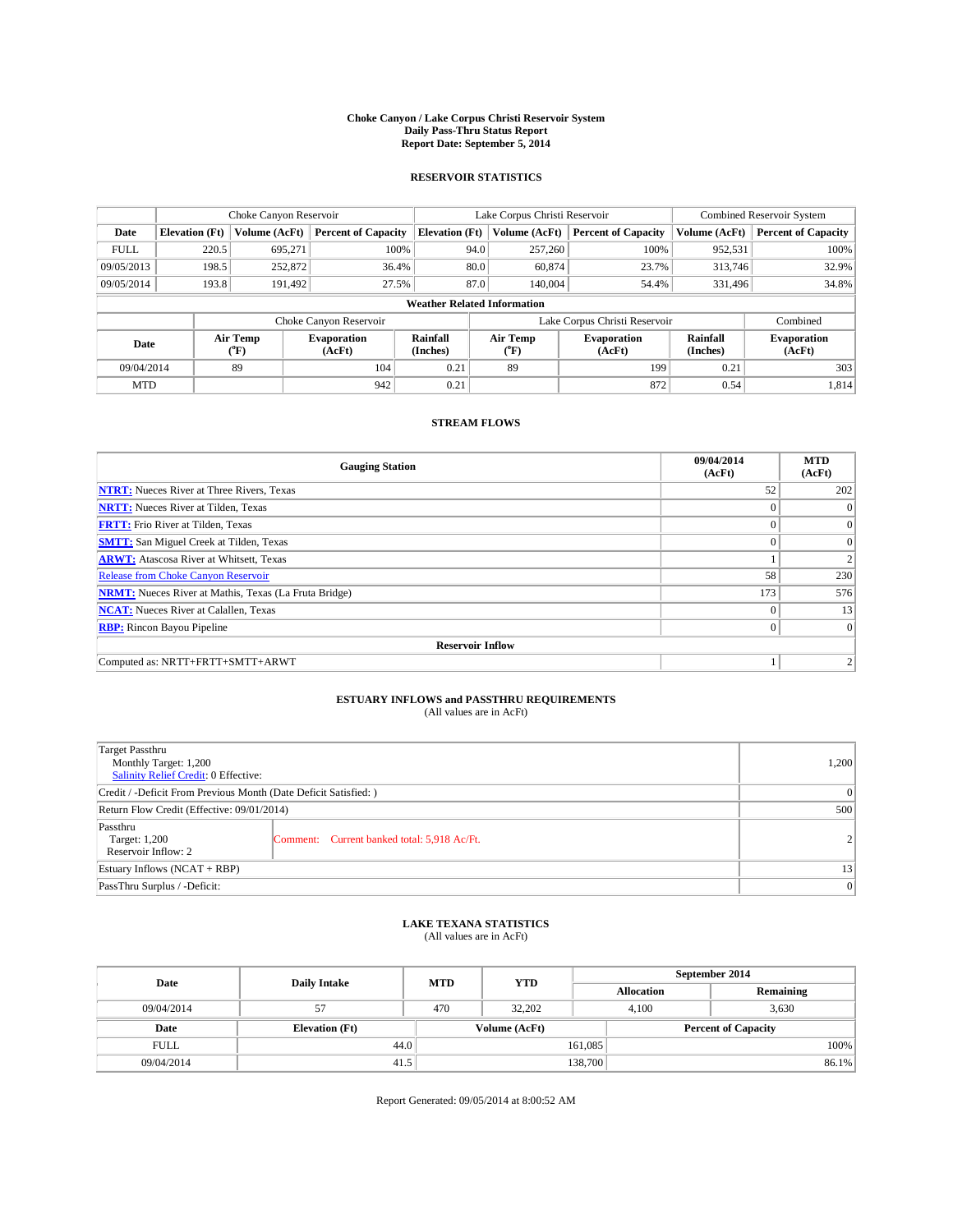#### **Choke Canyon / Lake Corpus Christi Reservoir System Daily Pass-Thru Status Report Report Date: September 6, 2014**

### **RESERVOIR STATISTICS**

|             |                       | Choke Canyon Reservoir |                              |                                    | Lake Corpus Christi Reservoir                                    | Combined Reservoir System     |                      |                              |
|-------------|-----------------------|------------------------|------------------------------|------------------------------------|------------------------------------------------------------------|-------------------------------|----------------------|------------------------------|
| Date        | <b>Elevation</b> (Ft) | Volume (AcFt)          | <b>Percent of Capacity</b>   | <b>Elevation (Ft)</b>              | Volume (AcFt)                                                    | <b>Percent of Capacity</b>    | Volume (AcFt)        | <b>Percent of Capacity</b>   |
| <b>FULL</b> | 220.5                 | 695,271                | 100%                         | 94.0                               | 257,260                                                          | 100%                          | 952,531              | 100%                         |
| 09/06/2013  | 198.5                 | 253,740                | 36.5%                        | 79.9                               | 60,629                                                           | 23.6%                         | 314,369              | 33.0%                        |
| 09/06/2014  | 193.8                 | 191,851                | 27.6%                        | 87.0                               | 139,577                                                          | 54.3%                         | 331.428              | 34.8%                        |
|             |                       |                        |                              | <b>Weather Related Information</b> |                                                                  |                               |                      |                              |
|             |                       |                        | Choke Canyon Reservoir       |                                    |                                                                  | Lake Corpus Christi Reservoir |                      | Combined                     |
| Date        |                       | Air Temp<br>(°F)       | <b>Evaporation</b><br>(AcFt) | Rainfall<br>(Inches)               | Air Temp<br><b>Evaporation</b><br>(AcFt)<br>$(^{\circ}\text{F})$ |                               | Rainfall<br>(Inches) | <b>Evaporation</b><br>(AcFt) |
| 09/05/2014  |                       | 94                     | 160                          | 0.00                               | 91                                                               | 223                           | 0.00                 | 383                          |
| <b>MTD</b>  |                       |                        | 1,102                        | 0.21                               |                                                                  | 1,095                         | 0.54                 | 2,197                        |

### **STREAM FLOWS**

| <b>Gauging Station</b>                                       | 09/05/2014<br>(AcFt) | <b>MTD</b><br>(AcFt) |  |  |  |  |  |
|--------------------------------------------------------------|----------------------|----------------------|--|--|--|--|--|
| <b>NTRT:</b> Nueces River at Three Rivers, Texas             | 50                   | 252                  |  |  |  |  |  |
| <b>NRTT:</b> Nueces River at Tilden, Texas                   | $\theta$             | $\Omega$             |  |  |  |  |  |
| <b>FRTT:</b> Frio River at Tilden, Texas                     |                      | $\overline{0}$       |  |  |  |  |  |
| <b>SMTT:</b> San Miguel Creek at Tilden, Texas               | $\theta$             | $\overline{0}$       |  |  |  |  |  |
| <b>ARWT:</b> Atascosa River at Whitsett, Texas               |                      | 3                    |  |  |  |  |  |
| <b>Release from Choke Canyon Reservoir</b>                   | 58                   | 288                  |  |  |  |  |  |
| <b>NRMT:</b> Nueces River at Mathis, Texas (La Fruta Bridge) | 250                  | 826                  |  |  |  |  |  |
| <b>NCAT:</b> Nueces River at Calallen, Texas                 | $\theta$             | 13                   |  |  |  |  |  |
| <b>RBP:</b> Rincon Bayou Pipeline                            | $\Omega$             | $\vert$ 0            |  |  |  |  |  |
| <b>Reservoir Inflow</b>                                      |                      |                      |  |  |  |  |  |
| Computed as: NRTT+FRTT+SMTT+ARWT                             |                      | 3                    |  |  |  |  |  |

# **ESTUARY INFLOWS and PASSTHRU REQUIREMENTS**<br>(All values are in AcFt)

| Target Passthru<br>Monthly Target: 1,200<br>Salinity Relief Credit: 0 Effective: |                                             | 1,200 |  |  |
|----------------------------------------------------------------------------------|---------------------------------------------|-------|--|--|
| Credit / -Deficit From Previous Month (Date Deficit Satisfied: )                 |                                             |       |  |  |
| Return Flow Credit (Effective: 09/01/2014)                                       |                                             |       |  |  |
| Passthru<br>Target: 1,200<br>Reservoir Inflow: 3                                 | Comment: Current banked total: 5,918 Ac/Ft. | 3     |  |  |
| Estuary Inflows (NCAT + RBP)                                                     |                                             |       |  |  |
| PassThru Surplus / -Deficit:                                                     |                                             |       |  |  |

## **LAKE TEXANA STATISTICS** (All values are in AcFt)

| Date        | <b>Daily Intake</b>   | <b>MTD</b> | <b>YTD</b>    | September 2014    |                |                            |  |  |
|-------------|-----------------------|------------|---------------|-------------------|----------------|----------------------------|--|--|
|             |                       |            |               | <b>Allocation</b> |                | Remaining                  |  |  |
| 09/05/2014  |                       | 470        | 32.202        |                   | 3,630<br>4.100 |                            |  |  |
| Date        | <b>Elevation</b> (Ft) |            | Volume (AcFt) |                   |                | <b>Percent of Capacity</b> |  |  |
| <b>FULL</b> |                       | 44.0       |               | 161,085           |                | 100%                       |  |  |
| 09/05/2014  | 41.5                  |            |               | 138,700           |                | 86.1%                      |  |  |

Report Generated: 09/06/2014 at 1:29:55 PM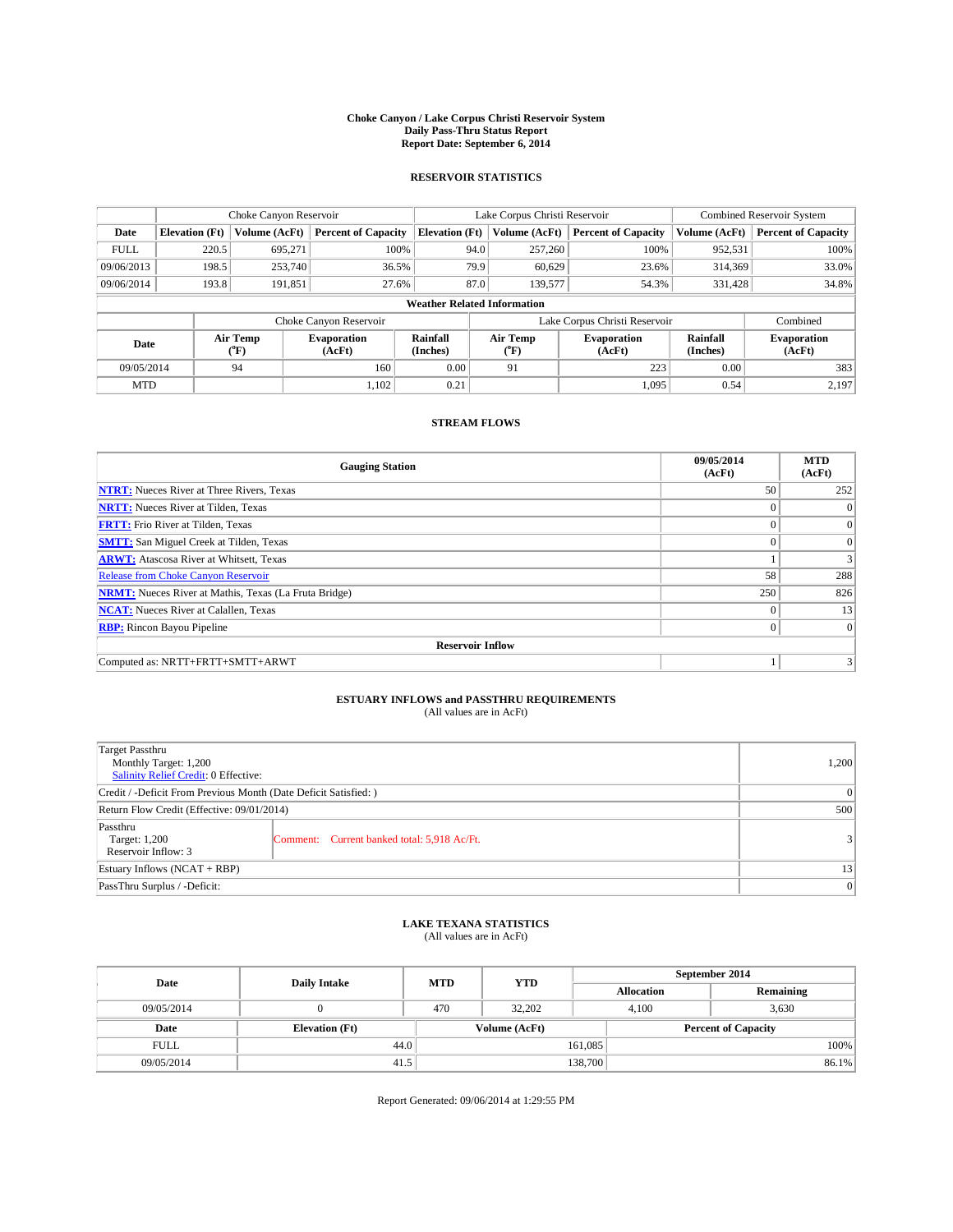#### **Choke Canyon / Lake Corpus Christi Reservoir System Daily Pass-Thru Status Report Report Date: September 7, 2014**

### **RESERVOIR STATISTICS**

|             |                       | Choke Canyon Reservoir |                              |                                    | Lake Corpus Christi Reservoir | <b>Combined Reservoir System</b> |                      |                              |
|-------------|-----------------------|------------------------|------------------------------|------------------------------------|-------------------------------|----------------------------------|----------------------|------------------------------|
| Date        | <b>Elevation</b> (Ft) | Volume (AcFt)          | <b>Percent of Capacity</b>   | <b>Elevation (Ft)</b>              | Volume (AcFt)                 | <b>Percent of Capacity</b>       | Volume (AcFt)        | Percent of Capacity          |
| <b>FULL</b> | 220.5                 | 695.271                | 100%                         | 94.0                               | 257,260                       | 100%                             | 952,531              | 100%                         |
| 09/07/2013  | 198.5                 | 253,306                | 36.4%                        | 79.9                               | 60,711                        | 23.6%                            | 314,017              | 33.0%                        |
| 09/07/2014  | 193.8                 | 191,492                | 27.5%                        | 86.9                               | 139.294                       | 54.1%                            | 330,786              | 34.7%                        |
|             |                       |                        |                              | <b>Weather Related Information</b> |                               |                                  |                      |                              |
|             |                       |                        | Choke Canyon Reservoir       |                                    | Lake Corpus Christi Reservoir |                                  | Combined             |                              |
| Date        |                       | Air Temp<br>(°F)       | <b>Evaporation</b><br>(AcFt) | Rainfall<br>(Inches)               | Air Temp<br>(°F)              | <b>Evaporation</b><br>(AcFt)     | Rainfall<br>(Inches) | <b>Evaporation</b><br>(AcFt) |
| 09/06/2014  |                       | 97                     | 258                          | 0.00                               | 93                            | 140                              | 0.03                 | 398                          |
| <b>MTD</b>  |                       |                        | 1,360                        | 0.21                               |                               | 1,235                            | 0.57                 | 2,595                        |

### **STREAM FLOWS**

| <b>Gauging Station</b>                                       | 09/06/2014<br>(AcFt) | <b>MTD</b><br>(AcFt) |  |  |  |  |
|--------------------------------------------------------------|----------------------|----------------------|--|--|--|--|
| <b>NTRT:</b> Nueces River at Three Rivers, Texas             | 73                   | 326                  |  |  |  |  |
| <b>NRTT:</b> Nueces River at Tilden, Texas                   |                      |                      |  |  |  |  |
| <b>FRTT:</b> Frio River at Tilden, Texas                     |                      | $\overline{0}$       |  |  |  |  |
| <b>SMTT:</b> San Miguel Creek at Tilden, Texas               |                      | $\Omega$             |  |  |  |  |
| <b>ARWT:</b> Atascosa River at Whitsett, Texas               |                      | 3                    |  |  |  |  |
| <b>Release from Choke Canyon Reservoir</b>                   | 58                   | 345                  |  |  |  |  |
| <b>NRMT:</b> Nueces River at Mathis, Texas (La Fruta Bridge) | 214                  | 1,040                |  |  |  |  |
| <b>NCAT:</b> Nueces River at Calallen, Texas                 |                      | 13                   |  |  |  |  |
| <b>RBP:</b> Rincon Bayou Pipeline                            | $\Omega$             | $\Omega$             |  |  |  |  |
| <b>Reservoir Inflow</b>                                      |                      |                      |  |  |  |  |
| Computed as: (NTRT+FRTT+SMTT)-Release From Choke Canyon      | 16                   | 18                   |  |  |  |  |

# **ESTUARY INFLOWS and PASSTHRU REQUIREMENTS**<br>(All values are in AcFt)

| Target Passthru<br>Monthly Target: 1,200<br>Salinity Relief Credit: 0 Effective: |                                             |    |  |  |
|----------------------------------------------------------------------------------|---------------------------------------------|----|--|--|
| Credit / -Deficit From Previous Month (Date Deficit Satisfied: )                 |                                             |    |  |  |
| Return Flow Credit (Effective: 09/01/2014)                                       |                                             |    |  |  |
| Passthru<br>Target: 1,200<br>Reservoir Inflow: 18                                | Comment: Current banked total: 5,918 Ac/Ft. | 18 |  |  |
| Estuary Inflows (NCAT + RBP)                                                     |                                             |    |  |  |
| PassThru Surplus / -Deficit:                                                     | 0                                           |    |  |  |

## **LAKE TEXANA STATISTICS** (All values are in AcFt)

| Date        | <b>Daily Intake</b>   | <b>MTD</b> | <b>YTD</b>    | September 2014    |                            |           |  |
|-------------|-----------------------|------------|---------------|-------------------|----------------------------|-----------|--|
|             |                       |            |               | <b>Allocation</b> |                            | Remaining |  |
| 09/06/2014  | 91                    | 561        | 32.293        |                   | 3,539<br>4.100             |           |  |
| Date        | <b>Elevation</b> (Ft) |            | Volume (AcFt) |                   | <b>Percent of Capacity</b> |           |  |
| <b>FULL</b> |                       | 44.0       |               | 161,085           |                            | 100%      |  |
| 09/06/2014  | 41.5                  |            |               | 138,700           |                            | 86.1%     |  |

Report Generated: 09/07/2014 at 7:36:46 AM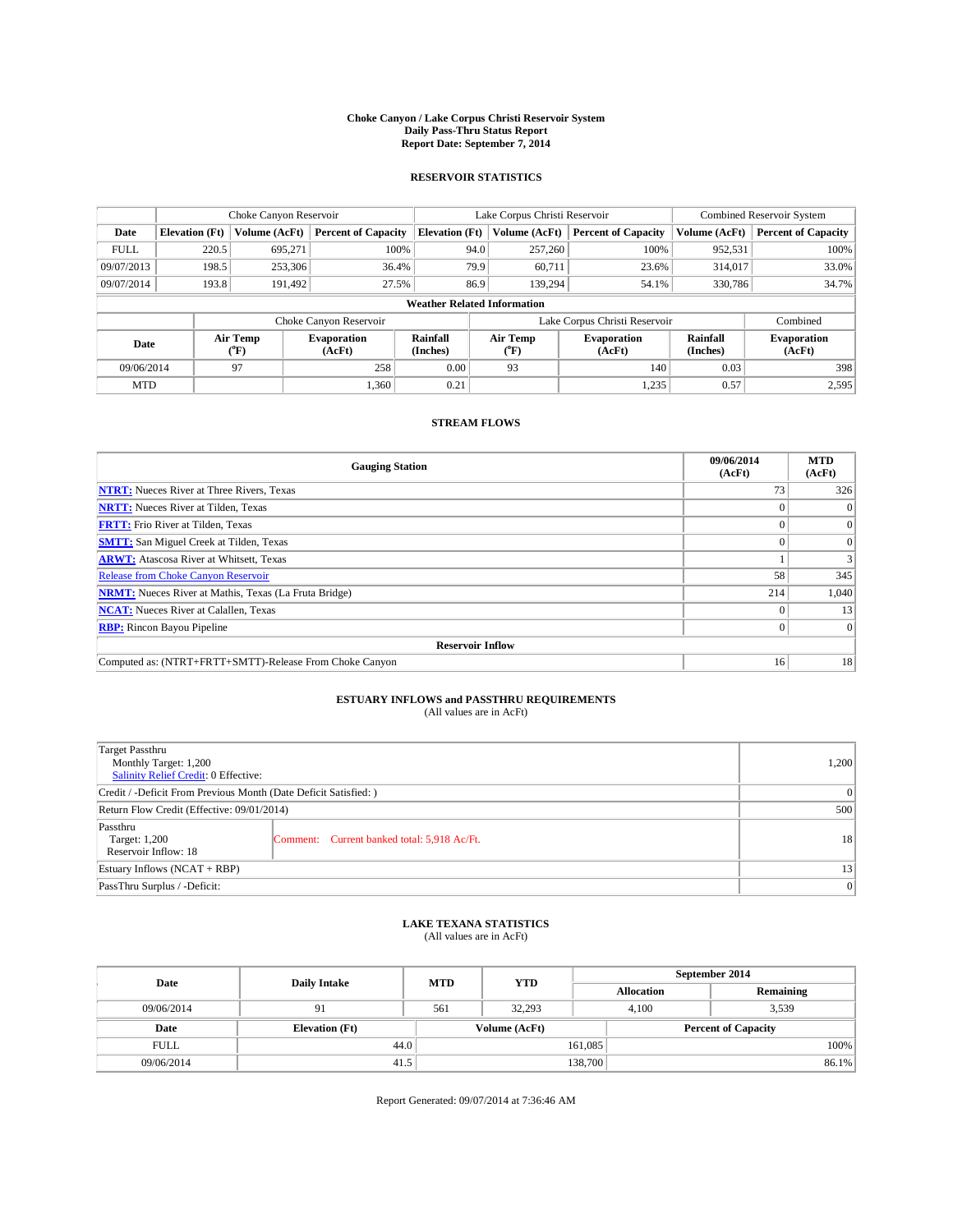#### **Choke Canyon / Lake Corpus Christi Reservoir System Daily Pass-Thru Status Report Report Date: September 8, 2014**

### **RESERVOIR STATISTICS**

|             |                       | Choke Canyon Reservoir |                              |                                    | Lake Corpus Christi Reservoir | <b>Combined Reservoir System</b> |                      |                              |
|-------------|-----------------------|------------------------|------------------------------|------------------------------------|-------------------------------|----------------------------------|----------------------|------------------------------|
| Date        | <b>Elevation</b> (Ft) | Volume (AcFt)          | <b>Percent of Capacity</b>   | <b>Elevation (Ft)</b>              | Volume (AcFt)                 | <b>Percent of Capacity</b>       | Volume (AcFt)        | <b>Percent of Capacity</b>   |
| <b>FULL</b> | 220.5                 | 695,271                | 100%                         | 94.0                               | 257,260                       | 100%                             | 952,531              | 100%                         |
| 09/08/2013  | 198.5                 | 253,161                | 36.4%                        | 80.1                               | 61,614                        | 24.0%                            | 314,775              | 33.0%                        |
| 09/08/2014  | 193.8                 | 191,253                | 27.5%                        | 86.9                               | 138,869                       | 54.0%                            | 330.122              | 34.7%                        |
|             |                       |                        |                              | <b>Weather Related Information</b> |                               |                                  |                      |                              |
|             |                       |                        | Choke Canyon Reservoir       |                                    | Lake Corpus Christi Reservoir |                                  | Combined             |                              |
| Date        |                       | Air Temp<br>(°F)       | <b>Evaporation</b><br>(AcFt) | Rainfall<br>(Inches)               | Air Temp<br>$(^{0}F)$         | <b>Evaporation</b><br>(AcFt)     | Rainfall<br>(Inches) | <b>Evaporation</b><br>(AcFt) |
| 09/07/2014  |                       | 96                     | 250                          | 0.00                               | 91                            | 322                              | 0.00                 | 572                          |
| <b>MTD</b>  |                       |                        | 1.610                        | 0.21                               |                               | 1,557                            | 0.57                 | 3,167                        |

### **STREAM FLOWS**

| <b>Gauging Station</b>                                       | 09/07/2014<br>(AcFt) | <b>MTD</b><br>(AcFt) |  |  |  |  |
|--------------------------------------------------------------|----------------------|----------------------|--|--|--|--|
| <b>NTRT:</b> Nueces River at Three Rivers, Texas             | 58                   | 383                  |  |  |  |  |
| <b>NRTT:</b> Nueces River at Tilden, Texas                   |                      |                      |  |  |  |  |
| <b>FRTT:</b> Frio River at Tilden, Texas                     |                      | $\overline{0}$       |  |  |  |  |
| <b>SMTT:</b> San Miguel Creek at Tilden, Texas               |                      | $\Omega$             |  |  |  |  |
| <b>ARWT:</b> Atascosa River at Whitsett, Texas               |                      |                      |  |  |  |  |
| <b>Release from Choke Canyon Reservoir</b>                   | 58                   | 403                  |  |  |  |  |
| <b>NRMT:</b> Nueces River at Mathis, Texas (La Fruta Bridge) | 187                  | 1,227                |  |  |  |  |
| <b>NCAT:</b> Nueces River at Calallen, Texas                 |                      | 13                   |  |  |  |  |
| <b>RBP:</b> Rincon Bayou Pipeline                            | $\Omega$             | $\Omega$             |  |  |  |  |
| <b>Reservoir Inflow</b>                                      |                      |                      |  |  |  |  |
| Computed as: (NTRT+FRTT+SMTT)-Release From Choke Canyon      | $\Omega$             | 18                   |  |  |  |  |

# **ESTUARY INFLOWS and PASSTHRU REQUIREMENTS**<br>(All values are in AcFt)

| Target Passthru<br>Monthly Target: 1,200<br>Salinity Relief Credit: 0 Effective: |                                             |    |  |  |
|----------------------------------------------------------------------------------|---------------------------------------------|----|--|--|
| Credit / -Deficit From Previous Month (Date Deficit Satisfied: )                 |                                             |    |  |  |
| Return Flow Credit (Effective: 09/01/2014)                                       |                                             |    |  |  |
| Passthru<br>Target: 1,200<br>Reservoir Inflow: 18                                | Comment: Current banked total: 5,918 Ac/Ft. | 18 |  |  |
| Estuary Inflows (NCAT + RBP)                                                     |                                             |    |  |  |
| PassThru Surplus / -Deficit:                                                     | 0                                           |    |  |  |

## **LAKE TEXANA STATISTICS** (All values are in AcFt)

| Date        | <b>Daily Intake</b>   | <b>MTD</b> | <b>YTD</b>    | September 2014    |                            |           |       |
|-------------|-----------------------|------------|---------------|-------------------|----------------------------|-----------|-------|
|             |                       |            |               | <b>Allocation</b> |                            | Remaining |       |
| 09/07/2014  | 139                   | 700        | 32.432        |                   | 3.400<br>4.100             |           |       |
| Date        | <b>Elevation</b> (Ft) |            | Volume (AcFt) |                   | <b>Percent of Capacity</b> |           |       |
| <b>FULL</b> | 44.0                  |            |               | 161,085           |                            |           | 100%  |
| 09/07/2014  | 41.4                  |            |               | 137,841           |                            |           | 85.6% |

Report Generated: 09/08/2014 at 8:50:41 AM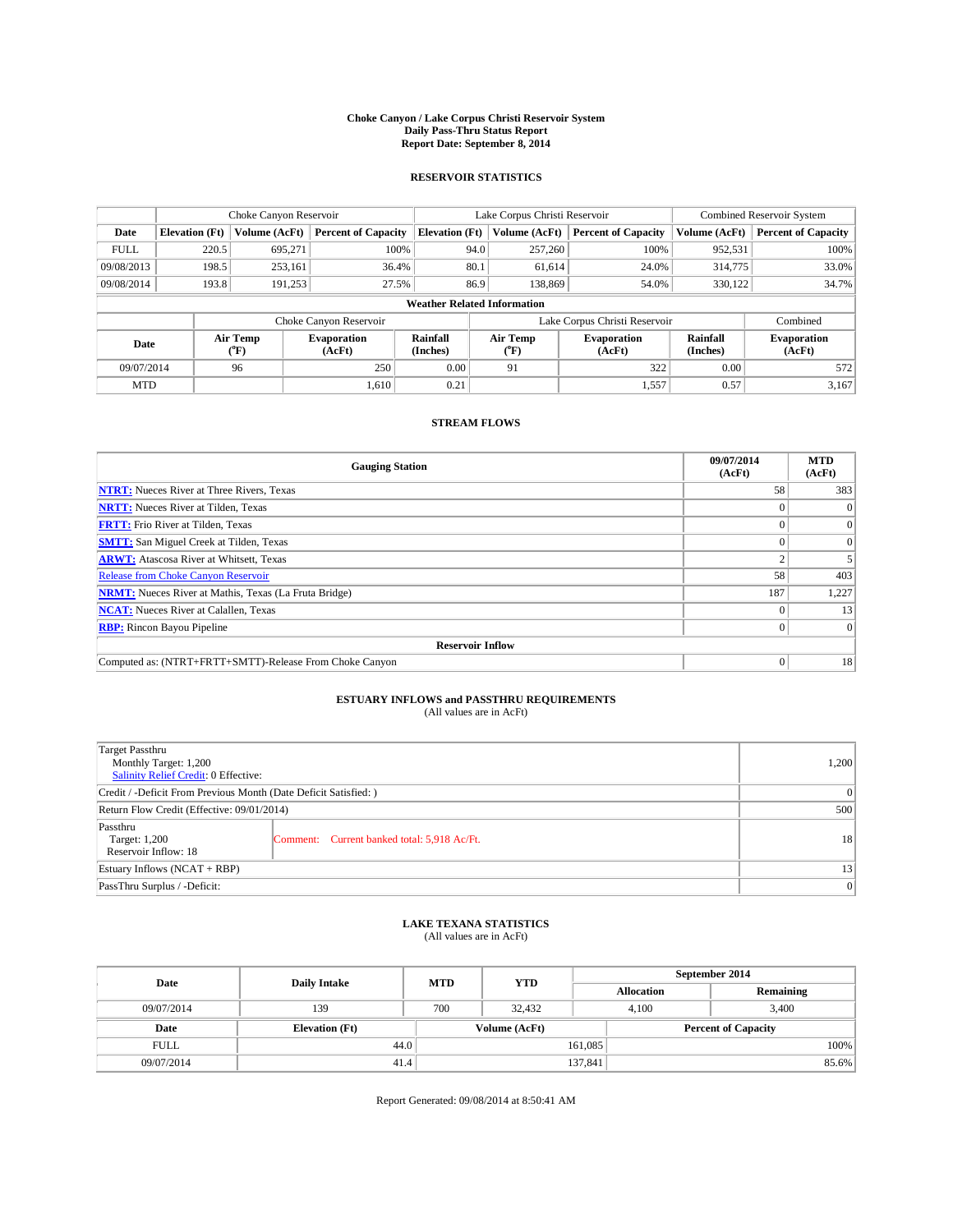#### **Choke Canyon / Lake Corpus Christi Reservoir System Daily Pass-Thru Status Report Report Date: September 9, 2014**

### **RESERVOIR STATISTICS**

|             |                       | Choke Canyon Reservoir |                              |                                    | Lake Corpus Christi Reservoir | <b>Combined Reservoir System</b> |                      |                              |
|-------------|-----------------------|------------------------|------------------------------|------------------------------------|-------------------------------|----------------------------------|----------------------|------------------------------|
| Date        | <b>Elevation</b> (Ft) | Volume (AcFt)          | <b>Percent of Capacity</b>   | <b>Elevation (Ft)</b>              | Volume (AcFt)                 | <b>Percent of Capacity</b>       | Volume (AcFt)        | <b>Percent of Capacity</b>   |
| <b>FULL</b> | 220.5                 | 695.271                | 100%                         | 94.0                               | 257,260                       | 100%                             | 952,531              | 100%                         |
| 09/09/2013  | 198.5                 | 253,306                | 36.4%                        | 80.1                               | 61,779                        | 24.0%                            | 315,085              | 33.1%                        |
| 09/09/2014  | 193.7                 | 190,061                | 27.3%                        | 86.9                               | 138,445                       | 53.8%                            | 328,506              | 34.5%                        |
|             |                       |                        |                              | <b>Weather Related Information</b> |                               |                                  |                      |                              |
|             |                       |                        | Choke Canyon Reservoir       |                                    | Lake Corpus Christi Reservoir |                                  | Combined             |                              |
| Date        |                       | Air Temp<br>(°F)       | <b>Evaporation</b><br>(AcFt) | Rainfall<br>(Inches)               | Air Temp<br>$(^{0}F)$         | <b>Evaporation</b><br>(AcFt)     | Rainfall<br>(Inches) | <b>Evaporation</b><br>(AcFt) |
| 09/08/2014  |                       | 95                     | 222                          | 0.00                               | 96                            | 230                              | 0.00                 | 452                          |
| <b>MTD</b>  |                       |                        | 1,832                        | 0.21                               |                               | 1.787                            | 0.57                 | 3,619                        |

### **STREAM FLOWS**

| <b>Gauging Station</b>                                       | 09/08/2014<br>(AcFt) | <b>MTD</b><br>(AcFt) |  |  |  |  |
|--------------------------------------------------------------|----------------------|----------------------|--|--|--|--|
| <b>NTRT:</b> Nueces River at Three Rivers, Texas             | 52                   | 435                  |  |  |  |  |
| <b>NRTT:</b> Nueces River at Tilden, Texas                   | $\theta$             | $\Omega$             |  |  |  |  |
| <b>FRTT:</b> Frio River at Tilden, Texas                     |                      | $\overline{0}$       |  |  |  |  |
| <b>SMTT:</b> San Miguel Creek at Tilden, Texas               | $\theta$             | $\overline{0}$       |  |  |  |  |
| <b>ARWT:</b> Atascosa River at Whitsett, Texas               | 12                   | 17                   |  |  |  |  |
| <b>Release from Choke Canyon Reservoir</b>                   | 58                   | 461                  |  |  |  |  |
| <b>NRMT:</b> Nueces River at Mathis, Texas (La Fruta Bridge) | 200                  | 1,427                |  |  |  |  |
| <b>NCAT:</b> Nueces River at Calallen, Texas                 | $\theta$             | 13                   |  |  |  |  |
| <b>RBP:</b> Rincon Bayou Pipeline                            | $\Omega$             | $\vert 0 \vert$      |  |  |  |  |
| <b>Reservoir Inflow</b>                                      |                      |                      |  |  |  |  |
| Computed as: NRTT+FRTT+SMTT+ARWT                             | 12                   | 31                   |  |  |  |  |

# **ESTUARY INFLOWS and PASSTHRU REQUIREMENTS**<br>(All values are in AcFt)

| <b>Target Passthru</b><br>Monthly Target: 1,200<br>Salinity Relief Credit: 0 Effective: |                                                                  |    |  |  |  |
|-----------------------------------------------------------------------------------------|------------------------------------------------------------------|----|--|--|--|
|                                                                                         | Credit / -Deficit From Previous Month (Date Deficit Satisfied: ) |    |  |  |  |
| Return Flow Credit (Effective: 09/01/2014)                                              |                                                                  |    |  |  |  |
| Passthru<br>Target: 1,200<br>Reservoir Inflow: 31                                       | Comment: Current banked total: 5,918 Ac/Ft.                      | 31 |  |  |  |
| Estuary Inflows (NCAT + RBP)                                                            |                                                                  |    |  |  |  |
| PassThru Surplus / -Deficit:                                                            | 0                                                                |    |  |  |  |

## **LAKE TEXANA STATISTICS** (All values are in AcFt)

| Date        | <b>Daily Intake</b>   | <b>MTD</b> | <b>YTD</b>    | September 2014    |                            |           |  |
|-------------|-----------------------|------------|---------------|-------------------|----------------------------|-----------|--|
|             |                       |            |               | <b>Allocation</b> |                            | Remaining |  |
| 09/08/2014  | 139                   | 839        | 32.571        |                   | 4.100<br>3,261             |           |  |
| Date        | <b>Elevation</b> (Ft) |            | Volume (AcFt) |                   | <b>Percent of Capacity</b> |           |  |
| <b>FULL</b> | 44.0                  |            |               | 161,085           |                            | 100%      |  |
| 09/08/2014  | 41.4                  |            |               | 137,841           |                            | 85.6%     |  |

Report Generated: 09/09/2014 at 8:22:25 AM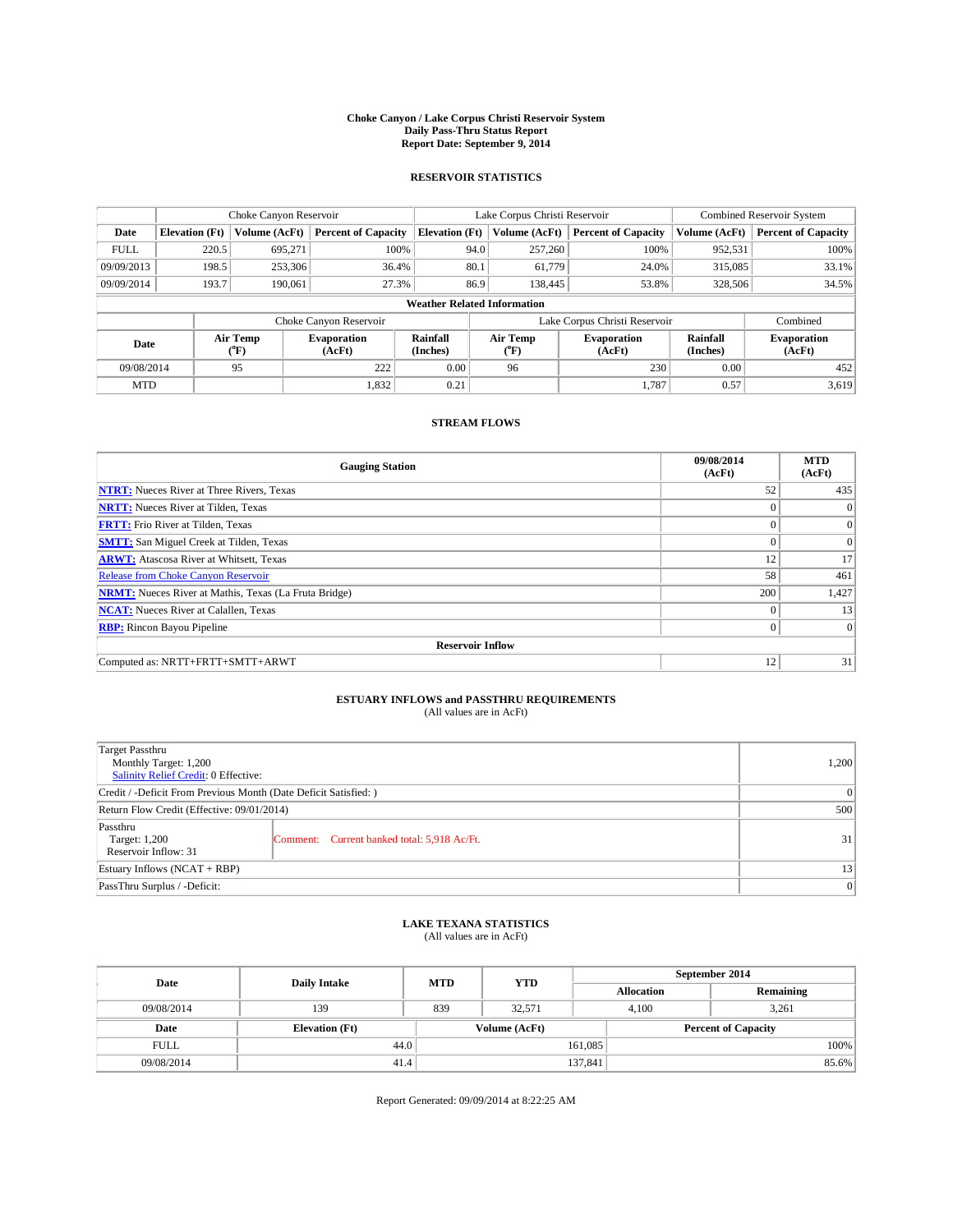#### **Choke Canyon / Lake Corpus Christi Reservoir System Daily Pass-Thru Status Report Report Date: September 10, 2014**

### **RESERVOIR STATISTICS**

|             |                                    | Choke Canyon Reservoir |                              |                       | Lake Corpus Christi Reservoir | <b>Combined Reservoir System</b> |                      |                              |  |
|-------------|------------------------------------|------------------------|------------------------------|-----------------------|-------------------------------|----------------------------------|----------------------|------------------------------|--|
| Date        | <b>Elevation</b> (Ft)              | Volume (AcFt)          | <b>Percent of Capacity</b>   | <b>Elevation (Ft)</b> | Volume (AcFt)                 | <b>Percent of Capacity</b>       | Volume (AcFt)        | <b>Percent of Capacity</b>   |  |
| <b>FULL</b> | 220.5                              | 695,271                | 100%                         | 94.0                  | 257,260                       | 100%                             | 952,531              | 100%                         |  |
| 09/10/2013  | 198.5                              | 252,872                | 36.4%                        | 80.1                  | 61,696                        | 24.0%                            | 314,568              | 33.0%                        |  |
| 09/10/2014  | 193.6                              | 189,586                | 27.3%                        | 86.9                  | 138,021                       | 53.7%                            | 327,607              | 34.4%                        |  |
|             | <b>Weather Related Information</b> |                        |                              |                       |                               |                                  |                      |                              |  |
|             |                                    |                        | Choke Canyon Reservoir       |                       |                               | Lake Corpus Christi Reservoir    |                      | Combined                     |  |
| Date        |                                    | Air Temp<br>(°F)       | <b>Evaporation</b><br>(AcFt) | Rainfall<br>(Inches)  | Air Temp<br>$(^{0}F)$         | <b>Evaporation</b><br>(AcFt)     | Rainfall<br>(Inches) | <b>Evaporation</b><br>(AcFt) |  |
| 09/09/2014  |                                    | 98                     | 290                          | 0.00                  | 97                            | 312                              | 0.00                 | 602                          |  |
| <b>MTD</b>  |                                    |                        | 2,122                        | 0.21                  |                               | 2,099                            | 0.57                 | 4,221                        |  |

### **STREAM FLOWS**

| <b>Gauging Station</b>                                       | 09/09/2014<br>(AcFt) | <b>MTD</b><br>(AcFt) |  |  |  |  |
|--------------------------------------------------------------|----------------------|----------------------|--|--|--|--|
| <b>NTRT:</b> Nueces River at Three Rivers, Texas             | 56                   | 490                  |  |  |  |  |
| <b>NRTT:</b> Nueces River at Tilden, Texas                   | $\theta$             | $\theta$             |  |  |  |  |
| <b>FRTT:</b> Frio River at Tilden, Texas                     |                      | $\overline{0}$       |  |  |  |  |
| <b>SMTT:</b> San Miguel Creek at Tilden, Texas               | $\theta$             | $\overline{0}$       |  |  |  |  |
| <b>ARWT:</b> Atascosa River at Whitsett, Texas               |                      | 20                   |  |  |  |  |
| <b>Release from Choke Canyon Reservoir</b>                   | 58                   | 518                  |  |  |  |  |
| <b>NRMT:</b> Nueces River at Mathis, Texas (La Fruta Bridge) | 224                  | 1,652                |  |  |  |  |
| <b>NCAT:</b> Nueces River at Calallen, Texas                 | $\theta$             | 13                   |  |  |  |  |
| <b>RBP:</b> Rincon Bayou Pipeline                            | $\Omega$             | $\Omega$             |  |  |  |  |
| <b>Reservoir Inflow</b>                                      |                      |                      |  |  |  |  |
| Computed as: NRTT+FRTT+SMTT+ARWT                             | 3                    | 34                   |  |  |  |  |

# **ESTUARY INFLOWS and PASSTHRU REQUIREMENTS**<br>(All values are in AcFt)

| <b>Target Passthru</b><br>Monthly Target: 1,200<br>Salinity Relief Credit: 0 Effective: |                                             |    |  |  |
|-----------------------------------------------------------------------------------------|---------------------------------------------|----|--|--|
| Credit / -Deficit From Previous Month (Date Deficit Satisfied: )                        | $\Omega$                                    |    |  |  |
| Return Flow Credit (Effective: 09/01/2014)                                              | 500                                         |    |  |  |
| Passthru<br>Target: 1,200<br>Reservoir Inflow: 34                                       | Comment: Current banked total: 5,918 Ac/Ft. | 34 |  |  |
| Estuary Inflows (NCAT + RBP)                                                            | 13                                          |    |  |  |
| PassThru Surplus / -Deficit:                                                            | 0                                           |    |  |  |

## **LAKE TEXANA STATISTICS** (All values are in AcFt)

| Date        | <b>Daily Intake</b>   | <b>MTD</b> | <b>YTD</b>    | September 2014    |                            |           |  |
|-------------|-----------------------|------------|---------------|-------------------|----------------------------|-----------|--|
|             |                       |            |               | <b>Allocation</b> |                            | Remaining |  |
| 09/09/2014  | 140                   | 979        | 32.711        |                   | 4.100<br>3.121             |           |  |
| Date        | <b>Elevation</b> (Ft) |            | Volume (AcFt) |                   | <b>Percent of Capacity</b> |           |  |
| <b>FULL</b> |                       | 44.0       |               | 161,085           |                            | 100%      |  |
| 09/09/2014  | 41.3                  |            |               | 136,986           |                            | 85.0%     |  |

Report Generated: 09/10/2014 at 8:40:51 AM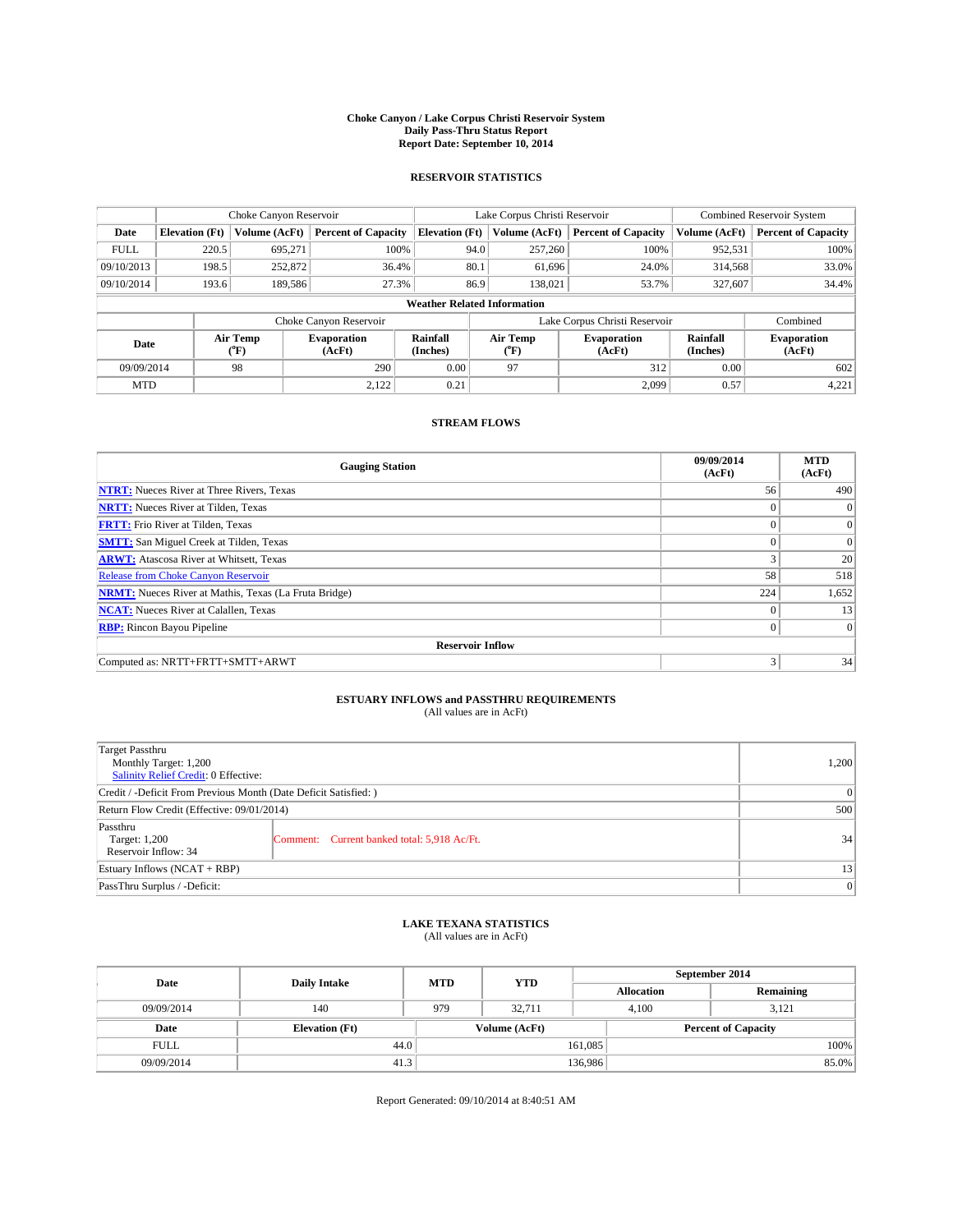#### **Choke Canyon / Lake Corpus Christi Reservoir System Daily Pass-Thru Status Report Report Date: September 11, 2014**

### **RESERVOIR STATISTICS**

|             |                                    | Choke Canyon Reservoir |                              |                       | Lake Corpus Christi Reservoir                         | Combined Reservoir System     |                      |                              |  |
|-------------|------------------------------------|------------------------|------------------------------|-----------------------|-------------------------------------------------------|-------------------------------|----------------------|------------------------------|--|
| Date        | <b>Elevation</b> (Ft)              | Volume (AcFt)          | <b>Percent of Capacity</b>   | <b>Elevation (Ft)</b> | Volume (AcFt)                                         | <b>Percent of Capacity</b>    | Volume (AcFt)        | <b>Percent of Capacity</b>   |  |
| <b>FULL</b> | 220.5                              | 695.271                | 100%                         | 94.0                  | 257,260                                               | 100%                          | 952,531              | 100%                         |  |
| 09/11/2013  | 198.5                              | 252,872                | 36.4%                        | 80.1                  | 61,862                                                | 24.0%                         | 314,734              | 33.0%                        |  |
| 09/11/2014  | 193.6                              | 189,467                | 27.3%                        | 86.9                  | 138,021                                               | 53.7%                         | 327,488              | 34.4%                        |  |
|             | <b>Weather Related Information</b> |                        |                              |                       |                                                       |                               |                      |                              |  |
|             |                                    |                        | Choke Canyon Reservoir       |                       |                                                       | Lake Corpus Christi Reservoir |                      | Combined                     |  |
| Date        |                                    | Air Temp<br>(°F)       | <b>Evaporation</b><br>(AcFt) | Rainfall<br>(Inches)  | Air Temp<br><b>Evaporation</b><br>(AcFt)<br>$(^{0}F)$ |                               | Rainfall<br>(Inches) | <b>Evaporation</b><br>(AcFt) |  |
| 09/10/2014  |                                    | 100                    | 332                          | 0.00                  | 96                                                    | 320                           | 0.00                 | 652                          |  |
| <b>MTD</b>  |                                    |                        | 2.454                        | 0.21                  |                                                       | 2,419                         | 0.57                 | 4,873                        |  |

### **STREAM FLOWS**

| <b>Gauging Station</b>                                       | 09/10/2014<br>(AcFt) | <b>MTD</b><br>(AcFt) |  |  |  |  |
|--------------------------------------------------------------|----------------------|----------------------|--|--|--|--|
| <b>NTRT:</b> Nueces River at Three Rivers, Texas             | 58                   | 548                  |  |  |  |  |
| <b>NRTT:</b> Nueces River at Tilden, Texas                   |                      | $\theta$             |  |  |  |  |
| <b>FRTT:</b> Frio River at Tilden, Texas                     |                      | $\overline{0}$       |  |  |  |  |
| <b>SMTT:</b> San Miguel Creek at Tilden, Texas               |                      | $\Omega$             |  |  |  |  |
| <b>ARWT:</b> Atascosa River at Whitsett, Texas               |                      | 22                   |  |  |  |  |
| <b>Release from Choke Canyon Reservoir</b>                   | 58                   | 576                  |  |  |  |  |
| <b>NRMT:</b> Nueces River at Mathis, Texas (La Fruta Bridge) | 224                  | 1,876                |  |  |  |  |
| <b>NCAT:</b> Nueces River at Calallen, Texas                 |                      | 13                   |  |  |  |  |
| <b>RBP:</b> Rincon Bayou Pipeline                            | 0                    | $\Omega$             |  |  |  |  |
| <b>Reservoir Inflow</b>                                      |                      |                      |  |  |  |  |
| Computed as: (NTRT+FRTT+SMTT)-Release From Choke Canyon      |                      | 34                   |  |  |  |  |

# **ESTUARY INFLOWS and PASSTHRU REQUIREMENTS**<br>(All values are in AcFt)

| Target Passthru<br>Monthly Target: 1,200<br>Salinity Relief Credit: 0 Effective: |                                             |    |  |  |
|----------------------------------------------------------------------------------|---------------------------------------------|----|--|--|
| Credit / -Deficit From Previous Month (Date Deficit Satisfied: )                 |                                             |    |  |  |
| Return Flow Credit (Effective: 09/01/2014)                                       |                                             |    |  |  |
| Passthru<br>Target: 1,200<br>Reservoir Inflow: 34                                | Comment: Current banked total: 5,918 Ac/Ft. | 34 |  |  |
| Estuary Inflows (NCAT + RBP)                                                     |                                             |    |  |  |
| PassThru Surplus / -Deficit:                                                     | 0                                           |    |  |  |

## **LAKE TEXANA STATISTICS** (All values are in AcFt)

| Date        | <b>Daily Intake</b>   | <b>MTD</b> | <b>YTD</b>    | September 2014    |                            |           |  |
|-------------|-----------------------|------------|---------------|-------------------|----------------------------|-----------|--|
|             |                       |            |               | <b>Allocation</b> |                            | Remaining |  |
| 09/10/2014  | 140                   | 1.119      | 32,850        |                   | 2.981<br>4.100             |           |  |
| Date        | <b>Elevation</b> (Ft) |            | Volume (AcFt) |                   | <b>Percent of Capacity</b> |           |  |
| <b>FULL</b> | 44.0                  |            |               | 161,085           |                            | 100%      |  |
| 09/10/2014  | 41.3                  |            |               | 136,986           |                            | 85.0%     |  |

Report Generated: 09/11/2014 at 10:32:40 AM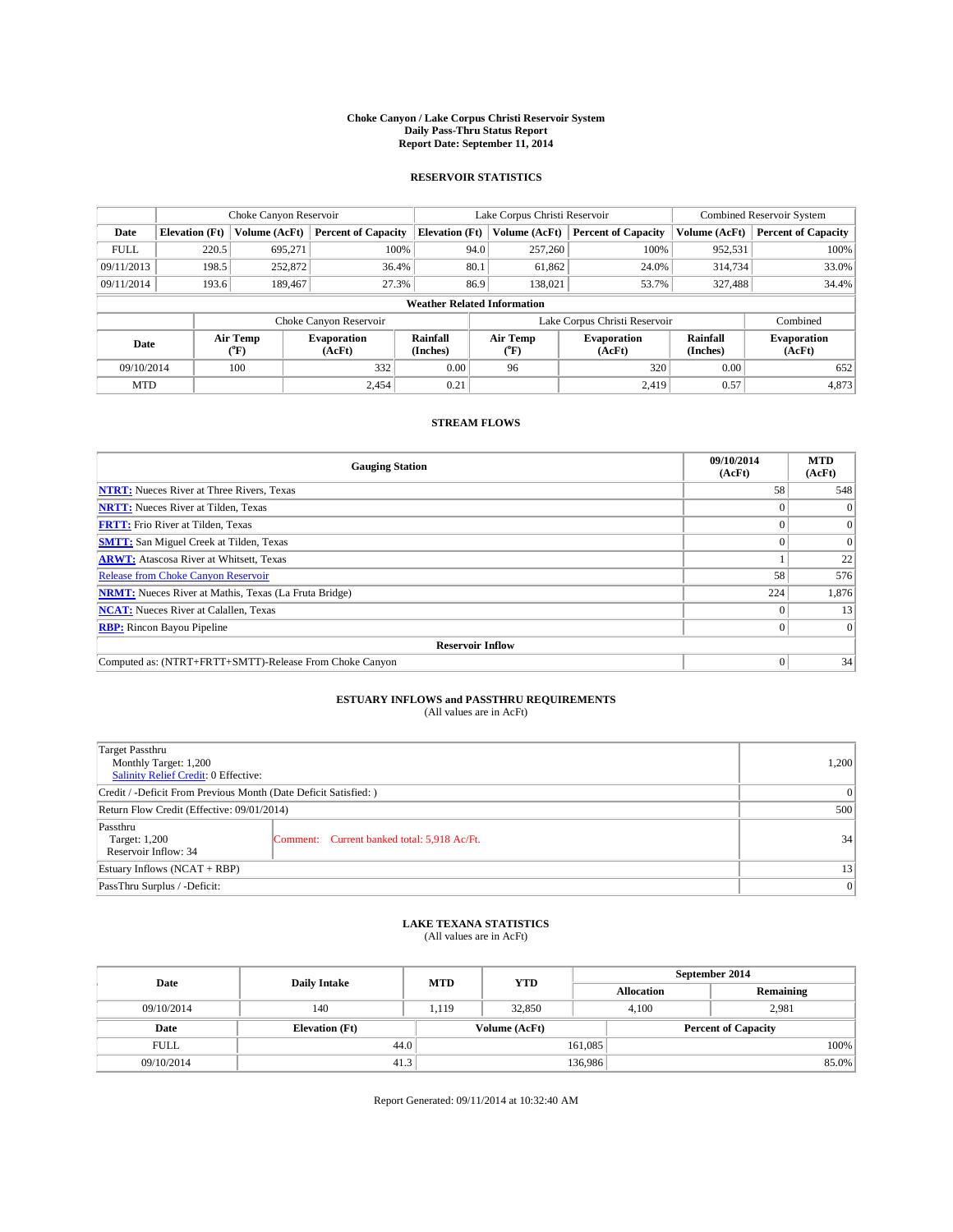#### **Choke Canyon / Lake Corpus Christi Reservoir System Daily Pass-Thru Status Report Report Date: September 12, 2014**

### **RESERVOIR STATISTICS**

|             |                                    | Choke Canyon Reservoir |                              |                       | Lake Corpus Christi Reservoir | <b>Combined Reservoir System</b> |                      |                              |  |  |
|-------------|------------------------------------|------------------------|------------------------------|-----------------------|-------------------------------|----------------------------------|----------------------|------------------------------|--|--|
| Date        | <b>Elevation</b> (Ft)              | Volume (AcFt)          | <b>Percent of Capacity</b>   | <b>Elevation (Ft)</b> | Volume (AcFt)                 | <b>Percent of Capacity</b>       | Volume (AcFt)        | <b>Percent of Capacity</b>   |  |  |
| <b>FULL</b> | 220.5                              | 695,271                | 100%                         | 94.0                  | 257,260                       | 100%                             | 952,531              | 100%                         |  |  |
| 09/12/2013  | 198.5                              | 252,728                | 36.3%                        | 80.1                  | 62,111                        | 24.1%                            | 314,839              | 33.1%                        |  |  |
| 09/12/2014  | 193.6                              | 188,993                | 27.2%                        | 86.8                  | 137,317                       | 53.4%                            | 326,310              | 34.3%                        |  |  |
|             | <b>Weather Related Information</b> |                        |                              |                       |                               |                                  |                      |                              |  |  |
|             |                                    |                        | Choke Canyon Reservoir       |                       |                               | Lake Corpus Christi Reservoir    |                      | Combined                     |  |  |
| Date        |                                    | Air Temp<br>(°F)       | <b>Evaporation</b><br>(AcFt) | Rainfall<br>(Inches)  | Air Temp<br>(°F)              | <b>Evaporation</b><br>(AcFt)     | Rainfall<br>(Inches) | <b>Evaporation</b><br>(AcFt) |  |  |
| 09/11/2014  |                                    | 99                     | 304                          | 0.00                  | 96                            | 328                              | 0.00                 | 632                          |  |  |
| <b>MTD</b>  |                                    |                        | 2.758                        | 0.21                  |                               | 2.747                            | 0.57                 | 5,505                        |  |  |

### **STREAM FLOWS**

| <b>Gauging Station</b>                                       | 09/11/2014<br>(AcFt) | <b>MTD</b><br>(AcFt) |  |  |  |  |
|--------------------------------------------------------------|----------------------|----------------------|--|--|--|--|
| <b>NTRT:</b> Nueces River at Three Rivers, Texas             | 52                   | 599                  |  |  |  |  |
| <b>NRTT:</b> Nueces River at Tilden, Texas                   |                      | $\mathbf{0}$         |  |  |  |  |
| <b>FRTT:</b> Frio River at Tilden, Texas                     |                      | $\overline{0}$       |  |  |  |  |
| <b>SMTT:</b> San Miguel Creek at Tilden, Texas               | $\theta$             | $\Omega$             |  |  |  |  |
| <b>ARWT:</b> Atascosa River at Whitsett, Texas               |                      | 22                   |  |  |  |  |
| <b>Release from Choke Canyon Reservoir</b>                   | 58                   | 633                  |  |  |  |  |
| <b>NRMT:</b> Nueces River at Mathis, Texas (La Fruta Bridge) | 208                  | 2,084                |  |  |  |  |
| <b>NCAT:</b> Nueces River at Calallen, Texas                 | $\theta$             | 13                   |  |  |  |  |
| <b>RBP:</b> Rincon Bayou Pipeline                            | $\theta$             | $\Omega$             |  |  |  |  |
| <b>Reservoir Inflow</b>                                      |                      |                      |  |  |  |  |
| Computed as: NRTT+FRTT+SMTT+ARWT                             |                      | 34                   |  |  |  |  |

# **ESTUARY INFLOWS and PASSTHRU REQUIREMENTS**<br>(All values are in AcFt)

| <b>Target Passthru</b><br>Monthly Target: 1,200<br>Salinity Relief Credit: 0 Effective: |                                             |    |  |  |
|-----------------------------------------------------------------------------------------|---------------------------------------------|----|--|--|
| Credit / -Deficit From Previous Month (Date Deficit Satisfied: )                        | $\Omega$                                    |    |  |  |
| Return Flow Credit (Effective: 09/01/2014)                                              | 500                                         |    |  |  |
| Passthru<br>Target: 1,200<br>Reservoir Inflow: 34                                       | Comment: Current banked total: 5,918 Ac/Ft. | 34 |  |  |
| Estuary Inflows (NCAT + RBP)                                                            | 13                                          |    |  |  |
| PassThru Surplus / -Deficit:                                                            | 0                                           |    |  |  |

## **LAKE TEXANA STATISTICS** (All values are in AcFt)

| Date        | <b>Daily Intake</b>   | <b>MTD</b> | <b>YTD</b>    | September 2014    |                |                            |  |
|-------------|-----------------------|------------|---------------|-------------------|----------------|----------------------------|--|
|             |                       |            |               | <b>Allocation</b> |                | Remaining                  |  |
| 09/11/2014  | 140                   | 1.258      | 32,990        |                   | 2.842<br>4.100 |                            |  |
| Date        | <b>Elevation</b> (Ft) |            | Volume (AcFt) |                   |                | <b>Percent of Capacity</b> |  |
| <b>FULL</b> | 44.0                  |            |               | 161,085           |                | 100%                       |  |
| 09/11/2014  | 41.3                  |            |               | 136,986           |                | 85.0%                      |  |

Report Generated: 09/12/2014 at 9:00:06 AM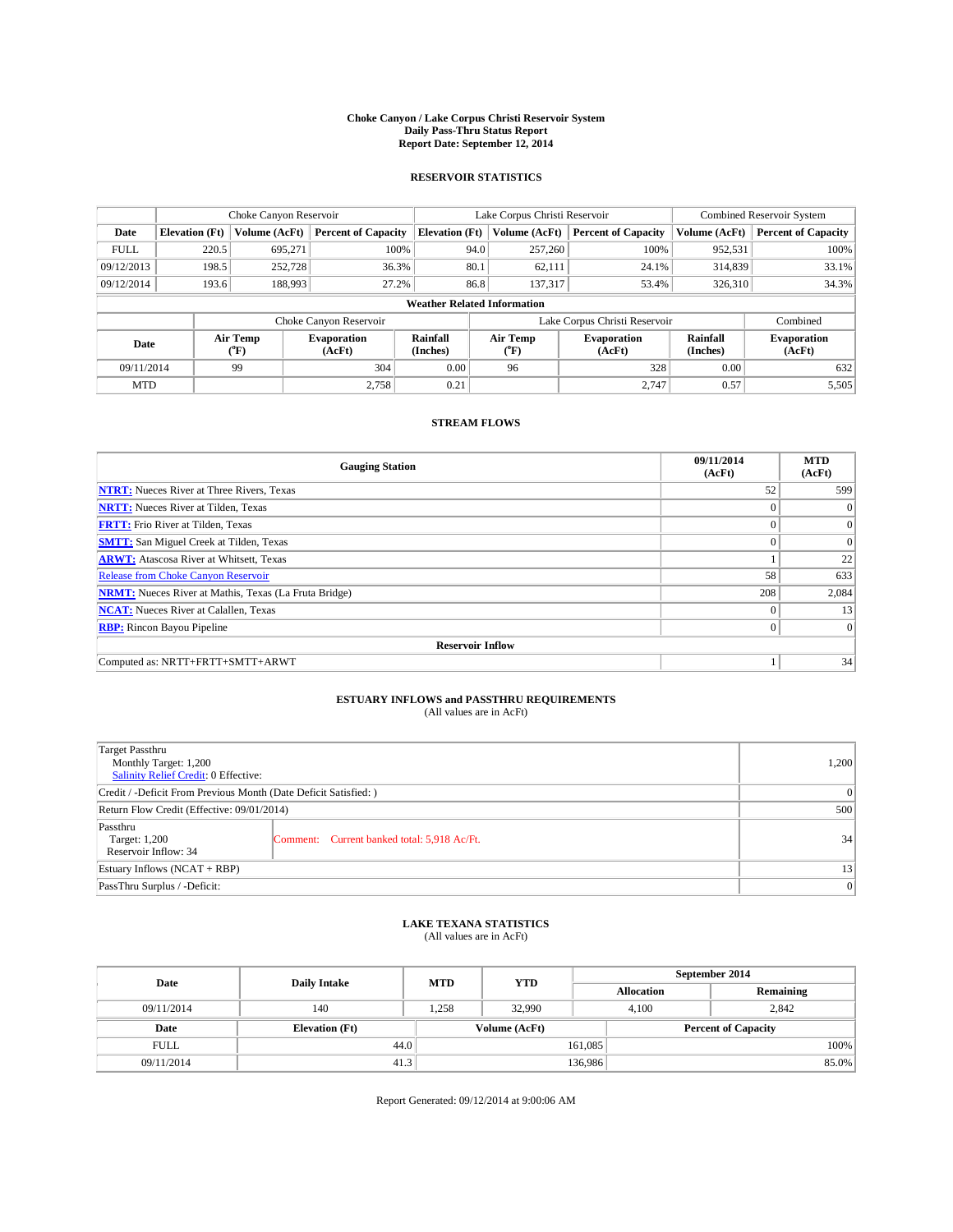#### **Choke Canyon / Lake Corpus Christi Reservoir System Daily Pass-Thru Status Report Report Date: September 13, 2014**

### **RESERVOIR STATISTICS**

|             | Choke Canyon Reservoir             |               |                              |                       | Lake Corpus Christi Reservoir | <b>Combined Reservoir System</b> |                      |                              |  |
|-------------|------------------------------------|---------------|------------------------------|-----------------------|-------------------------------|----------------------------------|----------------------|------------------------------|--|
| Date        | <b>Elevation</b> (Ft)              | Volume (AcFt) | <b>Percent of Capacity</b>   | <b>Elevation (Ft)</b> | Volume (AcFt)                 | <b>Percent of Capacity</b>       | Volume (AcFt)        | Percent of Capacity          |  |
| <b>FULL</b> | 220.5                              | 695,271       | 100%                         |                       | 94.0<br>257,260               | 100%                             | 952,531              | 100%                         |  |
| 09/13/2013  | 198.4                              | 251,575       | 36.2%                        | 80.1                  | 61,779                        | 24.0%                            | 313,354              | 32.9%                        |  |
| 09/13/2014  | 193.5                              | 188.639       | 27.1%                        |                       | 86.9<br>138,727               | 53.9%                            | 327,366              | 34.4%                        |  |
|             | <b>Weather Related Information</b> |               |                              |                       |                               |                                  |                      |                              |  |
|             |                                    |               | Choke Canyon Reservoir       |                       |                               | Lake Corpus Christi Reservoir    |                      | Combined                     |  |
| Date        | Air Temp<br>(°F)                   |               | <b>Evaporation</b><br>(AcFt) | Rainfall<br>(Inches)  | Air Temp<br>("F)              | <b>Evaporation</b><br>(AcFt)     | Rainfall<br>(Inches) | <b>Evaporation</b><br>(AcFt) |  |
| 09/12/2014  |                                    | 85<br>41      |                              | 0.53                  | 96                            | 58                               | 0.12                 | 99                           |  |
| <b>MTD</b>  |                                    |               | 2.799                        | 0.74                  |                               | 2,805                            | 0.69                 | 5,604                        |  |

### **STREAM FLOWS**

| <b>Gauging Station</b>                                       | 09/12/2014<br>(AcFt) | <b>MTD</b><br>(AcFt) |  |  |  |  |
|--------------------------------------------------------------|----------------------|----------------------|--|--|--|--|
| <b>NTRT:</b> Nueces River at Three Rivers, Texas             | 52                   | 651                  |  |  |  |  |
| <b>NRTT:</b> Nueces River at Tilden, Texas                   |                      | $\mathbf{0}$         |  |  |  |  |
| <b>FRTT:</b> Frio River at Tilden, Texas                     |                      | $\overline{0}$       |  |  |  |  |
| <b>SMTT:</b> San Miguel Creek at Tilden, Texas               | $\theta$             | $\Omega$             |  |  |  |  |
| <b>ARWT:</b> Atascosa River at Whitsett, Texas               |                      | 23                   |  |  |  |  |
| <b>Release from Choke Canyon Reservoir</b>                   | 58                   | 691                  |  |  |  |  |
| <b>NRMT:</b> Nueces River at Mathis, Texas (La Fruta Bridge) | 193                  | 2,277                |  |  |  |  |
| <b>NCAT:</b> Nueces River at Calallen, Texas                 | $\theta$             | 13                   |  |  |  |  |
| <b>RBP:</b> Rincon Bayou Pipeline                            | $\theta$             | $\Omega$             |  |  |  |  |
| <b>Reservoir Inflow</b>                                      |                      |                      |  |  |  |  |
| Computed as: NRTT+FRTT+SMTT+ARWT                             |                      | 35                   |  |  |  |  |

# **ESTUARY INFLOWS and PASSTHRU REQUIREMENTS**<br>(All values are in AcFt)

| Target Passthru<br>Monthly Target: 1,200<br>Salinity Relief Credit: 0 Effective: |                                             | 1,200 |  |  |
|----------------------------------------------------------------------------------|---------------------------------------------|-------|--|--|
| Credit / -Deficit From Previous Month (Date Deficit Satisfied: )                 |                                             |       |  |  |
| Return Flow Credit (Effective: 09/01/2014)                                       |                                             |       |  |  |
| Passthru<br>Target: 1,200<br>Reservoir Inflow: 35                                | Comment: Current banked total: 5,918 Ac/Ft. | 35    |  |  |
| Estuary Inflows (NCAT + RBP)                                                     |                                             |       |  |  |
| PassThru Surplus / -Deficit:                                                     |                                             |       |  |  |

## **LAKE TEXANA STATISTICS** (All values are in AcFt)

| Date        | <b>Daily Intake</b>   | <b>MTD</b> | <b>YTD</b>    | September 2014    |                            |           |  |
|-------------|-----------------------|------------|---------------|-------------------|----------------------------|-----------|--|
|             |                       |            |               | <b>Allocation</b> |                            | Remaining |  |
| 09/12/2014  | 139                   | 1,398      | 33.130        |                   | 2.702<br>4.100             |           |  |
| Date        | <b>Elevation</b> (Ft) |            | Volume (AcFt) |                   | <b>Percent of Capacity</b> |           |  |
| <b>FULL</b> | 44.0                  |            |               | 161,085           |                            | 100%      |  |
| 09/12/2014  | 41.3                  |            |               | 136,986           |                            | 85.0%     |  |

Report Generated: 09/13/2014 at 8:14:53 AM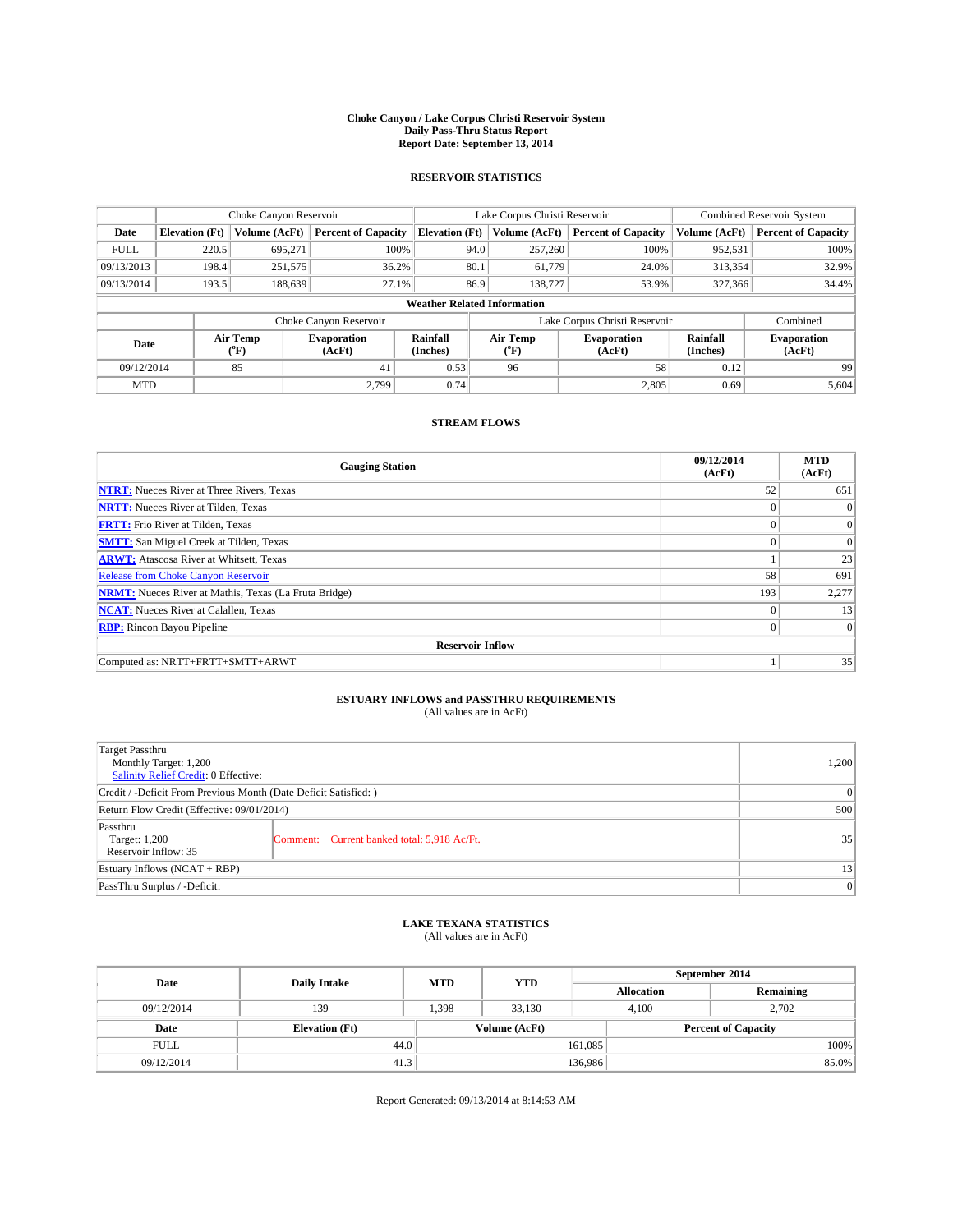#### **Choke Canyon / Lake Corpus Christi Reservoir System Daily Pass-Thru Status Report Report Date: September 14, 2014**

### **RESERVOIR STATISTICS**

|             | Choke Canyon Reservoir             |                  | Lake Corpus Christi Reservoir |                       |      |                       | <b>Combined Reservoir System</b> |                      |                              |
|-------------|------------------------------------|------------------|-------------------------------|-----------------------|------|-----------------------|----------------------------------|----------------------|------------------------------|
| Date        | <b>Elevation</b> (Ft)              | Volume (AcFt)    | <b>Percent of Capacity</b>    | <b>Elevation (Ft)</b> |      | Volume (AcFt)         | <b>Percent of Capacity</b>       | Volume (AcFt)        | <b>Percent of Capacity</b>   |
| <b>FULL</b> | 220.5                              | 695,271          | 100%                          |                       | 94.0 | 257,260               | 100%                             | 952,531              | 100%                         |
| 09/14/2013  | 198.4                              | 251,433          | 36.2%                         |                       | 80.1 | 61,614                | 24.0%                            | 313,047              | 32.9%                        |
| 09/14/2014  | 193.6                              | 188,757          | 27.1%                         |                       | 86.8 | 137,880               | 53.6%                            | 326,637              | 34.3%                        |
|             | <b>Weather Related Information</b> |                  |                               |                       |      |                       |                                  |                      |                              |
|             |                                    |                  | Choke Canyon Reservoir        |                       |      |                       | Lake Corpus Christi Reservoir    |                      | Combined                     |
| Date        |                                    | Air Temp<br>(°F) | <b>Evaporation</b><br>(AcFt)  | Rainfall<br>(Inches)  |      | Air Temp<br>$(^{0}F)$ | <b>Evaporation</b><br>(AcFt)     | Rainfall<br>(Inches) | <b>Evaporation</b><br>(AcFt) |
| 09/13/2014  |                                    | 72               | 97                            | 0.07                  |      | 75                    | 140                              | 0.17                 | 237                          |
| <b>MTD</b>  |                                    |                  | 2.896                         | 0.81                  |      |                       | 2,945                            | 0.86                 | 5,841                        |

### **STREAM FLOWS**

| <b>Gauging Station</b>                                       | 09/13/2014<br>(AcFt) | <b>MTD</b><br>(AcFt) |  |  |  |  |
|--------------------------------------------------------------|----------------------|----------------------|--|--|--|--|
| <b>NTRT:</b> Nueces River at Three Rivers, Texas             | 73                   | 725                  |  |  |  |  |
| <b>NRTT:</b> Nueces River at Tilden, Texas                   |                      | $\Omega$             |  |  |  |  |
| <b>FRTT:</b> Frio River at Tilden, Texas                     |                      | $\overline{0}$       |  |  |  |  |
| <b>SMTT:</b> San Miguel Creek at Tilden, Texas               |                      | $\overline{0}$       |  |  |  |  |
| <b>ARWT:</b> Atascosa River at Whitsett, Texas               |                      | 24                   |  |  |  |  |
| <b>Release from Choke Canyon Reservoir</b>                   | 58                   | 748                  |  |  |  |  |
| <b>NRMT:</b> Nueces River at Mathis, Texas (La Fruta Bridge) | 187                  | 2,463                |  |  |  |  |
| <b>NCAT:</b> Nueces River at Calallen, Texas                 |                      | 13                   |  |  |  |  |
| <b>RBP:</b> Rincon Bayou Pipeline                            | 0                    | $\Omega$             |  |  |  |  |
| <b>Reservoir Inflow</b>                                      |                      |                      |  |  |  |  |
| Computed as: (NTRT+FRTT+SMTT)-Release From Choke Canyon      | 16                   | 51                   |  |  |  |  |

# **ESTUARY INFLOWS and PASSTHRU REQUIREMENTS**<br>(All values are in AcFt)

| Target Passthru<br>Monthly Target: 1,200<br>Salinity Relief Credit: 0 Effective: |                                             | 1,200 |  |  |
|----------------------------------------------------------------------------------|---------------------------------------------|-------|--|--|
| Credit / -Deficit From Previous Month (Date Deficit Satisfied: )                 |                                             |       |  |  |
| Return Flow Credit (Effective: 09/01/2014)                                       |                                             |       |  |  |
| Passthru<br>Target: 1,200<br>Reservoir Inflow: 51                                | Comment: Current banked total: 5,918 Ac/Ft. | 51    |  |  |
| Estuary Inflows (NCAT + RBP)                                                     |                                             |       |  |  |
| PassThru Surplus / -Deficit:                                                     | 0                                           |       |  |  |

## **LAKE TEXANA STATISTICS** (All values are in AcFt)

| Date        | <b>Daily Intake</b>   | <b>MTD</b> | <b>YTD</b>    | September 2014    |                            |           |  |
|-------------|-----------------------|------------|---------------|-------------------|----------------------------|-----------|--|
|             |                       |            |               | <b>Allocation</b> |                            | Remaining |  |
| 09/13/2014  | 139                   | 1.537      | 33,268        |                   | 2,563<br>4.100             |           |  |
| Date        | <b>Elevation</b> (Ft) |            | Volume (AcFt) |                   | <b>Percent of Capacity</b> |           |  |
| <b>FULL</b> | 44.0                  |            |               | 161,085           |                            | 100%      |  |
| 09/13/2014  | 41.3                  |            |               | 136,986           |                            | 85.0%     |  |

Report Generated: 09/14/2014 at 9:03:12 AM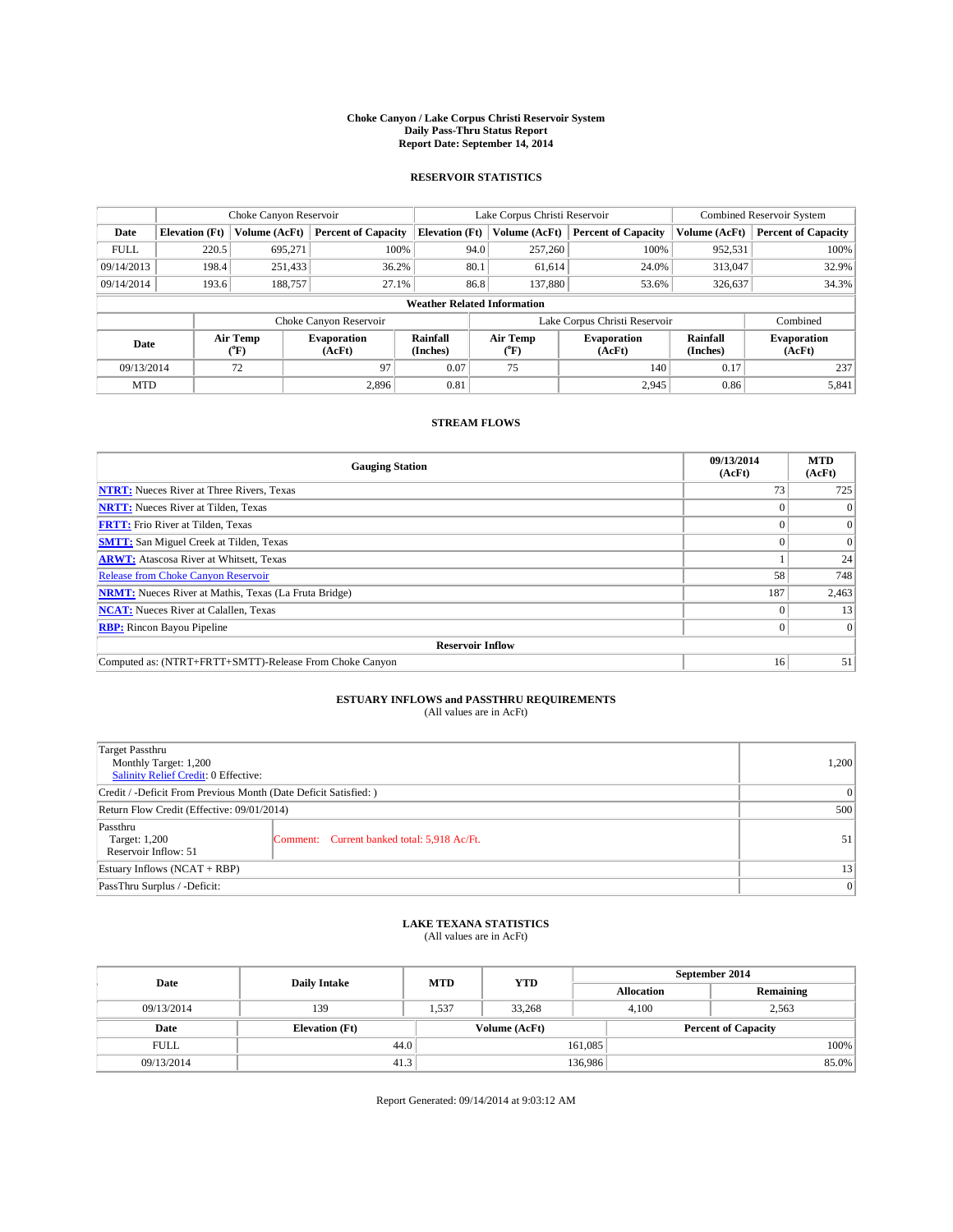#### **Choke Canyon / Lake Corpus Christi Reservoir System Daily Pass-Thru Status Report Report Date: September 15, 2014**

### **RESERVOIR STATISTICS**

|             | Choke Canyon Reservoir             |                  | Lake Corpus Christi Reservoir |                       |      |                                                       | <b>Combined Reservoir System</b> |                      |                              |
|-------------|------------------------------------|------------------|-------------------------------|-----------------------|------|-------------------------------------------------------|----------------------------------|----------------------|------------------------------|
| Date        | <b>Elevation</b> (Ft)              | Volume (AcFt)    | <b>Percent of Capacity</b>    | <b>Elevation (Ft)</b> |      | Volume (AcFt)                                         | <b>Percent of Capacity</b>       | Volume (AcFt)        | <b>Percent of Capacity</b>   |
| <b>FULL</b> | 220.5                              | 695,271          | 100%                          |                       | 94.0 | 257,260                                               | 100%                             | 952,531              | 100%                         |
| 09/15/2013  | 198.4                              | 251,290          | 36.1%                         |                       | 80.0 | 61.449                                                | 23.9%                            | 312,739              | 32.8%                        |
| 09/15/2014  | 193.5                              | 188.639          | 27.1%                         |                       | 86.8 | 137,317                                               | 53.4%                            | 325,956              | 34.2%                        |
|             | <b>Weather Related Information</b> |                  |                               |                       |      |                                                       |                                  |                      |                              |
|             |                                    |                  | Choke Canyon Reservoir        |                       |      |                                                       | Lake Corpus Christi Reservoir    |                      | Combined                     |
| Date        |                                    | Air Temp<br>(°F) | <b>Evaporation</b><br>(AcFt)  | Rainfall<br>(Inches)  |      | Air Temp<br><b>Evaporation</b><br>(AcFt)<br>$(^{0}F)$ |                                  | Rainfall<br>(Inches) | <b>Evaporation</b><br>(AcFt) |
| 09/14/2014  |                                    | 82               | 138                           | 0.00                  |      | 82                                                    | 98                               | 0.00                 | 236                          |
| <b>MTD</b>  |                                    |                  | 3.034                         | 0.81                  |      |                                                       | 3,043                            | 0.86                 | 6,077                        |

### **STREAM FLOWS**

| <b>Gauging Station</b>                                       | 09/14/2014<br>(AcFt) | <b>MTD</b><br>(AcFt) |  |  |  |  |
|--------------------------------------------------------------|----------------------|----------------------|--|--|--|--|
| <b>NTRT:</b> Nueces River at Three Rivers, Texas             | 58                   | 782                  |  |  |  |  |
| <b>NRTT:</b> Nueces River at Tilden, Texas                   |                      | $\Omega$             |  |  |  |  |
| <b>FRTT:</b> Frio River at Tilden, Texas                     |                      | $\overline{0}$       |  |  |  |  |
| <b>SMTT:</b> San Miguel Creek at Tilden, Texas               |                      | $\overline{0}$       |  |  |  |  |
| <b>ARWT:</b> Atascosa River at Whitsett, Texas               | 103                  | 128                  |  |  |  |  |
| <b>Release from Choke Canyon Reservoir</b>                   | 58                   | 806                  |  |  |  |  |
| <b>NRMT:</b> Nueces River at Mathis, Texas (La Fruta Bridge) | 179                  | 2,642                |  |  |  |  |
| <b>NCAT:</b> Nueces River at Calallen, Texas                 | 38                   | 51                   |  |  |  |  |
| <b>RBP:</b> Rincon Bayou Pipeline                            | 0                    | $\Omega$             |  |  |  |  |
| <b>Reservoir Inflow</b>                                      |                      |                      |  |  |  |  |
| Computed as: (NTRT+FRTT+SMTT)-Release From Choke Canyon      | $\Omega$             | 51                   |  |  |  |  |

# **ESTUARY INFLOWS and PASSTHRU REQUIREMENTS**<br>(All values are in AcFt)

| Target Passthru<br>Monthly Target: 1,200<br>Salinity Relief Credit: 0 Effective: |                                             | 1,200 |  |  |  |
|----------------------------------------------------------------------------------|---------------------------------------------|-------|--|--|--|
| Credit / -Deficit From Previous Month (Date Deficit Satisfied: )                 |                                             |       |  |  |  |
| Return Flow Credit (Effective: 09/01/2014)                                       |                                             |       |  |  |  |
| Passthru<br>Target: 1,200<br>Reservoir Inflow: 51                                | Comment: Current banked total: 5,918 Ac/Ft. | 51    |  |  |  |
| Estuary Inflows (NCAT + RBP)                                                     |                                             |       |  |  |  |
| PassThru Surplus / -Deficit:                                                     | 0                                           |       |  |  |  |

## **LAKE TEXANA STATISTICS** (All values are in AcFt)

| Date        | <b>Daily Intake</b>   | <b>MTD</b> | <b>YTD</b>    | September 2014    |                            |           |  |
|-------------|-----------------------|------------|---------------|-------------------|----------------------------|-----------|--|
|             |                       |            |               | <b>Allocation</b> |                            | Remaining |  |
| 09/14/2014  | 139                   | 1.676      | 33,407        |                   | 4.100<br>2.424             |           |  |
| Date        | <b>Elevation</b> (Ft) |            | Volume (AcFt) |                   | <b>Percent of Capacity</b> |           |  |
| <b>FULL</b> | 44.0                  |            |               | 161,085           |                            | 100%      |  |
| 09/14/2014  | 41.3                  |            |               | 136,986           |                            | 85.0%     |  |

Report Generated: 09/15/2014 at 7:58:34 AM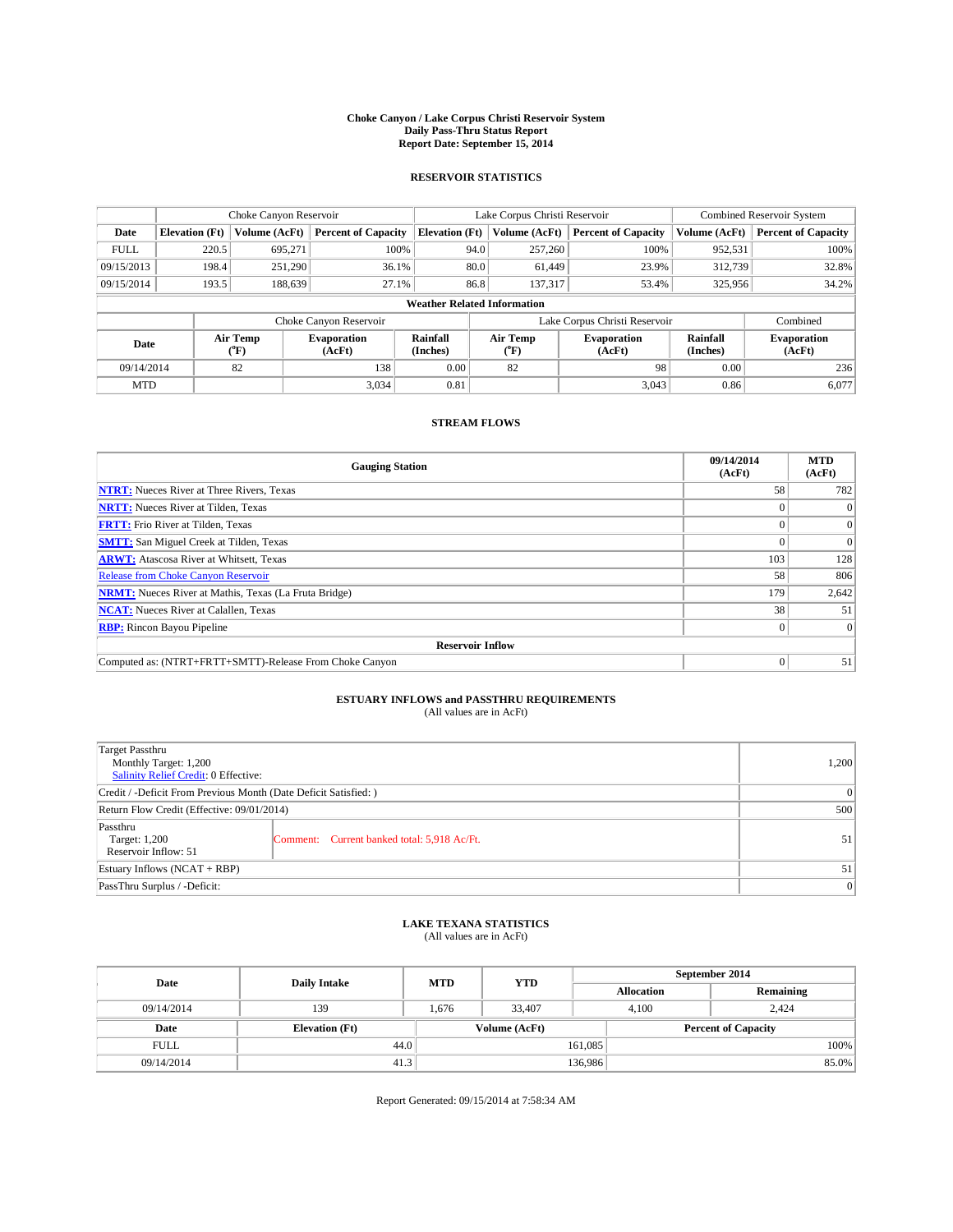#### **Choke Canyon / Lake Corpus Christi Reservoir System Daily Pass-Thru Status Report Report Date: September 16, 2014**

### **RESERVOIR STATISTICS**

|             |                                    | Choke Canyon Reservoir |                              |                       | Lake Corpus Christi Reservoir    | Combined Reservoir System    |                      |                              |  |
|-------------|------------------------------------|------------------------|------------------------------|-----------------------|----------------------------------|------------------------------|----------------------|------------------------------|--|
| Date        | <b>Elevation</b> (Ft)              | Volume (AcFt)          | <b>Percent of Capacity</b>   | <b>Elevation (Ft)</b> | Volume (AcFt)                    | <b>Percent of Capacity</b>   | Volume (AcFt)        | <b>Percent of Capacity</b>   |  |
| <b>FULL</b> | 220.5                              | 695,271                | 100%                         | 94.0                  | 257,260                          | 100%                         | 952,531              | 100%                         |  |
| 09/16/2013  | 198.3                              | 251,006                | 36.1%                        | 80.1                  | 61,614                           | 24.0%                        | 312,620              | 32.8%                        |  |
| 09/16/2014  | 193.5                              | 188,048                | 27.0%                        | 86.8                  | 137,036                          | 53.3%                        | 325,084              | 34.1%                        |  |
|             | <b>Weather Related Information</b> |                        |                              |                       |                                  |                              |                      |                              |  |
|             |                                    |                        | Choke Canyon Reservoir       |                       | Lake Corpus Christi Reservoir    |                              | Combined             |                              |  |
| Date        |                                    | Air Temp<br>(°F)       | <b>Evaporation</b><br>(AcFt) | Rainfall<br>(Inches)  | Air Temp<br>$(^{\circ}\text{F})$ | <b>Evaporation</b><br>(AcFt) | Rainfall<br>(Inches) | <b>Evaporation</b><br>(AcFt) |  |
| 09/15/2014  |                                    | 89                     | 131                          |                       | 89                               | 196                          | 0.00                 | 327                          |  |
| <b>MTD</b>  |                                    |                        | 3.165                        | 0.81                  |                                  | 3,239                        | 0.86                 | 6.404                        |  |

### **STREAM FLOWS**

| <b>Gauging Station</b>                                       | 09/15/2014<br>(AcFt) | <b>MTD</b><br>(AcFt) |  |  |  |  |
|--------------------------------------------------------------|----------------------|----------------------|--|--|--|--|
| <b>NTRT:</b> Nueces River at Three Rivers, Texas             | 119                  | 901                  |  |  |  |  |
| <b>NRTT:</b> Nueces River at Tilden, Texas                   |                      |                      |  |  |  |  |
| <b>FRTT:</b> Frio River at Tilden, Texas                     |                      | $\overline{0}$       |  |  |  |  |
| <b>SMTT:</b> San Miguel Creek at Tilden, Texas               |                      | $\Omega$             |  |  |  |  |
| <b>ARWT:</b> Atascosa River at Whitsett, Texas               | 50                   | 177                  |  |  |  |  |
| Release from Choke Canyon Reservoir                          | 58                   | 863                  |  |  |  |  |
| <b>NRMT:</b> Nueces River at Mathis, Texas (La Fruta Bridge) | 155                  | 2,797                |  |  |  |  |
| <b>NCAT:</b> Nueces River at Calallen, Texas                 |                      | 58                   |  |  |  |  |
| <b>RBP:</b> Rincon Bayou Pipeline                            | 0                    | $\Omega$             |  |  |  |  |
| <b>Reservoir Inflow</b>                                      |                      |                      |  |  |  |  |
| Computed as: (NTRT+FRTT+SMTT)-Release From Choke Canyon      | 62                   | 113                  |  |  |  |  |

# **ESTUARY INFLOWS and PASSTHRU REQUIREMENTS**<br>(All values are in AcFt)

| Target Passthru<br>Monthly Target: 1,200<br>Salinity Relief Credit: 0 Effective: |                                             | 1,200 |  |  |
|----------------------------------------------------------------------------------|---------------------------------------------|-------|--|--|
| Credit / -Deficit From Previous Month (Date Deficit Satisfied: )                 |                                             |       |  |  |
| Return Flow Credit (Effective: 09/01/2014)                                       |                                             |       |  |  |
| Passthru<br>Target: 1,200<br>Reservoir Inflow: 113                               | Comment: Current banked total: 5,918 Ac/Ft. | 113   |  |  |
| Estuary Inflows (NCAT + RBP)                                                     |                                             |       |  |  |
| PassThru Surplus / -Deficit:                                                     | 0                                           |       |  |  |

## **LAKE TEXANA STATISTICS** (All values are in AcFt)

| Date        | <b>Daily Intake</b>   | <b>MTD</b> | <b>YTD</b>    | September 2014    |                            |           |  |
|-------------|-----------------------|------------|---------------|-------------------|----------------------------|-----------|--|
|             |                       |            |               | <b>Allocation</b> |                            | Remaining |  |
| 09/15/2014  | 138                   | 1.814      | 33.546        |                   | 2,286<br>4.100             |           |  |
| Date        | <b>Elevation</b> (Ft) |            | Volume (AcFt) |                   | <b>Percent of Capacity</b> |           |  |
| <b>FULL</b> | 44.0                  |            |               | 161,085           |                            | 100%      |  |
| 09/15/2014  | 41.3                  |            |               | 136,986           |                            | 85.0%     |  |

Report Generated: 09/16/2014 at 8:59:19 AM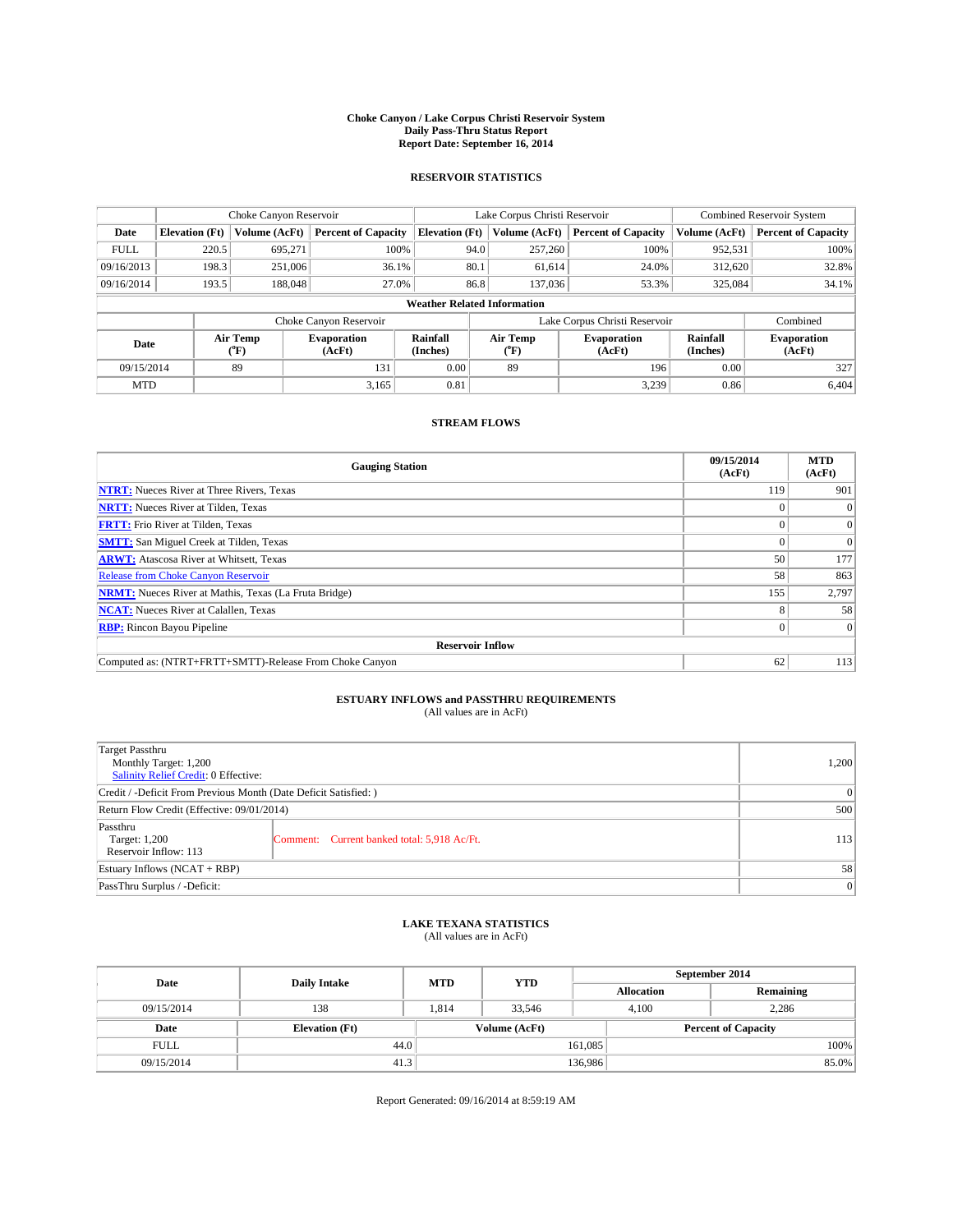#### **Choke Canyon / Lake Corpus Christi Reservoir System Daily Pass-Thru Status Report Report Date: September 17, 2014**

### **RESERVOIR STATISTICS**

|             |                                    | Choke Canyon Reservoir |                              |                       | Lake Corpus Christi Reservoir | Combined Reservoir System    |                      |                              |  |
|-------------|------------------------------------|------------------------|------------------------------|-----------------------|-------------------------------|------------------------------|----------------------|------------------------------|--|
| Date        | <b>Elevation</b> (Ft)              | Volume (AcFt)          | <b>Percent of Capacity</b>   | <b>Elevation (Ft)</b> | Volume (AcFt)                 | <b>Percent of Capacity</b>   | Volume (AcFt)        | <b>Percent of Capacity</b>   |  |
| <b>FULL</b> | 220.5                              | 695.271                | 100%                         | 94.0                  | 257,260                       | 100%                         | 952,531              | 100%                         |  |
| 09/17/2013  | 198.3                              | 250,863                | 36.1%                        | 80.1                  | 62,028                        | 24.1%                        | 312,891              | 32.8%                        |  |
| 09/17/2014  | 193.5                              | 188,402                | 27.1%                        | 86.7                  | 136,476                       | 53.0%                        | 324,878              | 34.1%                        |  |
|             | <b>Weather Related Information</b> |                        |                              |                       |                               |                              |                      |                              |  |
|             |                                    |                        | Choke Canyon Reservoir       |                       | Lake Corpus Christi Reservoir | Combined                     |                      |                              |  |
| Date        |                                    | Air Temp<br>(°F)       | <b>Evaporation</b><br>(AcFt) | Rainfall<br>(Inches)  | Air Temp<br>$(^{0}F)$         | <b>Evaporation</b><br>(AcFt) | Rainfall<br>(Inches) | <b>Evaporation</b><br>(AcFt) |  |
| 09/16/2014  |                                    | 89                     | 69                           | 0.11                  | 92                            | 179                          | 0.00                 | 248                          |  |
| <b>MTD</b>  |                                    |                        | 3.234                        | 0.92                  |                               | 3,418                        | 0.86                 | 6,652                        |  |

### **STREAM FLOWS**

| <b>Gauging Station</b>                                       | 09/16/2014<br>(AcFt) | <b>MTD</b><br>(AcFt) |  |  |  |  |
|--------------------------------------------------------------|----------------------|----------------------|--|--|--|--|
| <b>NTRT:</b> Nueces River at Three Rivers, Texas             | 93                   | 994                  |  |  |  |  |
| <b>NRTT:</b> Nueces River at Tilden, Texas                   |                      | $\Omega$             |  |  |  |  |
| <b>FRTT:</b> Frio River at Tilden, Texas                     |                      | $\overline{0}$       |  |  |  |  |
| <b>SMTT:</b> San Miguel Creek at Tilden, Texas               |                      | $\Omega$             |  |  |  |  |
| <b>ARWT:</b> Atascosa River at Whitsett, Texas               | 28                   | 205                  |  |  |  |  |
| <b>Release from Choke Canyon Reservoir</b>                   | 58                   | 921                  |  |  |  |  |
| <b>NRMT:</b> Nueces River at Mathis, Texas (La Fruta Bridge) | 145                  | 2,942                |  |  |  |  |
| <b>NCAT:</b> Nueces River at Calallen, Texas                 |                      | 69                   |  |  |  |  |
| <b>RBP:</b> Rincon Bayou Pipeline                            | $\Omega$             | $\Omega$             |  |  |  |  |
| <b>Reservoir Inflow</b>                                      |                      |                      |  |  |  |  |
| Computed as: (NTRT+FRTT+SMTT)-Release From Choke Canyon      | 36                   | 148                  |  |  |  |  |

# **ESTUARY INFLOWS and PASSTHRU REQUIREMENTS**<br>(All values are in AcFt)

| Target Passthru<br>Monthly Target: 1,200<br>Salinity Relief Credit: 0 Effective: |                                             | 1.200 |  |  |
|----------------------------------------------------------------------------------|---------------------------------------------|-------|--|--|
| Credit / -Deficit From Previous Month (Date Deficit Satisfied: )                 |                                             |       |  |  |
| Return Flow Credit (Effective: 09/01/2014)                                       | 500                                         |       |  |  |
| Passthru<br>Target: 1,200<br>Reservoir Inflow: 148                               | Comment: Current banked total: 5,918 Ac/Ft. | 148   |  |  |
| Estuary Inflows (NCAT + RBP)                                                     |                                             |       |  |  |
| PassThru Surplus / -Deficit:                                                     | 0                                           |       |  |  |

## **LAKE TEXANA STATISTICS** (All values are in AcFt)

| Date        | <b>Daily Intake</b>   | <b>MTD</b>    | <b>YTD</b> | September 2014    |                            |           |  |
|-------------|-----------------------|---------------|------------|-------------------|----------------------------|-----------|--|
|             |                       |               |            | <b>Allocation</b> |                            | Remaining |  |
| 09/16/2014  | 138                   | 1,952         | 33,684     |                   | 4,100<br>2,148             |           |  |
| Date        | <b>Elevation</b> (Ft) | Volume (AcFt) |            |                   | <b>Percent of Capacity</b> |           |  |
| <b>FULL</b> | 44.0                  |               |            | 161,085           |                            | 100%      |  |
| 09/16/2014  | 41.3                  |               |            | 136,986           |                            | 85.0%     |  |

Report Generated: 09/17/2014 at 8:13:27 AM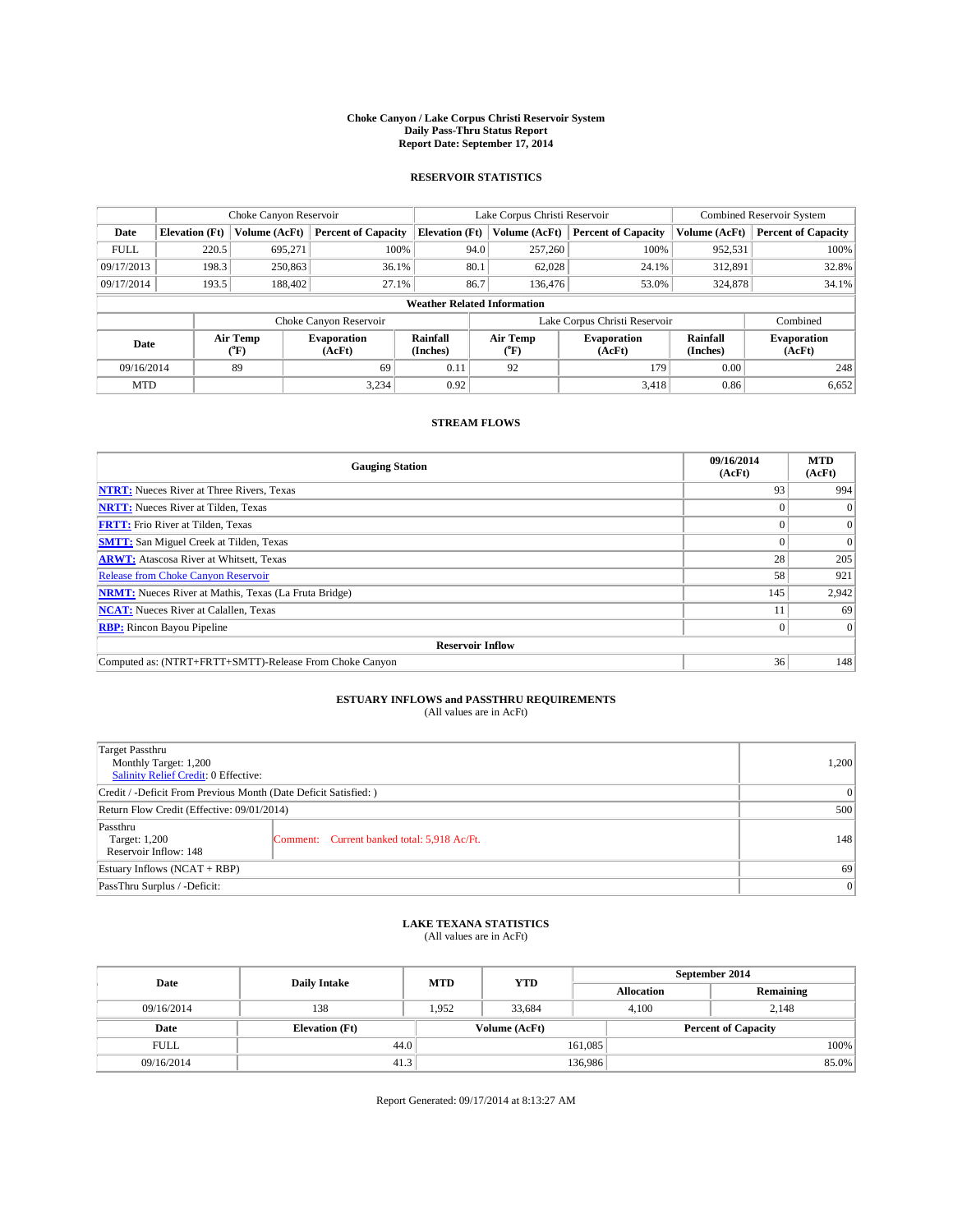#### **Choke Canyon / Lake Corpus Christi Reservoir System Daily Pass-Thru Status Report Report Date: September 18, 2014**

### **RESERVOIR STATISTICS**

|             | Choke Canyon Reservoir             |               | Lake Corpus Christi Reservoir |                       |                               |                       | Combined Reservoir System    |                      |                              |
|-------------|------------------------------------|---------------|-------------------------------|-----------------------|-------------------------------|-----------------------|------------------------------|----------------------|------------------------------|
| Date        | <b>Elevation</b> (Ft)              | Volume (AcFt) | <b>Percent of Capacity</b>    | <b>Elevation (Ft)</b> |                               | Volume (AcFt)         | <b>Percent of Capacity</b>   | Volume (AcFt)        | <b>Percent of Capacity</b>   |
| <b>FULL</b> | 220.5                              | 695,271       | 100%                          |                       | 94.0                          | 257,260               | 100%                         | 952,531              | 100%                         |
| 09/18/2013  | 198.4                              | 251,433       | 36.2%                         |                       | 80.1                          | 62,028                | 24.1%                        | 313,461              | 32.9%                        |
| 09/18/2014  | 193.5                              | 188,402       | 27.1%                         |                       | 86.7                          | 136.196               | 52.9%                        | 324,598              | 34.1%                        |
|             | <b>Weather Related Information</b> |               |                               |                       |                               |                       |                              |                      |                              |
|             |                                    |               | Choke Canyon Reservoir        |                       | Lake Corpus Christi Reservoir |                       |                              |                      | Combined                     |
| Date        | Air Temp<br>(°F)                   |               | <b>Evaporation</b><br>(AcFt)  | Rainfall<br>(Inches)  |                               | Air Temp<br>$(^{0}F)$ | <b>Evaporation</b><br>(AcFt) | Rainfall<br>(Inches) | <b>Evaporation</b><br>(AcFt) |
| 09/17/2014  |                                    | 93            | 151                           | 0.00                  |                               | 93                    | 244                          | 0.00                 | 395                          |
| <b>MTD</b>  |                                    |               | 3,385                         | 0.92                  |                               |                       | 3,662                        | 0.86                 | 7.047                        |

### **STREAM FLOWS**

| <b>Gauging Station</b>                                       | 09/17/2014<br>(AcFt) | <b>MTD</b><br>(AcFt) |  |  |  |  |
|--------------------------------------------------------------|----------------------|----------------------|--|--|--|--|
| <b>NTRT:</b> Nueces River at Three Rivers, Texas             | 131                  | 1,125                |  |  |  |  |
| <b>NRTT:</b> Nueces River at Tilden, Texas                   |                      |                      |  |  |  |  |
| <b>FRTT:</b> Frio River at Tilden, Texas                     |                      | $\Omega$             |  |  |  |  |
| <b>SMTT:</b> San Miguel Creek at Tilden, Texas               |                      | $\Omega$             |  |  |  |  |
| <b>ARWT:</b> Atascosa River at Whitsett, Texas               | 15                   | 220                  |  |  |  |  |
| Release from Choke Canyon Reservoir                          | 58                   | 979                  |  |  |  |  |
| <b>NRMT:</b> Nueces River at Mathis, Texas (La Fruta Bridge) | 139                  | 3,081                |  |  |  |  |
| <b>NCAT:</b> Nueces River at Calallen, Texas                 |                      | 73                   |  |  |  |  |
| <b>RBP:</b> Rincon Bayou Pipeline                            | 0                    | $\Omega$             |  |  |  |  |
| <b>Reservoir Inflow</b>                                      |                      |                      |  |  |  |  |
| Computed as: (NTRT+FRTT+SMTT)-Release From Choke Canyon      | 73 <sub>1</sub>      | 222                  |  |  |  |  |

# **ESTUARY INFLOWS and PASSTHRU REQUIREMENTS**<br>(All values are in AcFt)

| Target Passthru<br>Monthly Target: 1,200<br>Salinity Relief Credit: 0 Effective: |                                             | 1,200 |  |  |
|----------------------------------------------------------------------------------|---------------------------------------------|-------|--|--|
| Credit / -Deficit From Previous Month (Date Deficit Satisfied: )                 |                                             |       |  |  |
| Return Flow Credit (Effective: 09/01/2014)                                       |                                             |       |  |  |
| Passthru<br>Target: 1,200<br>Reservoir Inflow: 222                               | Comment: Current banked total: 5,918 Ac/Ft. | 222   |  |  |
| Estuary Inflows (NCAT + RBP)                                                     |                                             |       |  |  |
| PassThru Surplus / -Deficit:                                                     | 0                                           |       |  |  |

## **LAKE TEXANA STATISTICS** (All values are in AcFt)

| Date        | <b>Daily Intake</b>   | <b>MTD</b> | <b>YTD</b>    | September 2014    |                            |           |  |
|-------------|-----------------------|------------|---------------|-------------------|----------------------------|-----------|--|
|             |                       |            |               | <b>Allocation</b> |                            | Remaining |  |
| 09/17/2014  | 138                   | 2,090      | 33,822        |                   | 2.010<br>4.100             |           |  |
| Date        | <b>Elevation</b> (Ft) |            | Volume (AcFt) |                   | <b>Percent of Capacity</b> |           |  |
| <b>FULL</b> | 44.0                  |            |               | 161,085           |                            | 100%      |  |
| 09/17/2014  | 41.3                  |            |               | 136,986           |                            | 85.0%     |  |

Report Generated: 09/18/2014 at 7:55:27 AM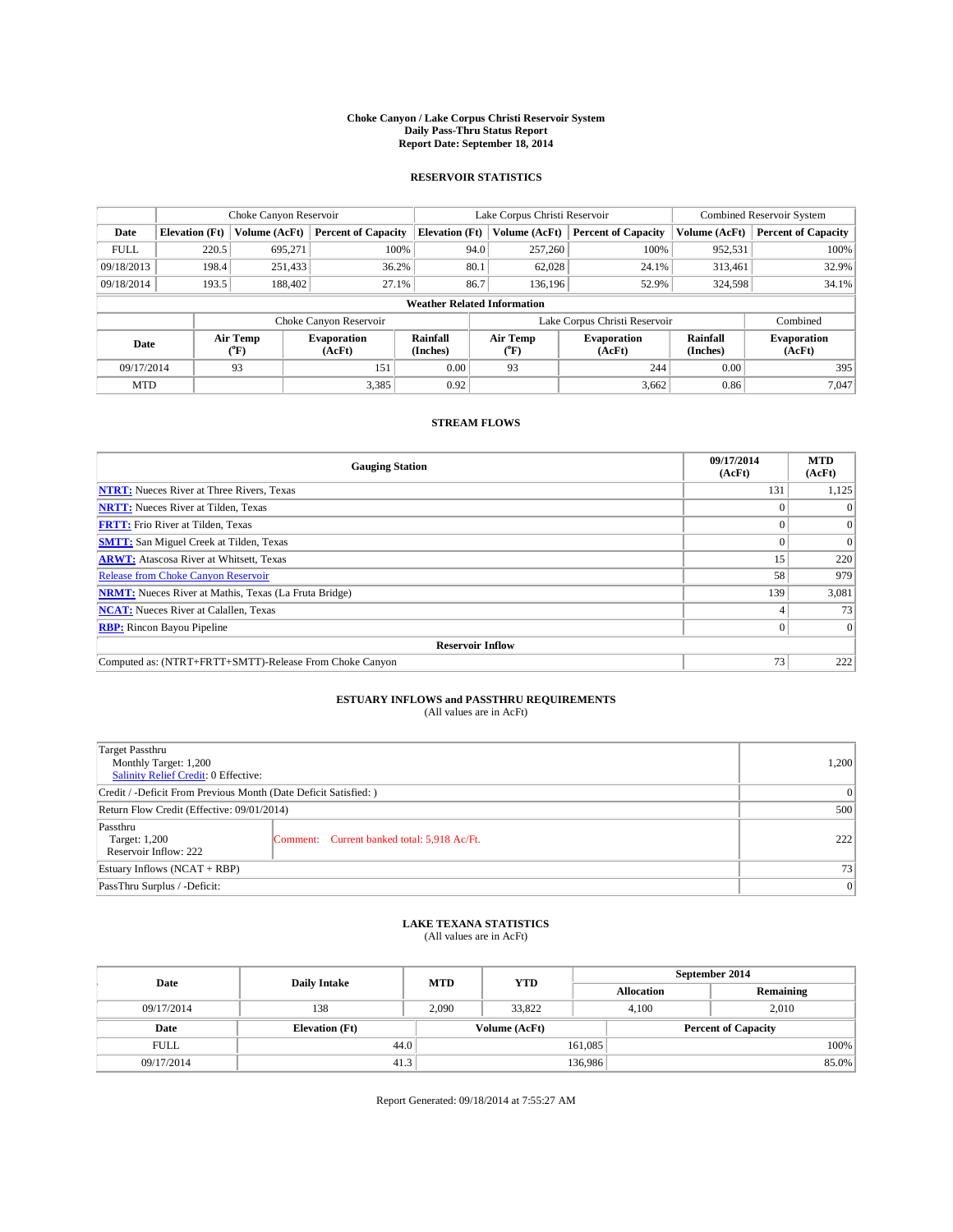#### **Choke Canyon / Lake Corpus Christi Reservoir System Daily Pass-Thru Status Report Report Date: September 19, 2014**

### **RESERVOIR STATISTICS**

|             | Choke Canyon Reservoir             |                  | Lake Corpus Christi Reservoir |                       | <b>Combined Reservoir System</b> |         |                               |                      |                              |
|-------------|------------------------------------|------------------|-------------------------------|-----------------------|----------------------------------|---------|-------------------------------|----------------------|------------------------------|
| Date        | <b>Elevation</b> (Ft)              | Volume (AcFt)    | <b>Percent of Capacity</b>    | <b>Elevation (Ft)</b> | Volume (AcFt)                    |         | <b>Percent of Capacity</b>    | Volume (AcFt)        | <b>Percent of Capacity</b>   |
| <b>FULL</b> | 220.5                              | 695,271          | 100%                          | 94.0                  |                                  | 257,260 | 100%                          | 952,531              | 100%                         |
| 09/19/2013  | 198.4                              | 251,290          | 36.1%                         | 80.1                  |                                  | 62,028  | 24.1%                         | 313,318              | 32.9%                        |
| 09/19/2014  | 193.5                              | 188,521          | 27.1%                         | 86.7                  |                                  | 136,056 | 52.9%                         | 324,577              | 34.1%                        |
|             | <b>Weather Related Information</b> |                  |                               |                       |                                  |         |                               |                      |                              |
|             |                                    |                  | Choke Canyon Reservoir        |                       |                                  |         | Lake Corpus Christi Reservoir |                      | Combined                     |
| Date        |                                    | Air Temp<br>(°F) | <b>Evaporation</b><br>(AcFt)  | Rainfall<br>(Inches)  | Air Temp<br>$(^{0}F)$            |         | <b>Evaporation</b><br>(AcFt)  | Rainfall<br>(Inches) | <b>Evaporation</b><br>(AcFt) |
| 09/18/2014  |                                    | 95               | 193                           |                       | 94                               |         | 220                           | 0.00                 | 413                          |
| <b>MTD</b>  |                                    |                  | 3,578                         | 0.99                  |                                  |         | 3,882                         | 0.86                 | 7.460                        |

### **STREAM FLOWS**

| <b>Gauging Station</b>                                       | 09/18/2014<br>(AcFt) | <b>MTD</b><br>(AcFt) |  |  |  |  |
|--------------------------------------------------------------|----------------------|----------------------|--|--|--|--|
| <b>NTRT:</b> Nueces River at Three Rivers, Texas             | 67                   | 1,193                |  |  |  |  |
| <b>NRTT:</b> Nueces River at Tilden, Texas                   |                      |                      |  |  |  |  |
| <b>FRTT:</b> Frio River at Tilden, Texas                     |                      | $\Omega$             |  |  |  |  |
| <b>SMTT:</b> San Miguel Creek at Tilden, Texas               |                      | $\Omega$             |  |  |  |  |
| <b>ARWT:</b> Atascosa River at Whitsett, Texas               | Q                    | 229                  |  |  |  |  |
| <b>Release from Choke Canyon Reservoir</b>                   | 58                   | 1,036                |  |  |  |  |
| <b>NRMT:</b> Nueces River at Mathis, Texas (La Fruta Bridge) | 139                  | 3,220                |  |  |  |  |
| <b>NCAT:</b> Nueces River at Calallen, Texas                 |                      | 73                   |  |  |  |  |
| <b>RBP:</b> Rincon Bayou Pipeline                            | $\Omega$             | $\Omega$             |  |  |  |  |
| <b>Reservoir Inflow</b>                                      |                      |                      |  |  |  |  |
| Computed as: (NTRT+FRTT+SMTT)-Release From Choke Canyon      | 10                   | 232                  |  |  |  |  |

# **ESTUARY INFLOWS and PASSTHRU REQUIREMENTS**<br>(All values are in AcFt)

| Target Passthru<br>Monthly Target: 1,200<br>Salinity Relief Credit: 0 Effective: |                                             | 1,200 |  |  |
|----------------------------------------------------------------------------------|---------------------------------------------|-------|--|--|
| Credit / -Deficit From Previous Month (Date Deficit Satisfied: )                 |                                             |       |  |  |
| Return Flow Credit (Effective: 09/01/2014)                                       |                                             |       |  |  |
| Passthru<br>Target: 1,200<br>Reservoir Inflow: 232                               | Comment: Current banked total: 5,918 Ac/Ft. | 232   |  |  |
| Estuary Inflows (NCAT + RBP)                                                     |                                             |       |  |  |
| PassThru Surplus / -Deficit:                                                     | 0                                           |       |  |  |

## **LAKE TEXANA STATISTICS** (All values are in AcFt)

| Date        | <b>Daily Intake</b>   | <b>MTD</b> | <b>YTD</b>    | September 2014             |                |           |  |
|-------------|-----------------------|------------|---------------|----------------------------|----------------|-----------|--|
|             |                       |            |               | <b>Allocation</b>          |                | Remaining |  |
| 09/18/2014  | 139                   | 2.229      | 33,961        |                            | 1.871<br>4.100 |           |  |
| Date        | <b>Elevation</b> (Ft) |            | Volume (AcFt) | <b>Percent of Capacity</b> |                |           |  |
| <b>FULL</b> |                       | 44.0       |               | 161,085                    |                | 100%      |  |
| 09/18/2014  | 41.4                  |            |               | 137,841                    |                | 85.6%     |  |

Report Generated: 09/19/2014 at 7:56:34 AM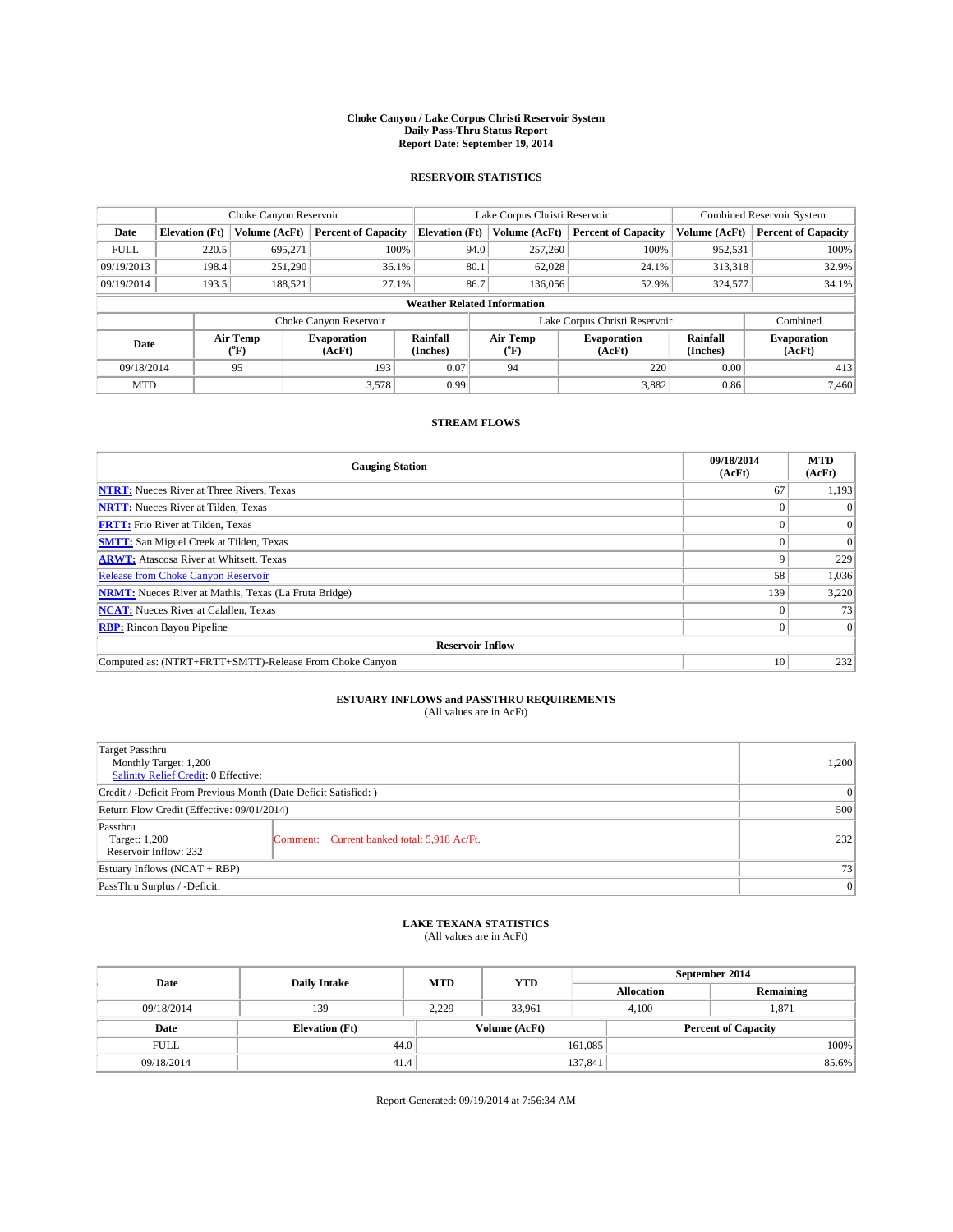#### **Choke Canyon / Lake Corpus Christi Reservoir System Daily Pass-Thru Status Report Report Date: September 20, 2014**

### **RESERVOIR STATISTICS**

|             |                                    | Choke Canyon Reservoir |                              |                       | Lake Corpus Christi Reservoir | Combined Reservoir System     |                      |                              |  |
|-------------|------------------------------------|------------------------|------------------------------|-----------------------|-------------------------------|-------------------------------|----------------------|------------------------------|--|
| Date        | <b>Elevation</b> (Ft)              | Volume (AcFt)          | <b>Percent of Capacity</b>   | <b>Elevation (Ft)</b> | Volume (AcFt)                 | <b>Percent of Capacity</b>    | Volume (AcFt)        | <b>Percent of Capacity</b>   |  |
| <b>FULL</b> | 220.5                              | 695.271                | 100%                         | 94.0                  | 257,260                       | 100%                          | 952,531              | 100%                         |  |
| 09/20/2013  | 198.3                              | 250,863                | 36.1%                        | 80.1                  | 61,779                        | 24.0%                         | 312,642              | 32.8%                        |  |
| 09/20/2014  | 193.5                              | 188,166                | 27.1%                        | 86.7                  | 136,056                       | 52.9%                         | 324.222              | 34.0%                        |  |
|             | <b>Weather Related Information</b> |                        |                              |                       |                               |                               |                      |                              |  |
|             |                                    |                        | Choke Canyon Reservoir       |                       |                               | Lake Corpus Christi Reservoir |                      | Combined                     |  |
| Date        |                                    | Air Temp<br>(°F)       | <b>Evaporation</b><br>(AcFt) | Rainfall<br>(Inches)  | Air Temp<br>$(^{0}F)$         | <b>Evaporation</b><br>(AcFt)  | Rainfall<br>(Inches) | <b>Evaporation</b><br>(AcFt) |  |
| 09/19/2014  |                                    | 93<br>172              |                              | 0.00                  | 92                            | 81                            | 0.02                 | 253                          |  |
| <b>MTD</b>  |                                    |                        | 3.750                        | 0.99                  |                               | 3,963                         | 0.88                 | 7,713                        |  |

### **STREAM FLOWS**

| <b>Gauging Station</b>                                       | 09/19/2014<br>(AcFt) | <b>MTD</b><br>(AcFt) |  |  |  |  |
|--------------------------------------------------------------|----------------------|----------------------|--|--|--|--|
| <b>NTRT:</b> Nueces River at Three Rivers, Texas             | 60                   | 1,253                |  |  |  |  |
| <b>NRTT:</b> Nueces River at Tilden, Texas                   |                      | $\theta$             |  |  |  |  |
| <b>FRTT:</b> Frio River at Tilden, Texas                     |                      | $\Omega$             |  |  |  |  |
| <b>SMTT:</b> San Miguel Creek at Tilden, Texas               |                      | $\Omega$             |  |  |  |  |
| <b>ARWT:</b> Atascosa River at Whitsett, Texas               | Q                    | 238                  |  |  |  |  |
| <b>Release from Choke Canyon Reservoir</b>                   | 58                   | 1,094                |  |  |  |  |
| <b>NRMT:</b> Nueces River at Mathis, Texas (La Fruta Bridge) | 143                  | 3,363                |  |  |  |  |
| <b>NCAT:</b> Nueces River at Calallen, Texas                 |                      | 73                   |  |  |  |  |
| <b>RBP:</b> Rincon Bayou Pipeline                            | 0                    | $\Omega$             |  |  |  |  |
| <b>Reservoir Inflow</b>                                      |                      |                      |  |  |  |  |
| Computed as: (NTRT+FRTT+SMTT)-Release From Choke Canyon      | h                    | 234                  |  |  |  |  |

# **ESTUARY INFLOWS and PASSTHRU REQUIREMENTS**<br>(All values are in AcFt)

| Target Passthru<br>Monthly Target: 1,200<br>Salinity Relief Credit: 0 Effective: |                                             | 1,200 |  |  |
|----------------------------------------------------------------------------------|---------------------------------------------|-------|--|--|
| Credit / -Deficit From Previous Month (Date Deficit Satisfied: )                 |                                             |       |  |  |
| Return Flow Credit (Effective: 09/01/2014)                                       |                                             |       |  |  |
| Passthru<br>Target: 1,200<br>Reservoir Inflow: 234                               | Comment: Current banked total: 5,918 Ac/Ft. | 234   |  |  |
| Estuary Inflows (NCAT + RBP)                                                     |                                             |       |  |  |
| PassThru Surplus / -Deficit:                                                     | 0                                           |       |  |  |

## **LAKE TEXANA STATISTICS** (All values are in AcFt)

| Date        | <b>Daily Intake</b>   | <b>MTD</b> | <b>YTD</b>    | September 2014             |                |           |  |
|-------------|-----------------------|------------|---------------|----------------------------|----------------|-----------|--|
|             |                       |            |               | <b>Allocation</b>          |                | Remaining |  |
| 09/19/2014  | 138                   | 2.367      | 34,099        |                            | 1,733<br>4.100 |           |  |
| Date        | <b>Elevation</b> (Ft) |            | Volume (AcFt) | <b>Percent of Capacity</b> |                |           |  |
| <b>FULL</b> | 44.0                  |            |               | 161,085                    |                | 100%      |  |
| 09/19/2014  | 41.5                  |            |               | 138,700                    |                | 86.1%     |  |

Report Generated: 09/20/2014 at 7:29:08 AM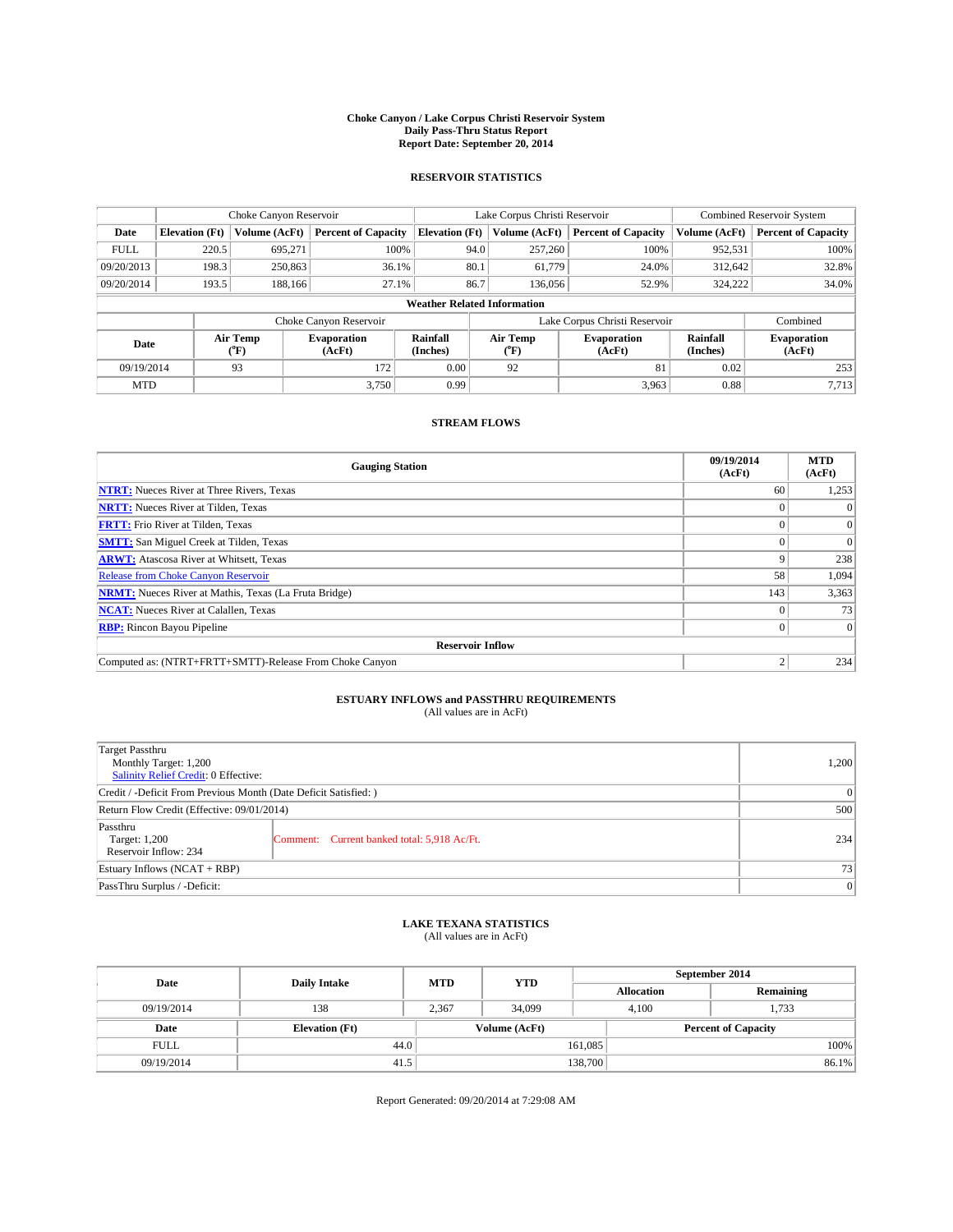#### **Choke Canyon / Lake Corpus Christi Reservoir System Daily Pass-Thru Status Report Report Date: September 21, 2014**

### **RESERVOIR STATISTICS**

|             |                                    | Choke Canyon Reservoir |                              |                       | Lake Corpus Christi Reservoir | <b>Combined Reservoir System</b> |                      |                              |  |
|-------------|------------------------------------|------------------------|------------------------------|-----------------------|-------------------------------|----------------------------------|----------------------|------------------------------|--|
| Date        | <b>Elevation</b> (Ft)              | Volume (AcFt)          | <b>Percent of Capacity</b>   | <b>Elevation (Ft)</b> | Volume (AcFt)                 | <b>Percent of Capacity</b>       | Volume (AcFt)        | <b>Percent of Capacity</b>   |  |
| <b>FULL</b> | 220.5                              | 695.271                | 100%                         | 94.0                  | 257,260                       | 100%                             | 952,531              | 100%                         |  |
| 09/21/2013  | 198.4                              | 252,005                | 36.2%                        | 80.3                  | 63,871                        | 24.8%                            | 315,876              | 33.2%                        |  |
| 09/21/2014  | 193.5                              | 187,930                | 27.0%                        | 86.7                  | 135.637                       | 52.7%                            | 323,567              | 34.0%                        |  |
|             | <b>Weather Related Information</b> |                        |                              |                       |                               |                                  |                      |                              |  |
|             |                                    |                        | Choke Canyon Reservoir       |                       |                               | Lake Corpus Christi Reservoir    |                      | Combined                     |  |
| Date        |                                    | Air Temp<br>(°F)       | <b>Evaporation</b><br>(AcFt) | Rainfall<br>(Inches)  | Air Temp<br>$(^{0}F)$         | <b>Evaporation</b><br>(AcFt)     | Rainfall<br>(Inches) | <b>Evaporation</b><br>(AcFt) |  |
| 09/20/2014  |                                    | 90                     | 137                          | 2.12                  | 92                            | 244                              | 0.20                 | 381                          |  |
| <b>MTD</b>  |                                    |                        | 3.887                        | 3.11                  |                               | 4,207                            | 1.08                 | 8.094                        |  |

### **STREAM FLOWS**

| <b>Gauging Station</b>                                       | 09/20/2014<br>(AcFt) | <b>MTD</b><br>(AcFt) |  |  |  |  |
|--------------------------------------------------------------|----------------------|----------------------|--|--|--|--|
| <b>NTRT:</b> Nueces River at Three Rivers, Texas             | 62                   | 1,314                |  |  |  |  |
| <b>NRTT:</b> Nueces River at Tilden, Texas                   |                      |                      |  |  |  |  |
| <b>FRTT:</b> Frio River at Tilden, Texas                     |                      | $\Omega$             |  |  |  |  |
| <b>SMTT:</b> San Miguel Creek at Tilden, Texas               |                      | $\Omega$             |  |  |  |  |
| <b>ARWT:</b> Atascosa River at Whitsett, Texas               |                      | 248                  |  |  |  |  |
| <b>Release from Choke Canyon Reservoir</b>                   | 58                   | 1,151                |  |  |  |  |
| <b>NRMT:</b> Nueces River at Mathis, Texas (La Fruta Bridge) | 202                  | 3,565                |  |  |  |  |
| <b>NCAT:</b> Nueces River at Calallen, Texas                 |                      | 73                   |  |  |  |  |
| <b>RBP:</b> Rincon Bayou Pipeline                            | 0                    | $\Omega$             |  |  |  |  |
| <b>Reservoir Inflow</b>                                      |                      |                      |  |  |  |  |
| Computed as: (NTRT+FRTT+SMTT)-Release From Choke Canyon      |                      | 238                  |  |  |  |  |

# **ESTUARY INFLOWS and PASSTHRU REQUIREMENTS**<br>(All values are in AcFt)

| Target Passthru<br>Monthly Target: 1,200<br>Salinity Relief Credit: 0 Effective: |                                             | 1.200 |  |  |
|----------------------------------------------------------------------------------|---------------------------------------------|-------|--|--|
| Credit / -Deficit From Previous Month (Date Deficit Satisfied: )                 |                                             |       |  |  |
| Return Flow Credit (Effective: 09/01/2014)                                       |                                             |       |  |  |
| Passthru<br>Target: 1,200<br>Reservoir Inflow: 238                               | Comment: Current banked total: 5,918 Ac/Ft. | 238   |  |  |
| Estuary Inflows (NCAT + RBP)                                                     |                                             |       |  |  |
| PassThru Surplus / -Deficit:                                                     | 0                                           |       |  |  |

## **LAKE TEXANA STATISTICS** (All values are in AcFt)

| Date        | <b>Daily Intake</b>   | <b>MTD</b> | <b>YTD</b>    | September 2014             |                |           |  |
|-------------|-----------------------|------------|---------------|----------------------------|----------------|-----------|--|
|             |                       |            |               | <b>Allocation</b>          |                | Remaining |  |
| 09/20/2014  | 138                   | 2.505      | 34,237        |                            | 1,595<br>4.100 |           |  |
| Date        | <b>Elevation</b> (Ft) |            | Volume (AcFt) | <b>Percent of Capacity</b> |                |           |  |
| <b>FULL</b> | 44.0                  |            |               | 161,085                    |                | 100%      |  |
| 09/20/2014  | 41.6                  |            |               | 139,562                    |                | 86.6%     |  |

Report Generated: 09/22/2014 at 8:31:53 AM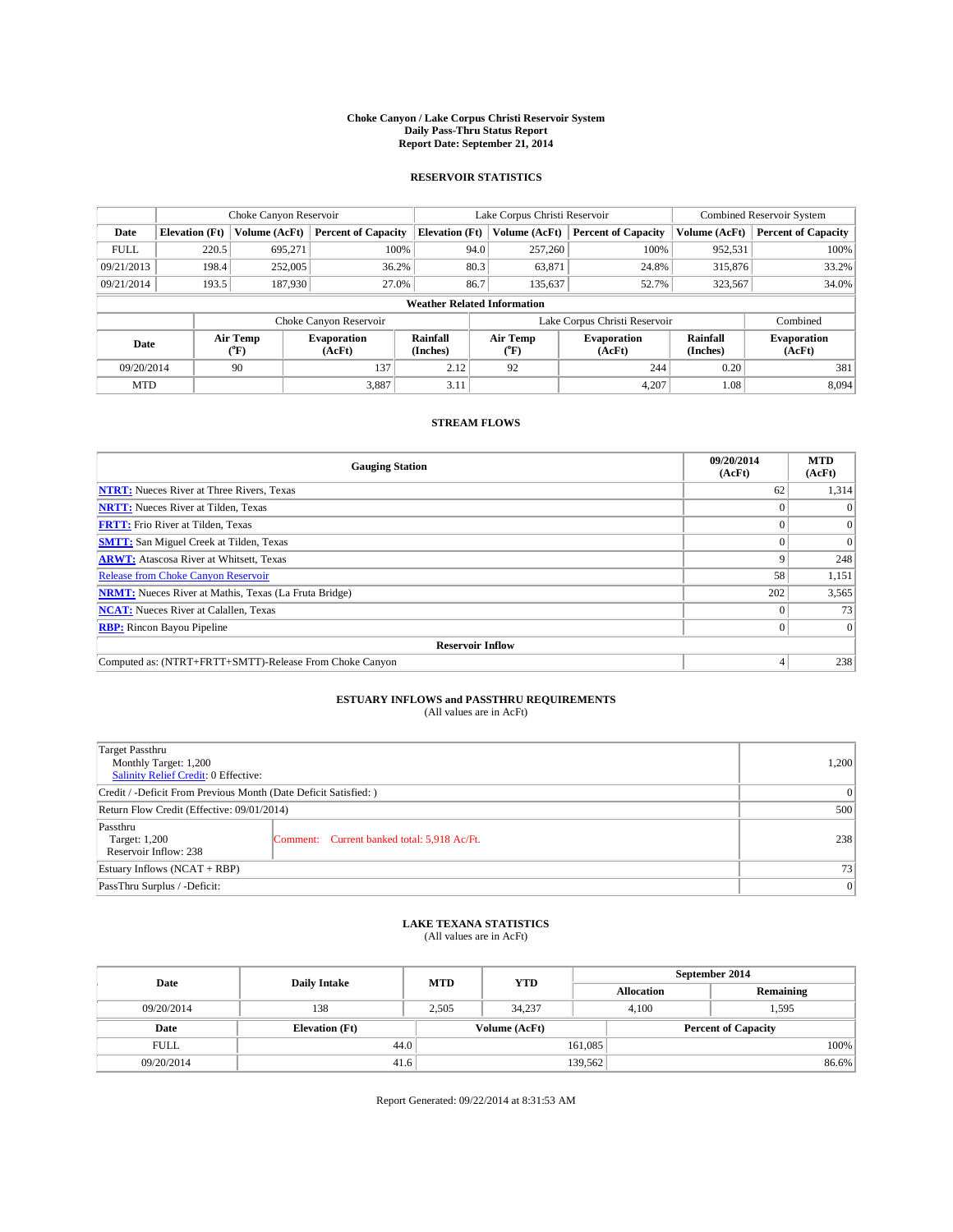#### **Choke Canyon / Lake Corpus Christi Reservoir System Daily Pass-Thru Status Report Report Date: September 22, 2014**

### **RESERVOIR STATISTICS**

|             |                                    | Choke Canyon Reservoir |                              |                       | Lake Corpus Christi Reservoir | <b>Combined Reservoir System</b> |                      |                              |  |  |
|-------------|------------------------------------|------------------------|------------------------------|-----------------------|-------------------------------|----------------------------------|----------------------|------------------------------|--|--|
| Date        | <b>Elevation</b> (Ft)              | Volume (AcFt)          | <b>Percent of Capacity</b>   | <b>Elevation (Ft)</b> | Volume (AcFt)                 | <b>Percent of Capacity</b>       | Volume (AcFt)        | <b>Percent of Capacity</b>   |  |  |
| <b>FULL</b> | 220.5                              | 695,271                | 100%                         | 94.0                  | 257,260                       | 100%                             | 952,531              | 100%                         |  |  |
| 09/22/2013  | 198.4                              | 251,575                | 36.2%                        | 80.3                  | 64,041                        | 24.9%                            | 315,616              | 33.1%                        |  |  |
| 09/22/2014  | 193.5                              | 187,458                | 27.0%                        | 86.7                  | 135.637                       | 52.7%                            | 323,095              | 33.9%                        |  |  |
|             | <b>Weather Related Information</b> |                        |                              |                       |                               |                                  |                      |                              |  |  |
|             |                                    |                        | Choke Canyon Reservoir       |                       | Lake Corpus Christi Reservoir |                                  | Combined             |                              |  |  |
| Date        | Air Temp<br>(°F)                   |                        | <b>Evaporation</b><br>(AcFt) | Rainfall<br>(Inches)  | Air Temp<br>$(^{0}F)$         | <b>Evaporation</b><br>(AcFt)     | Rainfall<br>(Inches) | <b>Evaporation</b><br>(AcFt) |  |  |
| 09/21/2014  |                                    | 91                     | 144                          | 0.00                  | 87                            | 146                              | 0.06                 | 290                          |  |  |
| <b>MTD</b>  |                                    |                        | 4.031                        | 3.11                  |                               | 4,353                            | 1.14                 | 8,384                        |  |  |

### **STREAM FLOWS**

| <b>Gauging Station</b>                                       | 09/21/2014<br>(AcFt) | <b>MTD</b><br>(AcFt) |
|--------------------------------------------------------------|----------------------|----------------------|
| <b>NTRT:</b> Nueces River at Three Rivers, Texas             | 149                  | 1,463                |
| <b>NRTT:</b> Nueces River at Tilden, Texas                   |                      | $\Omega$             |
| <b>FRTT:</b> Frio River at Tilden, Texas                     | $\Omega$             | $\overline{0}$       |
| <b>SMTT:</b> San Miguel Creek at Tilden, Texas               |                      | $\Omega$             |
| <b>ARWT:</b> Atascosa River at Whitsett, Texas               |                      | 259                  |
| <b>Release from Choke Canyon Reservoir</b>                   | 58                   | 1,209                |
| <b>NRMT:</b> Nueces River at Mathis, Texas (La Fruta Bridge) | 195                  | 3,760                |
| <b>NCAT:</b> Nueces River at Calallen, Texas                 |                      | 73                   |
| <b>RBP:</b> Rincon Bayou Pipeline                            | $\Omega$             | $\Omega$             |
| <b>Reservoir Inflow</b>                                      |                      |                      |
| Computed as: (NTRT+FRTT+SMTT)-Release From Choke Canyon      | 91                   | 329                  |

# **ESTUARY INFLOWS and PASSTHRU REQUIREMENTS**<br>(All values are in AcFt)

| Target Passthru<br>Monthly Target: 1,200<br>Salinity Relief Credit: 0 Effective: |                                             | 1,200 |  |  |
|----------------------------------------------------------------------------------|---------------------------------------------|-------|--|--|
| Credit / -Deficit From Previous Month (Date Deficit Satisfied: )                 |                                             |       |  |  |
| Return Flow Credit (Effective: 09/01/2014)                                       |                                             |       |  |  |
| Passthru<br>Target: 1,200<br>Reservoir Inflow: 329                               | Comment: Current banked total: 5,918 Ac/Ft. | 329   |  |  |
| Estuary Inflows (NCAT + RBP)                                                     |                                             |       |  |  |
| PassThru Surplus / -Deficit:                                                     |                                             |       |  |  |

## **LAKE TEXANA STATISTICS** (All values are in AcFt)

| Date        | <b>Daily Intake</b>   | <b>MTD</b> | <b>YTD</b>    | September 2014    |                            |           |       |  |
|-------------|-----------------------|------------|---------------|-------------------|----------------------------|-----------|-------|--|
|             |                       |            |               | <b>Allocation</b> |                            | Remaining |       |  |
| 09/21/2014  | 138                   | 2.644      | 34,375        | 4.100             |                            | 1,456     |       |  |
| Date        | <b>Elevation</b> (Ft) |            | Volume (AcFt) |                   | <b>Percent of Capacity</b> |           |       |  |
| <b>FULL</b> | 44.0                  |            |               | 161,085           |                            |           | 100%  |  |
| 09/21/2014  | 41.6                  |            |               | 139,562           |                            |           | 86.6% |  |

Report Generated: 09/22/2014 at 8:49:21 AM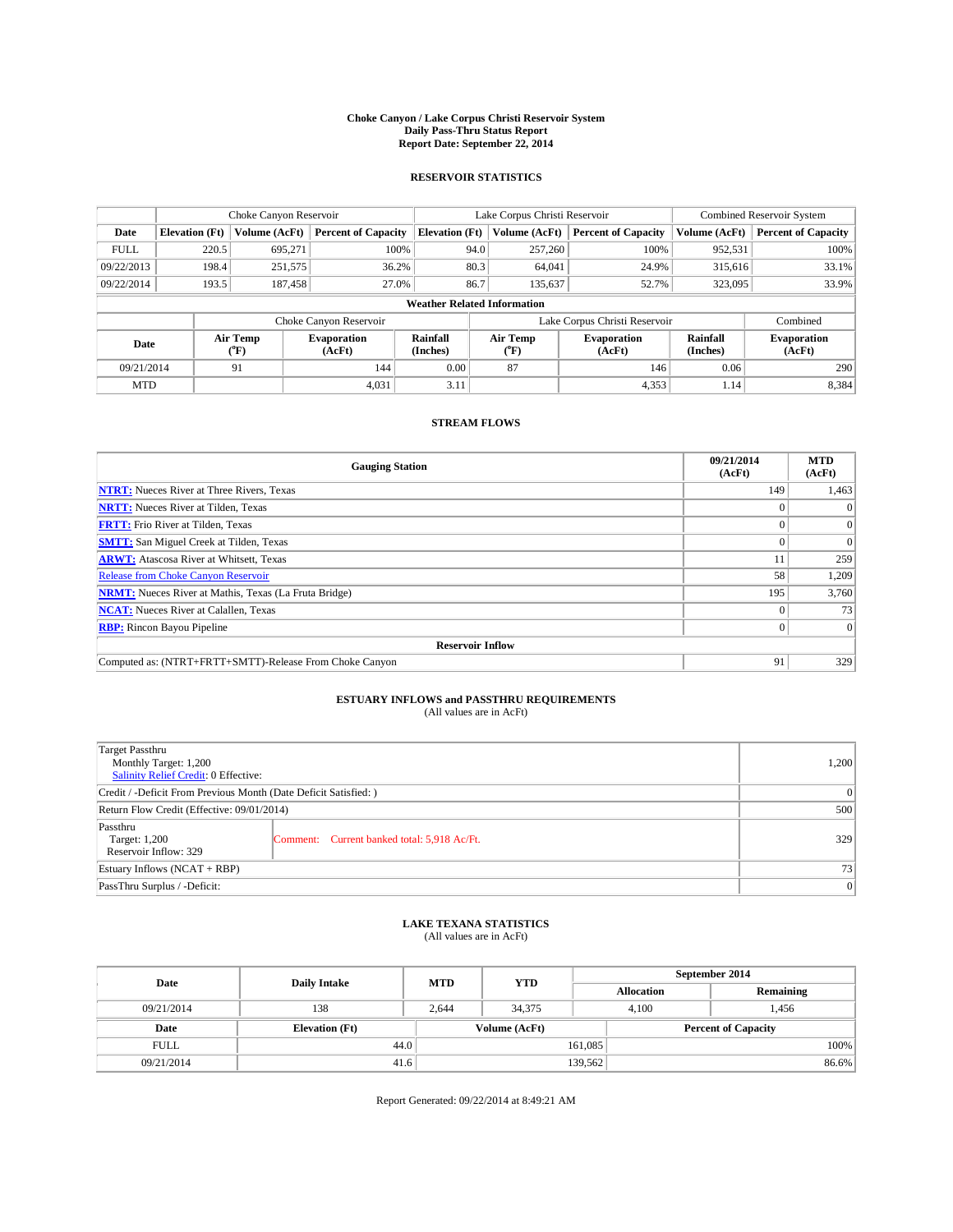#### **Choke Canyon / Lake Corpus Christi Reservoir System Daily Pass-Thru Status Report Report Date: September 23, 2014**

### **RESERVOIR STATISTICS**

|             |                                    | Choke Canyon Reservoir |                              |                       | Lake Corpus Christi Reservoir | Combined Reservoir System    |                      |                              |  |  |
|-------------|------------------------------------|------------------------|------------------------------|-----------------------|-------------------------------|------------------------------|----------------------|------------------------------|--|--|
| Date        | <b>Elevation</b> (Ft)              | Volume (AcFt)          | <b>Percent of Capacity</b>   | <b>Elevation (Ft)</b> | Volume (AcFt)                 | <b>Percent of Capacity</b>   | Volume (AcFt)        | <b>Percent of Capacity</b>   |  |  |
| <b>FULL</b> | 220.5                              | 695.271                | 100%                         | 94.0                  | 257,260                       | 100%                         | 952,531              | 100%                         |  |  |
| 09/23/2013  | 198.4                              | 251,575                | 36.2%                        | 80.5                  | 65,066                        | 25.3%                        | 316,641              | 33.2%                        |  |  |
| 09/23/2014  | 193.4                              | 187,340                | 26.9%                        | 86.6                  | 135,080                       | 52.5%                        | 322,420              | 33.8%                        |  |  |
|             | <b>Weather Related Information</b> |                        |                              |                       |                               |                              |                      |                              |  |  |
|             |                                    |                        | Choke Canyon Reservoir       |                       | Lake Corpus Christi Reservoir |                              | Combined             |                              |  |  |
| Date        |                                    | Air Temp<br>(°F)       | <b>Evaporation</b><br>(AcFt) | Rainfall<br>(Inches)  | Air Temp<br>$(^{0}F)$         | <b>Evaporation</b><br>(AcFt) | Rainfall<br>(Inches) | <b>Evaporation</b><br>(AcFt) |  |  |
| 09/22/2014  |                                    | 92                     | 185                          | 0.00                  | 92                            | 276                          | 0.00                 | 461                          |  |  |
| <b>MTD</b>  |                                    |                        | 4.216                        | 3.11                  |                               | 4,629                        | 1.14                 | 8,845                        |  |  |

### **STREAM FLOWS**

| <b>Gauging Station</b>                                       | 09/22/2014<br>(AcFt) | <b>MTD</b><br>(AcFt) |  |  |  |  |  |
|--------------------------------------------------------------|----------------------|----------------------|--|--|--|--|--|
| <b>NTRT:</b> Nueces River at Three Rivers, Texas             | 75                   | 1,538                |  |  |  |  |  |
| <b>NRTT:</b> Nueces River at Tilden, Texas                   |                      |                      |  |  |  |  |  |
| <b>FRTT:</b> Frio River at Tilden, Texas                     |                      | $\Omega$             |  |  |  |  |  |
| <b>SMTT:</b> San Miguel Creek at Tilden, Texas               |                      | $\Omega$             |  |  |  |  |  |
| <b>ARWT:</b> Atascosa River at Whitsett, Texas               |                      | 265                  |  |  |  |  |  |
| <b>Release from Choke Canyon Reservoir</b>                   | 58                   | 1,266                |  |  |  |  |  |
| <b>NRMT:</b> Nueces River at Mathis, Texas (La Fruta Bridge) | 157                  | 3,916                |  |  |  |  |  |
| <b>NCAT:</b> Nueces River at Calallen, Texas                 |                      | 77                   |  |  |  |  |  |
| <b>RBP:</b> Rincon Bayou Pipeline                            | 0                    | $\Omega$             |  |  |  |  |  |
| <b>Reservoir Inflow</b>                                      |                      |                      |  |  |  |  |  |
| Computed as: (NTRT+FRTT+SMTT)-Release From Choke Canyon      | 18                   | 347                  |  |  |  |  |  |

# **ESTUARY INFLOWS and PASSTHRU REQUIREMENTS**<br>(All values are in AcFt)

| Target Passthru<br>Monthly Target: 1,200<br>Salinity Relief Credit: 0 Effective: |                                             | 1.200 |  |  |
|----------------------------------------------------------------------------------|---------------------------------------------|-------|--|--|
| Credit / -Deficit From Previous Month (Date Deficit Satisfied: )                 |                                             |       |  |  |
| Return Flow Credit (Effective: 09/01/2014)                                       |                                             |       |  |  |
| Passthru<br>Target: 1,200<br>Reservoir Inflow: 347                               | Comment: Current banked total: 5,918 Ac/Ft. | 347   |  |  |
| Estuary Inflows (NCAT + RBP)                                                     |                                             |       |  |  |
| PassThru Surplus / -Deficit:                                                     | 0                                           |       |  |  |

## **LAKE TEXANA STATISTICS** (All values are in AcFt)

| Date        | <b>Daily Intake</b>   | <b>MTD</b> | <b>YTD</b>    | September 2014    |                            |           |       |  |
|-------------|-----------------------|------------|---------------|-------------------|----------------------------|-----------|-------|--|
|             |                       |            |               | <b>Allocation</b> |                            | Remaining |       |  |
| 09/22/2014  | 138                   | 2.782      | 34.514        | 4.100             |                            | 1.318     |       |  |
| Date        | <b>Elevation</b> (Ft) |            | Volume (AcFt) |                   | <b>Percent of Capacity</b> |           |       |  |
| <b>FULL</b> | 44.0                  |            |               | 161,085           |                            |           | 100%  |  |
| 09/22/2014  | 41.6                  |            |               | 139,562           |                            |           | 86.6% |  |

Report Generated: 09/23/2014 at 8:21:55 AM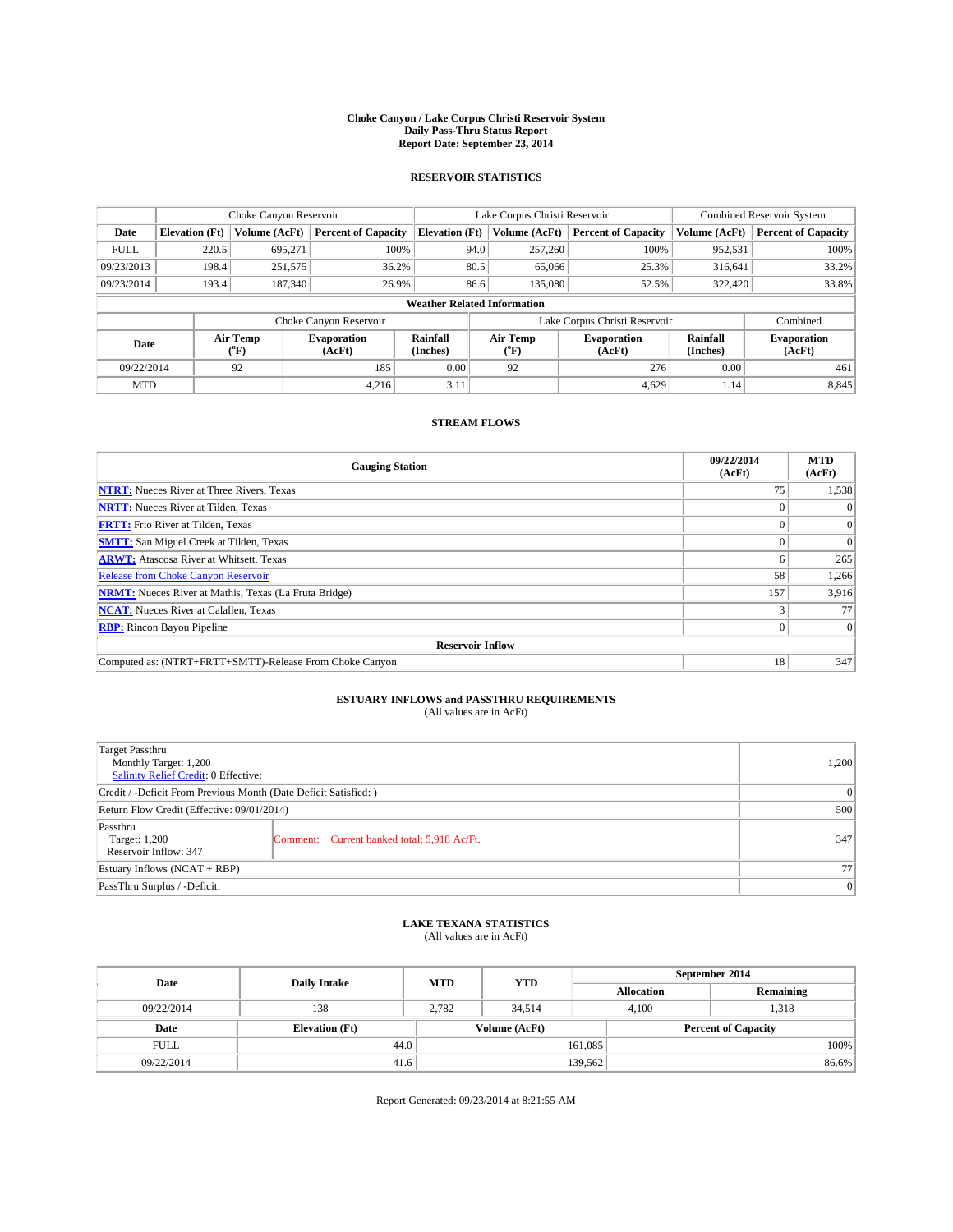#### **Choke Canyon / Lake Corpus Christi Reservoir System Daily Pass-Thru Status Report Report Date: September 24, 2014**

### **RESERVOIR STATISTICS**

|             |                                    | Choke Canyon Reservoir |                              |                       | Lake Corpus Christi Reservoir    | Combined Reservoir System    |                      |                              |  |  |
|-------------|------------------------------------|------------------------|------------------------------|-----------------------|----------------------------------|------------------------------|----------------------|------------------------------|--|--|
| Date        | <b>Elevation</b> (Ft)              | Volume (AcFt)          | <b>Percent of Capacity</b>   | <b>Elevation (Ft)</b> | Volume (AcFt)                    | <b>Percent of Capacity</b>   | Volume (AcFt)        | <b>Percent of Capacity</b>   |  |  |
| <b>FULL</b> | 220.5                              | 695,271                | 100%                         | 94.0                  | 257,260                          | 100%                         | 952,531              | 100%                         |  |  |
| 09/24/2013  | 198.4                              | 251,006                | 36.1%                        | 80.5                  | 65,324                           | 25.4%                        | 316,330              | 33.2%                        |  |  |
| 09/24/2014  | 193.4                              | 187,458                | 27.0%                        | 86.6                  | 134.941                          | 52.5%                        | 322,399              | 33.8%                        |  |  |
|             | <b>Weather Related Information</b> |                        |                              |                       |                                  |                              |                      |                              |  |  |
|             |                                    |                        | Choke Canyon Reservoir       |                       | Lake Corpus Christi Reservoir    |                              | Combined             |                              |  |  |
| Date        |                                    | Air Temp<br>(°F)       | <b>Evaporation</b><br>(AcFt) | Rainfall<br>(Inches)  | Air Temp<br>$(^{\circ}\text{F})$ | <b>Evaporation</b><br>(AcFt) | Rainfall<br>(Inches) | <b>Evaporation</b><br>(AcFt) |  |  |
| 09/23/2014  |                                    | 89                     | 206                          | 0.00                  | 91                               | 308                          | 0.00                 | 514                          |  |  |
| <b>MTD</b>  |                                    |                        | 4.422                        | 3.11                  |                                  | 4.937                        | 1.14                 | 9,359                        |  |  |

### **STREAM FLOWS**

| <b>Gauging Station</b>                                       | 09/23/2014<br>(AcFt) | <b>MTD</b><br>(AcFt) |
|--------------------------------------------------------------|----------------------|----------------------|
| <b>NTRT:</b> Nueces River at Three Rivers, Texas             | 60                   | 1,598                |
| <b>NRTT:</b> Nueces River at Tilden, Texas                   |                      | $\Omega$             |
| <b>FRTT:</b> Frio River at Tilden, Texas                     | 0                    | $\overline{0}$       |
| <b>SMTT:</b> San Miguel Creek at Tilden, Texas               |                      | $\Omega$             |
| <b>ARWT:</b> Atascosa River at Whitsett, Texas               |                      | 268                  |
| <b>Release from Choke Canyon Reservoir</b>                   | 58                   | 1,324                |
| <b>NRMT:</b> Nueces River at Mathis, Texas (La Fruta Bridge) | 133                  | 4,049                |
| <b>NCAT:</b> Nueces River at Calallen, Texas                 | 30                   | 106                  |
| <b>RBP:</b> Rincon Bayou Pipeline                            | $\Omega$             | $\Omega$             |
| <b>Reservoir Inflow</b>                                      |                      |                      |
| Computed as: (NTRT+FRTT+SMTT)-Release From Choke Canyon      |                      | 349                  |

# **ESTUARY INFLOWS and PASSTHRU REQUIREMENTS**<br>(All values are in AcFt)

| Target Passthru<br>Monthly Target: 1,200<br>Salinity Relief Credit: 0 Effective: |                                             | 1.200 |  |  |
|----------------------------------------------------------------------------------|---------------------------------------------|-------|--|--|
| Credit / -Deficit From Previous Month (Date Deficit Satisfied: )                 |                                             |       |  |  |
| Return Flow Credit (Effective: 09/01/2014)                                       |                                             |       |  |  |
| Passthru<br>Target: 1,200<br>Reservoir Inflow: 349                               | Comment: Current banked total: 5,918 Ac/Ft. | 349   |  |  |
| Estuary Inflows (NCAT + RBP)                                                     |                                             |       |  |  |
| PassThru Surplus / -Deficit:                                                     | 0                                           |       |  |  |

## **LAKE TEXANA STATISTICS** (All values are in AcFt)

| Date        | <b>Daily Intake</b>   | <b>MTD</b> | <b>YTD</b>    | September 2014    |                            |           |       |
|-------------|-----------------------|------------|---------------|-------------------|----------------------------|-----------|-------|
|             |                       |            |               | <b>Allocation</b> |                            | Remaining |       |
| 09/23/2014  | 141                   | 2.923      | 34.654        |                   | 4.100<br>1.177             |           |       |
| Date        | <b>Elevation</b> (Ft) |            | Volume (AcFt) |                   | <b>Percent of Capacity</b> |           |       |
| <b>FULL</b> | 44.0                  |            |               | 161,085           |                            |           | 100%  |
| 09/23/2014  | 41.5                  |            |               | 138,700           |                            |           | 86.1% |

Report Generated: 09/24/2014 at 9:51:58 AM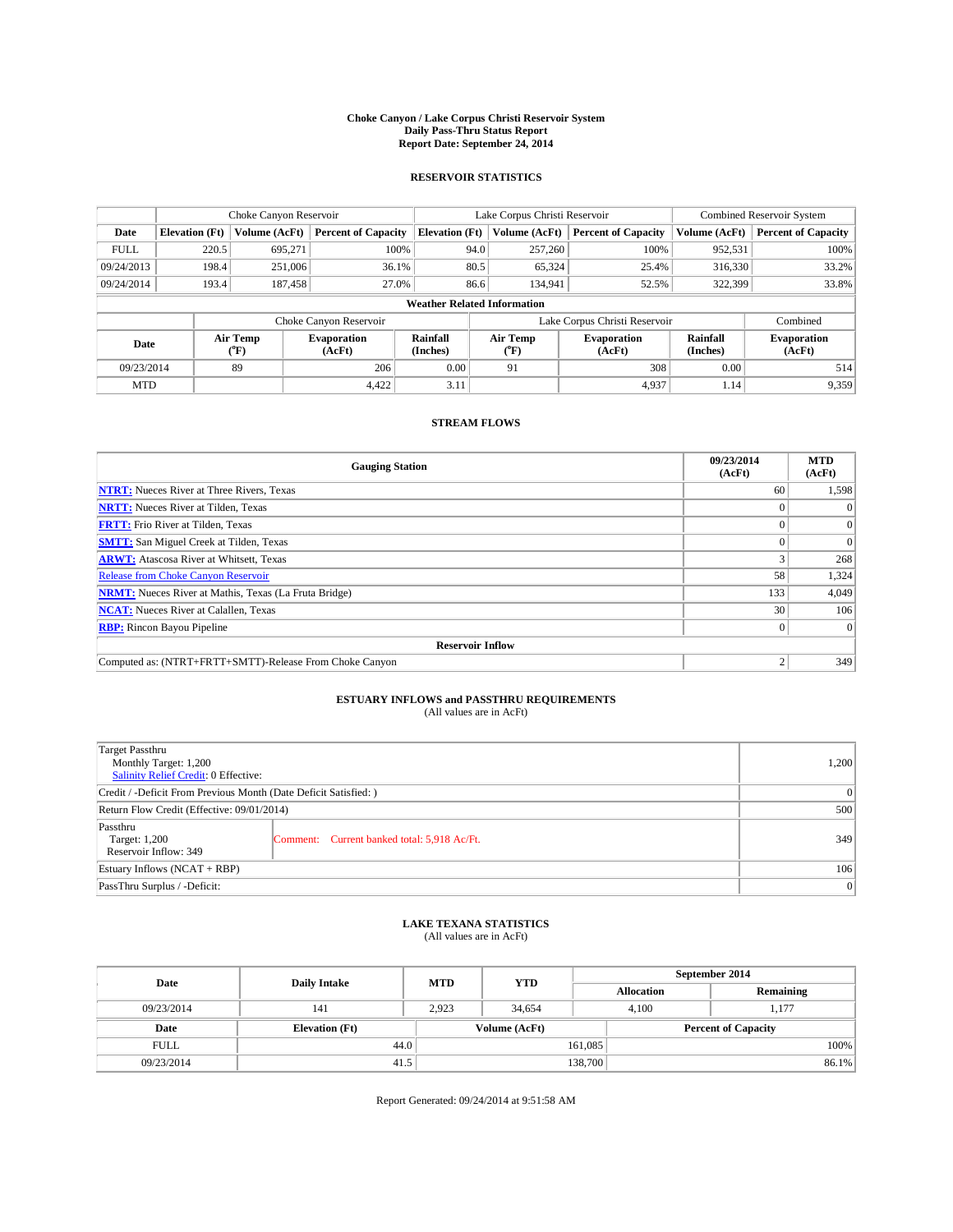#### **Choke Canyon / Lake Corpus Christi Reservoir System Daily Pass-Thru Status Report Report Date: September 25, 2014**

### **RESERVOIR STATISTICS**

|             |                                    | Choke Canyon Reservoir |                              |                       | Lake Corpus Christi Reservoir | <b>Combined Reservoir System</b> |                      |                              |  |
|-------------|------------------------------------|------------------------|------------------------------|-----------------------|-------------------------------|----------------------------------|----------------------|------------------------------|--|
| Date        | <b>Elevation</b> (Ft)              | Volume (AcFt)          | <b>Percent of Capacity</b>   | <b>Elevation (Ft)</b> | Volume (AcFt)                 | <b>Percent of Capacity</b>       | Volume (AcFt)        | Percent of Capacity          |  |
| <b>FULL</b> | 220.5                              | 695,271                | 100%                         | 94.0                  | 257,260                       | 100%                             | 952,531              | 100%                         |  |
| 09/25/2013  | 198.3                              | 250,578                | 36.0%                        | 80.5                  | 65,152                        | 25.3%                            | 315,730              | $33.1\%$                     |  |
| 09/25/2014  | 193.4                              | 186,282                | 26.8%                        | 86.6                  | 134,524                       | 52.3%                            | 320,806              | 33.7%                        |  |
|             | <b>Weather Related Information</b> |                        |                              |                       |                               |                                  |                      |                              |  |
|             |                                    |                        | Choke Canyon Reservoir       |                       | Lake Corpus Christi Reservoir | Combined                         |                      |                              |  |
| Date        | Air Temp<br>(°F)                   |                        | <b>Evaporation</b><br>(AcFt) | Rainfall<br>(Inches)  | Air Temp<br>("F)              | <b>Evaporation</b><br>(AcFt)     | Rainfall<br>(Inches) | <b>Evaporation</b><br>(AcFt) |  |
| 09/24/2014  |                                    | 88                     | 198                          | 0.00                  | 89                            | 251                              | 0.00                 | 449                          |  |
| <b>MTD</b>  |                                    |                        | 4.620                        | 3.11                  |                               | 5,188                            | 1.14                 | 9,808                        |  |

### **STREAM FLOWS**

| <b>Gauging Station</b>                                       | 09/24/2014<br>(AcFt) | <b>MTD</b><br>(AcFt) |
|--------------------------------------------------------------|----------------------|----------------------|
| <b>NTRT:</b> Nueces River at Three Rivers, Texas             | 54                   | 1,652                |
| <b>NRTT:</b> Nueces River at Tilden, Texas                   |                      | $\theta$             |
| <b>FRTT:</b> Frio River at Tilden, Texas                     | $\theta$             | $\overline{0}$       |
| <b>SMTT:</b> San Miguel Creek at Tilden, Texas               |                      | $\Omega$             |
| <b>ARWT:</b> Atascosa River at Whitsett, Texas               | $\mathfrak{2}$       | 270                  |
| Release from Choke Canyon Reservoir                          | 58                   | 1,382                |
| <b>NRMT:</b> Nueces River at Mathis, Texas (La Fruta Bridge) | 149                  | 4,198                |
| <b>NCAT:</b> Nueces River at Calallen, Texas                 | 18                   | 125                  |
| <b>RBP:</b> Rincon Bayou Pipeline                            | 66                   | 66                   |
| <b>Reservoir Inflow</b>                                      |                      |                      |
| Computed as: NRTT+FRTT+SMTT+ARWT                             | $\overline{2}$       | 351                  |

## **ESTUARY INFLOWS and PASSTHRU REQUIREMENTS**<br>(All values are in AcFt)

| <b>Target Passthru</b><br>Monthly Target: 1,200<br>Salinity Relief Credit: 0 Effective: |                                             | 1,200 |  |  |
|-----------------------------------------------------------------------------------------|---------------------------------------------|-------|--|--|
| Credit / -Deficit From Previous Month (Date Deficit Satisfied: )                        |                                             |       |  |  |
| Return Flow Credit (Effective: 09/01/2014)                                              |                                             |       |  |  |
| Passthru<br>Target: 1,200<br>Reservoir Inflow: 351                                      | Comment: Current banked total: 5,918 Ac/Ft. | 351   |  |  |
| Estuary Inflows (NCAT + RBP)                                                            |                                             |       |  |  |
| PassThru Surplus / -Deficit:                                                            |                                             |       |  |  |

### **LAKE TEXANA STATISTICS** (All values are in AcFt)

| Date        | <b>Daily Intake</b>   | <b>MTD</b> | <b>YTD</b>    | September 2014    |  |                            |       |  |
|-------------|-----------------------|------------|---------------|-------------------|--|----------------------------|-------|--|
|             |                       |            |               | <b>Allocation</b> |  | Remaining                  |       |  |
| 09/24/2014  | 138                   | 3.060      | 34.792        | 4.100             |  | .040                       |       |  |
| Date        | <b>Elevation</b> (Ft) |            | Volume (AcFt) |                   |  | <b>Percent of Capacity</b> |       |  |
| <b>FULL</b> | 44.0                  |            |               | 161,085           |  |                            | 100%  |  |
| 09/24/2014  | 41.4                  |            |               | 137,841           |  |                            | 85.6% |  |

Report Generated: 09/25/2014 at 8:39:22 AM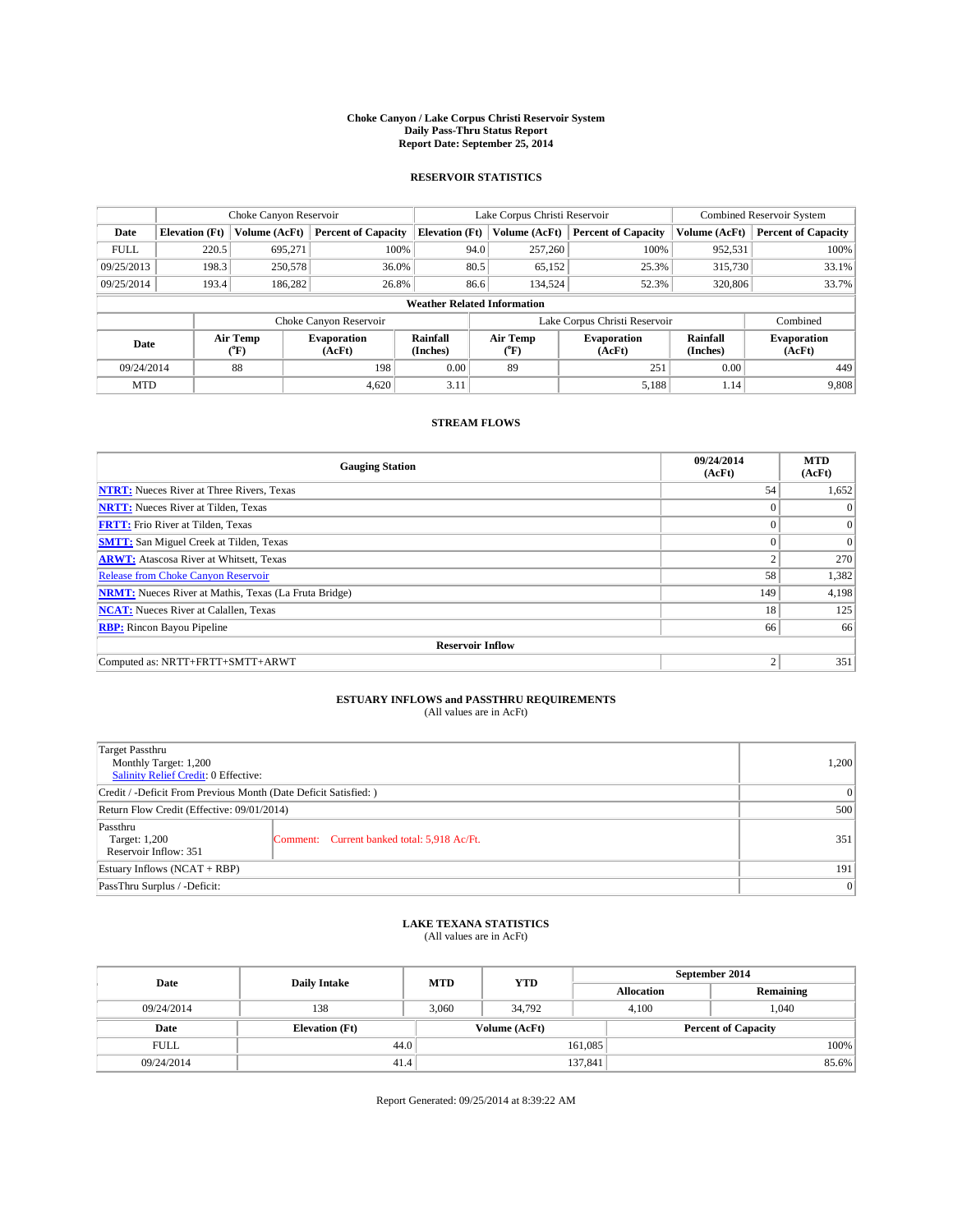#### **Choke Canyon / Lake Corpus Christi Reservoir System Daily Pass-Thru Status Report Report Date: September 26, 2014**

### **RESERVOIR STATISTICS**

|             |                                    | Choke Canyon Reservoir |                              |                       | Lake Corpus Christi Reservoir                    | <b>Combined Reservoir System</b> |                      |                              |  |
|-------------|------------------------------------|------------------------|------------------------------|-----------------------|--------------------------------------------------|----------------------------------|----------------------|------------------------------|--|
| Date        | <b>Elevation</b> (Ft)              | Volume (AcFt)          | <b>Percent of Capacity</b>   | <b>Elevation (Ft)</b> | Volume (AcFt)                                    | <b>Percent of Capacity</b>       | Volume (AcFt)        | <b>Percent of Capacity</b>   |  |
| <b>FULL</b> | 220.5                              | 695,271                | 100%                         | 94.0                  | 257,260                                          | 100%                             | 952,531              | 100%                         |  |
| 09/26/2013  | 198.4                              | 251,575                | 36.2%                        |                       | 80.4<br>64,894                                   | 25.2%                            | 316,469              | 33.2%                        |  |
| 09/26/2014  | 193.4                              | 186,986                | 26.9%                        | 86.7                  | 135,498                                          | 52.7%                            | 322,484              | 33.9%                        |  |
|             | <b>Weather Related Information</b> |                        |                              |                       |                                                  |                                  |                      |                              |  |
|             |                                    |                        | Choke Canyon Reservoir       |                       | Lake Corpus Christi Reservoir                    |                                  |                      |                              |  |
| Date        |                                    | Air Temp<br>(°F)       | <b>Evaporation</b><br>(AcFt) | Rainfall<br>(Inches)  | Air Temp<br><b>Evaporation</b><br>(AcFt)<br>(°F) |                                  | Rainfall<br>(Inches) | <b>Evaporation</b><br>(AcFt) |  |
| 09/25/2014  |                                    | 89                     | 144                          | 0.03                  | 90                                               | 162                              | 0.32                 | 306                          |  |
| <b>MTD</b>  |                                    |                        | 4.764                        | 3.14                  |                                                  | 5,350                            | 1.46                 | 10,114                       |  |

### **STREAM FLOWS**

| <b>Gauging Station</b>                                       | 09/25/2014<br>(AcFt) | <b>MTD</b><br>(AcFt) |
|--------------------------------------------------------------|----------------------|----------------------|
| <b>NTRT:</b> Nueces River at Three Rivers, Texas             | 52                   | 1,703                |
| <b>NRTT:</b> Nueces River at Tilden, Texas                   | $\theta$             | $\theta$             |
| <b>FRTT:</b> Frio River at Tilden, Texas                     |                      | $\overline{0}$       |
| <b>SMTT:</b> San Miguel Creek at Tilden, Texas               | $\theta$             | $\Omega$             |
| <b>ARWT:</b> Atascosa River at Whitsett, Texas               |                      | 271                  |
| <b>Release from Choke Canyon Reservoir</b>                   | 58                   | 1,439                |
| <b>NRMT:</b> Nueces River at Mathis, Texas (La Fruta Bridge) | 167                  | 4,365                |
| <b>NCAT:</b> Nueces River at Calallen, Texas                 |                      | 126                  |
| <b>RBP:</b> Rincon Bayou Pipeline                            | $\Omega$             | 66                   |
| <b>Reservoir Inflow</b>                                      |                      |                      |
| Computed as: NRTT+FRTT+SMTT+ARWT                             |                      | 352                  |

# **ESTUARY INFLOWS and PASSTHRU REQUIREMENTS**<br>(All values are in AcFt)

| Target Passthru<br>Monthly Target: 1,200<br>Salinity Relief Credit: 0 Effective: |                                             | 1,200 |  |  |
|----------------------------------------------------------------------------------|---------------------------------------------|-------|--|--|
| Credit / -Deficit From Previous Month (Date Deficit Satisfied: )                 |                                             |       |  |  |
| Return Flow Credit (Effective: 09/01/2014)                                       |                                             |       |  |  |
| Passthru<br>Target: 1,200<br>Reservoir Inflow: 352                               | Comment: Current banked total: 5,918 Ac/Ft. | 352   |  |  |
| Estuary Inflows (NCAT + RBP)                                                     |                                             |       |  |  |
| PassThru Surplus / -Deficit:                                                     |                                             |       |  |  |

## **LAKE TEXANA STATISTICS** (All values are in AcFt)

| Date        | <b>Daily Intake</b>   | <b>MTD</b> | <b>YTD</b>    | September 2014    |                            |           |       |
|-------------|-----------------------|------------|---------------|-------------------|----------------------------|-----------|-------|
|             |                       |            |               | <b>Allocation</b> |                            | Remaining |       |
| 09/25/2014  | 137                   | 3.198      | 34,929        | 4.100             |                            | 902       |       |
| Date        | <b>Elevation</b> (Ft) |            | Volume (AcFt) |                   | <b>Percent of Capacity</b> |           |       |
| <b>FULL</b> | 44.0                  |            |               | 161,085           |                            |           | 100%  |
| 09/25/2014  | 41.3                  |            |               | 136,986           |                            |           | 85.0% |

Report Generated: 09/26/2014 at 8:12:39 AM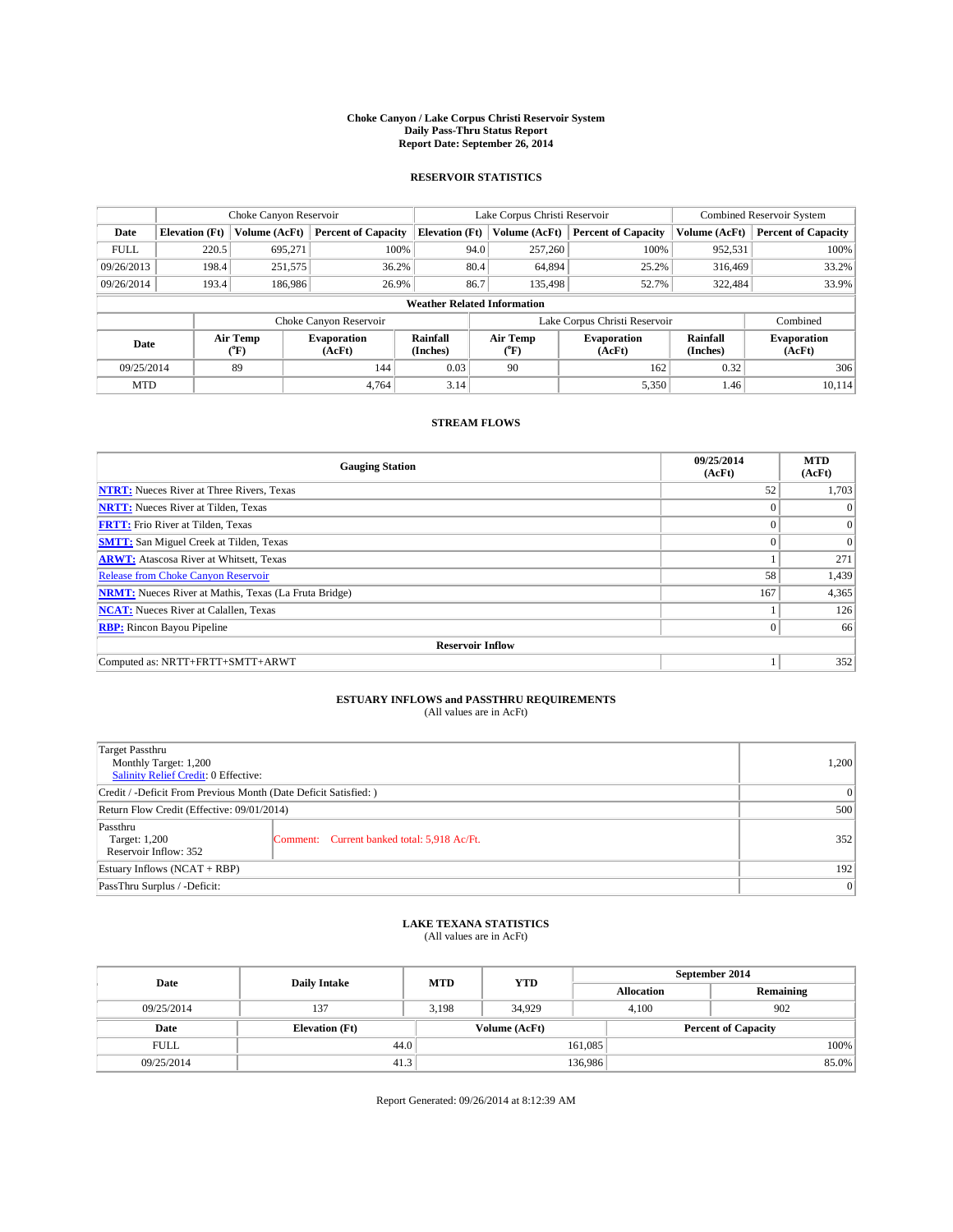#### **Choke Canyon / Lake Corpus Christi Reservoir System Daily Pass-Thru Status Report Report Date: September 27, 2014**

### **RESERVOIR STATISTICS**

|             |                       | Choke Canyon Reservoir |                              |                                    | Lake Corpus Christi Reservoir             | <b>Combined Reservoir System</b> |                      |                              |
|-------------|-----------------------|------------------------|------------------------------|------------------------------------|-------------------------------------------|----------------------------------|----------------------|------------------------------|
| Date        | <b>Elevation</b> (Ft) | Volume (AcFt)          | <b>Percent of Capacity</b>   | <b>Elevation (Ft)</b>              | Volume (AcFt)                             | <b>Percent of Capacity</b>       | Volume (AcFt)        | <b>Percent of Capacity</b>   |
| <b>FULL</b> | 220.5                 | 695.271                | 100%                         | 94.0                               | 257,260                                   | 100%                             | 952,531              | 100%                         |
| 09/27/2013  | 198.3                 | 250,009                | 36.0%                        | 80.4                               | 64,637                                    | 25.1%                            | 314,646              | 33.0%                        |
| 09/27/2014  | 193.4                 | 186,282                | 26.8%                        | 86.7                               | 135,498                                   | 52.7%                            | 321,780              | 33.8%                        |
|             |                       |                        |                              | <b>Weather Related Information</b> |                                           |                                  |                      |                              |
|             |                       |                        | Choke Canyon Reservoir       |                                    | Lake Corpus Christi Reservoir<br>Combined |                                  |                      |                              |
| Date        |                       | Air Temp<br>(°F)       | <b>Evaporation</b><br>(AcFt) | Rainfall<br>(Inches)               | Air Temp<br>$(^{o}F)$                     | <b>Evaporation</b><br>(AcFt)     | Rainfall<br>(Inches) | <b>Evaporation</b><br>(AcFt) |
| 09/26/2014  |                       | 83                     | 55                           | 0.17                               | 80                                        | 89                               | 0.28                 | 144                          |
| <b>MTD</b>  |                       |                        | 4.819                        | 3.31                               |                                           | 5,439                            | 1.74                 | 10,258                       |

### **STREAM FLOWS**

| <b>Gauging Station</b>                                       | 09/26/2014<br>(AcFt) | <b>MTD</b><br>(AcFt) |
|--------------------------------------------------------------|----------------------|----------------------|
| <b>NTRT:</b> Nueces River at Three Rivers, Texas             | 52                   | 1,755                |
| <b>NRTT:</b> Nueces River at Tilden, Texas                   | $\theta$             | $\theta$             |
| <b>FRTT:</b> Frio River at Tilden, Texas                     |                      | $\overline{0}$       |
| <b>SMTT:</b> San Miguel Creek at Tilden, Texas               | $\theta$             | $\Omega$             |
| <b>ARWT:</b> Atascosa River at Whitsett, Texas               |                      | 272                  |
| <b>Release from Choke Canyon Reservoir</b>                   | 58                   | 1,497                |
| <b>NRMT:</b> Nueces River at Mathis, Texas (La Fruta Bridge) | 143                  | 4,508                |
| <b>NCAT:</b> Nueces River at Calallen, Texas                 |                      | 131                  |
| <b>RBP:</b> Rincon Bayou Pipeline                            | $\Omega$             | 66                   |
| <b>Reservoir Inflow</b>                                      |                      |                      |
| Computed as: NRTT+FRTT+SMTT+ARWT                             |                      | 353                  |

# **ESTUARY INFLOWS and PASSTHRU REQUIREMENTS**<br>(All values are in AcFt)

| Target Passthru<br>Monthly Target: 1,200<br>Salinity Relief Credit: 0 Effective: |                                             | 1,200 |  |  |
|----------------------------------------------------------------------------------|---------------------------------------------|-------|--|--|
| Credit / -Deficit From Previous Month (Date Deficit Satisfied: )                 |                                             |       |  |  |
| Return Flow Credit (Effective: 09/01/2014)                                       |                                             |       |  |  |
| Passthru<br>Target: 1,200<br>Reservoir Inflow: 353                               | Comment: Current banked total: 5,918 Ac/Ft. | 353   |  |  |
| Estuary Inflows (NCAT + RBP)                                                     |                                             |       |  |  |
| PassThru Surplus / -Deficit:                                                     |                                             |       |  |  |

## **LAKE TEXANA STATISTICS** (All values are in AcFt)

| Date        | <b>Daily Intake</b>   | <b>MTD</b> | <b>YTD</b>    | September 2014    |                            |           |       |
|-------------|-----------------------|------------|---------------|-------------------|----------------------------|-----------|-------|
|             |                       |            |               | <b>Allocation</b> |                            | Remaining |       |
| 09/26/2014  | 128                   | 3.326      | 35,057        | 4.100             |                            | 774       |       |
| Date        | <b>Elevation</b> (Ft) |            | Volume (AcFt) |                   | <b>Percent of Capacity</b> |           |       |
| <b>FULL</b> | 44.0                  |            |               | 161,085           |                            |           | 100%  |
| 09/26/2014  | 41.2                  |            |               | 136,132           |                            |           | 84.5% |

Report Generated: 09/30/2014 at 9:13:54 AM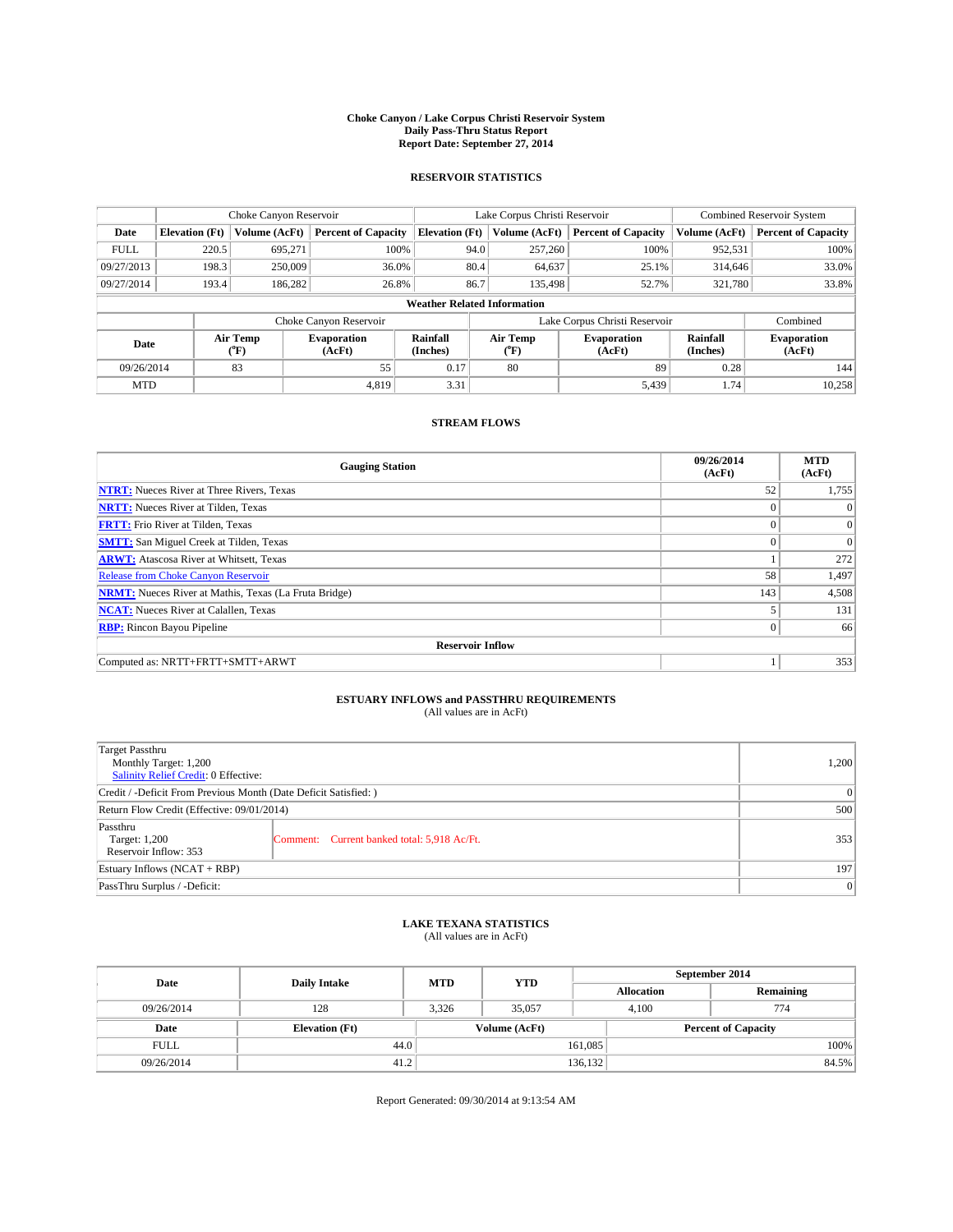#### **Choke Canyon / Lake Corpus Christi Reservoir System Daily Pass-Thru Status Report Report Date: September 28, 2014**

### **RESERVOIR STATISTICS**

|             | Choke Canyon Reservoir             |                  |                              |                       | Lake Corpus Christi Reservoir | <b>Combined Reservoir System</b> |                      |                              |  |
|-------------|------------------------------------|------------------|------------------------------|-----------------------|-------------------------------|----------------------------------|----------------------|------------------------------|--|
| Date        | <b>Elevation</b> (Ft)              | Volume (AcFt)    | <b>Percent of Capacity</b>   | <b>Elevation (Ft)</b> | Volume (AcFt)                 | <b>Percent of Capacity</b>       | Volume (AcFt)        | <b>Percent of Capacity</b>   |  |
| <b>FULL</b> | 220.5                              | 695.271          | 100%                         | 94.0                  | 257,260                       | 100%                             | 952,531              | 100%                         |  |
| 09/28/2013  | 198.3                              | 250,151          | 36.0%                        | 80.4                  | 64,381                        | 25.0%                            | 314,532              | 33.0%                        |  |
| 09/28/2014  | 193.5                              | 187,812          | 27.0%                        | 86.7                  | 136.336                       | 53.0%                            | 324,148              | 34.0%                        |  |
|             | <b>Weather Related Information</b> |                  |                              |                       |                               |                                  |                      |                              |  |
|             |                                    |                  | Choke Canyon Reservoir       |                       |                               | Lake Corpus Christi Reservoir    |                      | Combined                     |  |
| Date        |                                    | Air Temp<br>(°F) | <b>Evaporation</b><br>(AcFt) | Rainfall<br>(Inches)  | Air Temp<br>$(^{o}F)$         | <b>Evaporation</b><br>(AcFt)     | Rainfall<br>(Inches) | <b>Evaporation</b><br>(AcFt) |  |
| 09/27/2014  |                                    | 72               | 14                           | 1.80                  | 76                            |                                  | 1.02                 | 14                           |  |
| <b>MTD</b>  |                                    |                  | 4,833                        | 5.11                  |                               | 5,439                            | 2.76                 | 10.272                       |  |

### **STREAM FLOWS**

| <b>Gauging Station</b>                                       | 09/27/2014<br>(AcFt) | <b>MTD</b><br>(AcFt) |  |  |  |  |
|--------------------------------------------------------------|----------------------|----------------------|--|--|--|--|
| <b>NTRT:</b> Nueces River at Three Rivers, Texas             | 67                   | 1,822                |  |  |  |  |
| <b>NRTT:</b> Nueces River at Tilden, Texas                   |                      |                      |  |  |  |  |
| <b>FRTT:</b> Frio River at Tilden, Texas                     |                      |                      |  |  |  |  |
| <b>SMTT:</b> San Miguel Creek at Tilden, Texas               | 187                  | 187                  |  |  |  |  |
| <b>ARWT:</b> Atascosa River at Whitsett, Texas               |                      | 275                  |  |  |  |  |
| Release from Choke Canyon Reservoir                          | 58                   | 1,554                |  |  |  |  |
| <b>NRMT:</b> Nueces River at Mathis, Texas (La Fruta Bridge) | 129                  | 4,637                |  |  |  |  |
| <b>NCAT:</b> Nueces River at Calallen, Texas                 | 20                   | 150                  |  |  |  |  |
| <b>RBP:</b> Rincon Bayou Pipeline                            | $\Omega$             | 66                   |  |  |  |  |
| <b>Reservoir Inflow</b>                                      |                      |                      |  |  |  |  |
| Computed as: (NTRT+FRTT+SMTT)-Release From Choke Canyon      | 198                  | 551                  |  |  |  |  |

# **ESTUARY INFLOWS and PASSTHRU REQUIREMENTS**<br>(All values are in AcFt)

| Target Passthru<br>Monthly Target: 1,200<br>Salinity Relief Credit: 0 Effective: |                                             | 1,200 |  |  |
|----------------------------------------------------------------------------------|---------------------------------------------|-------|--|--|
| Credit / -Deficit From Previous Month (Date Deficit Satisfied: )                 |                                             |       |  |  |
| Return Flow Credit (Effective: 09/01/2014)                                       |                                             |       |  |  |
| Passthru<br>Target: 1,200<br>Reservoir Inflow: 551                               | Comment: Current banked total: 5,918 Ac/Ft. | 551   |  |  |
| Estuary Inflows (NCAT + RBP)                                                     | 217                                         |       |  |  |
| PassThru Surplus / -Deficit:                                                     | 166                                         |       |  |  |

## **LAKE TEXANA STATISTICS** (All values are in AcFt)

| Date        | <b>Daily Intake</b>   | <b>MTD</b> | <b>YTD</b>    | September 2014    |                            |           |       |
|-------------|-----------------------|------------|---------------|-------------------|----------------------------|-----------|-------|
|             |                       |            |               | <b>Allocation</b> |                            | Remaining |       |
| 09/27/2014  | 137                   | 3.462      | 35.194        |                   | 638<br>4.100               |           |       |
| Date        | <b>Elevation</b> (Ft) |            | Volume (AcFt) |                   | <b>Percent of Capacity</b> |           |       |
| <b>FULL</b> | 44.0                  |            |               | 161,085           |                            |           | 100%  |
| 09/27/2014  | 41.2                  |            |               | 136,132           |                            |           | 84.5% |

Report Generated: 09/28/2014 at 8:22:33 AM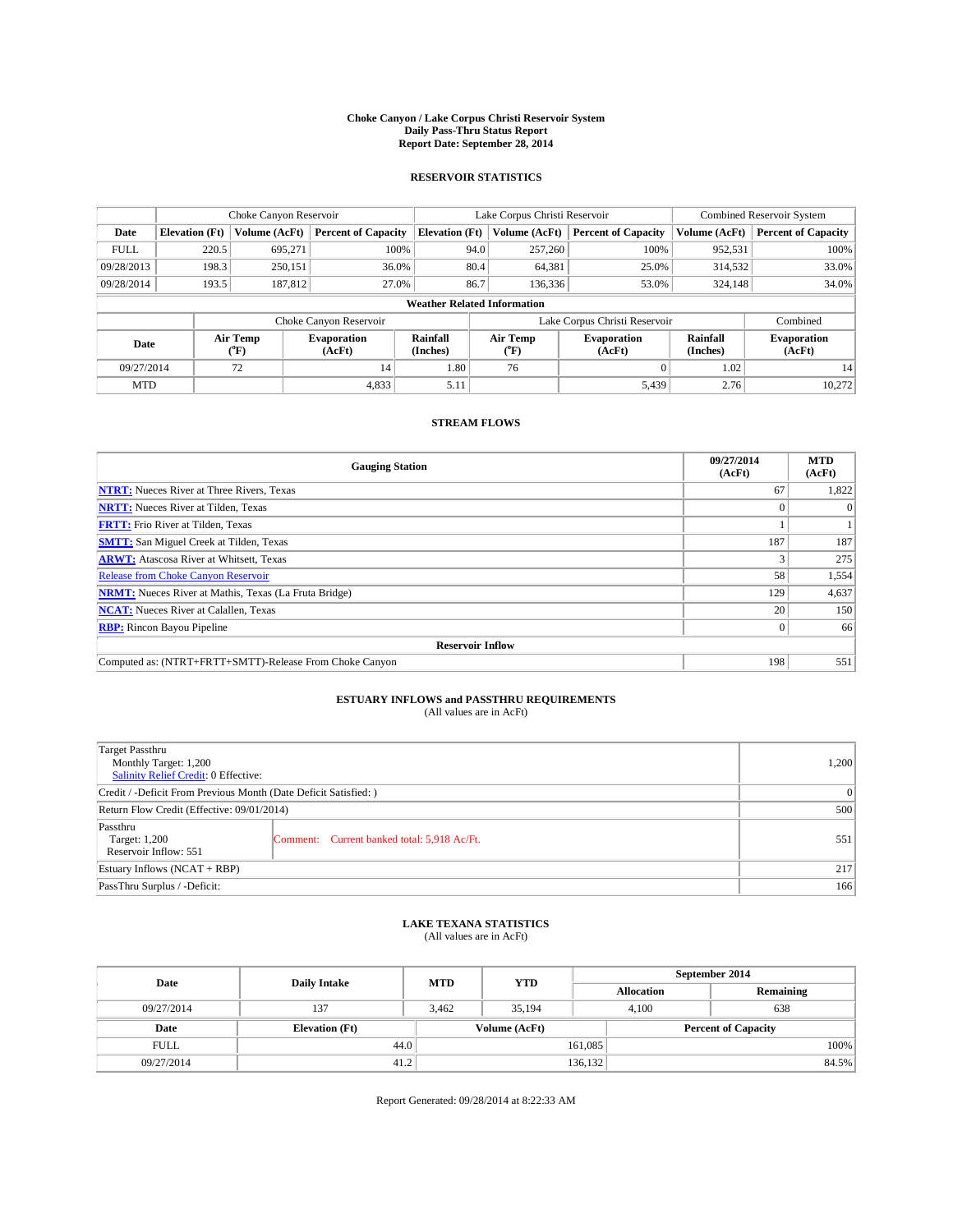#### **Choke Canyon / Lake Corpus Christi Reservoir System Daily Pass-Thru Status Report Report Date: September 29, 2014**

### **RESERVOIR STATISTICS**

|             |                                    | Choke Canyon Reservoir |                              |                       | Lake Corpus Christi Reservoir | <b>Combined Reservoir System</b> |                      |                              |  |
|-------------|------------------------------------|------------------------|------------------------------|-----------------------|-------------------------------|----------------------------------|----------------------|------------------------------|--|
| Date        | <b>Elevation</b> (Ft)              | Volume (AcFt)          | <b>Percent of Capacity</b>   | <b>Elevation (Ft)</b> | Volume (AcFt)                 | <b>Percent of Capacity</b>       | Volume (AcFt)        | Percent of Capacity          |  |
| <b>FULL</b> | 220.5                              | 695,271                | 100%                         | 94.0                  | 257,260                       | 100%                             | 952,531              | 100%                         |  |
| 09/29/2013  | 198.3                              | 249,867                | 35.9%                        | 80.4                  | 64,381                        | 25.0%                            | 314,248              | 33.0%                        |  |
| 09/29/2014  | 193.5                              | 188,166                | 27.1%                        | 86.7                  | 136,056                       | 52.9%                            | 324,222              | $34.0\%$                     |  |
|             | <b>Weather Related Information</b> |                        |                              |                       |                               |                                  |                      |                              |  |
|             |                                    |                        | Choke Canyon Reservoir       |                       |                               | Lake Corpus Christi Reservoir    |                      | Combined                     |  |
| Date        | Air Temp<br>(°F)                   |                        | <b>Evaporation</b><br>(AcFt) | Rainfall<br>(Inches)  | Air Temp<br>("F)              | <b>Evaporation</b><br>(AcFt)     | Rainfall<br>(Inches) | <b>Evaporation</b><br>(AcFt) |  |
| 09/28/2014  |                                    | 85                     | 117                          | 0.01                  | 81                            | 114                              | 0.00                 | 231                          |  |
| <b>MTD</b>  |                                    |                        | 4.950                        | 5.12                  |                               | 5,553                            | 2.76                 | 10,503                       |  |

### **STREAM FLOWS**

| <b>Gauging Station</b>                                       | 09/28/2014<br>(AcFt) | <b>MTD</b><br>(AcFt) |  |  |  |
|--------------------------------------------------------------|----------------------|----------------------|--|--|--|
| <b>NTRT:</b> Nueces River at Three Rivers, Texas             | 155                  | 1,977                |  |  |  |
| <b>NRTT:</b> Nueces River at Tilden, Texas                   |                      |                      |  |  |  |
| <b>FRTT:</b> Frio River at Tilden, Texas                     |                      |                      |  |  |  |
| <b>SMTT:</b> San Miguel Creek at Tilden, Texas               |                      | 192                  |  |  |  |
| <b>ARWT:</b> Atascosa River at Whitsett, Texas               | 302                  | 576                  |  |  |  |
| <b>Release from Choke Canyon Reservoir</b>                   | 58                   | 1,612                |  |  |  |
| <b>NRMT:</b> Nueces River at Mathis, Texas (La Fruta Bridge) |                      |                      |  |  |  |
| 22<br><b>NCAT:</b> Nueces River at Calallen, Texas           |                      |                      |  |  |  |
| <b>RBP:</b> Rincon Bayou Pipeline                            | $\Omega$             | 66                   |  |  |  |
| <b>Reservoir Inflow</b>                                      |                      |                      |  |  |  |
| Computed as: (NTRT+FRTT+SMTT)-Release From Choke Canyon      | 103                  | 654                  |  |  |  |

## **ESTUARY INFLOWS and PASSTHRU REQUIREMENTS**<br>(All values are in AcFt)

| Target Passthru<br>Monthly Target: 1,200<br>Salinity Relief Credit: 0 Effective: |                                             | 1,200 |
|----------------------------------------------------------------------------------|---------------------------------------------|-------|
| Credit / -Deficit From Previous Month (Date Deficit Satisfied: )                 | $\Omega$                                    |       |
| Return Flow Credit (Effective: 09/01/2014)                                       | 500                                         |       |
| Passthru<br>Target: 1,200<br>Reservoir Inflow: 654                               | Comment: Current banked total: 5,918 Ac/Ft. | 654   |
| Estuary Inflows $(NCAT + RBP)$                                                   | 238                                         |       |
| PassThru Surplus / -Deficit:                                                     | 85                                          |       |

### **LAKE TEXANA STATISTICS** (All values are in AcFt)

| Date        | <b>Daily Intake</b>   | <b>MTD</b> | <b>YTD</b>    | September 2014    |                            |           |  |
|-------------|-----------------------|------------|---------------|-------------------|----------------------------|-----------|--|
|             |                       |            |               | <b>Allocation</b> |                            | Remaining |  |
| 09/28/2014  | 137                   | 3.599      | 35.331        | 4.100             |                            | 501       |  |
| Date        | <b>Elevation</b> (Ft) |            | Volume (AcFt) |                   | <b>Percent of Capacity</b> |           |  |
| <b>FULL</b> | 44.0                  |            |               | 161,085           |                            | 100%      |  |
| 09/28/2014  | 41.2                  |            |               | 136,132           |                            | 84.5%     |  |

Report Generated: 09/29/2014 at 8:43:52 AM